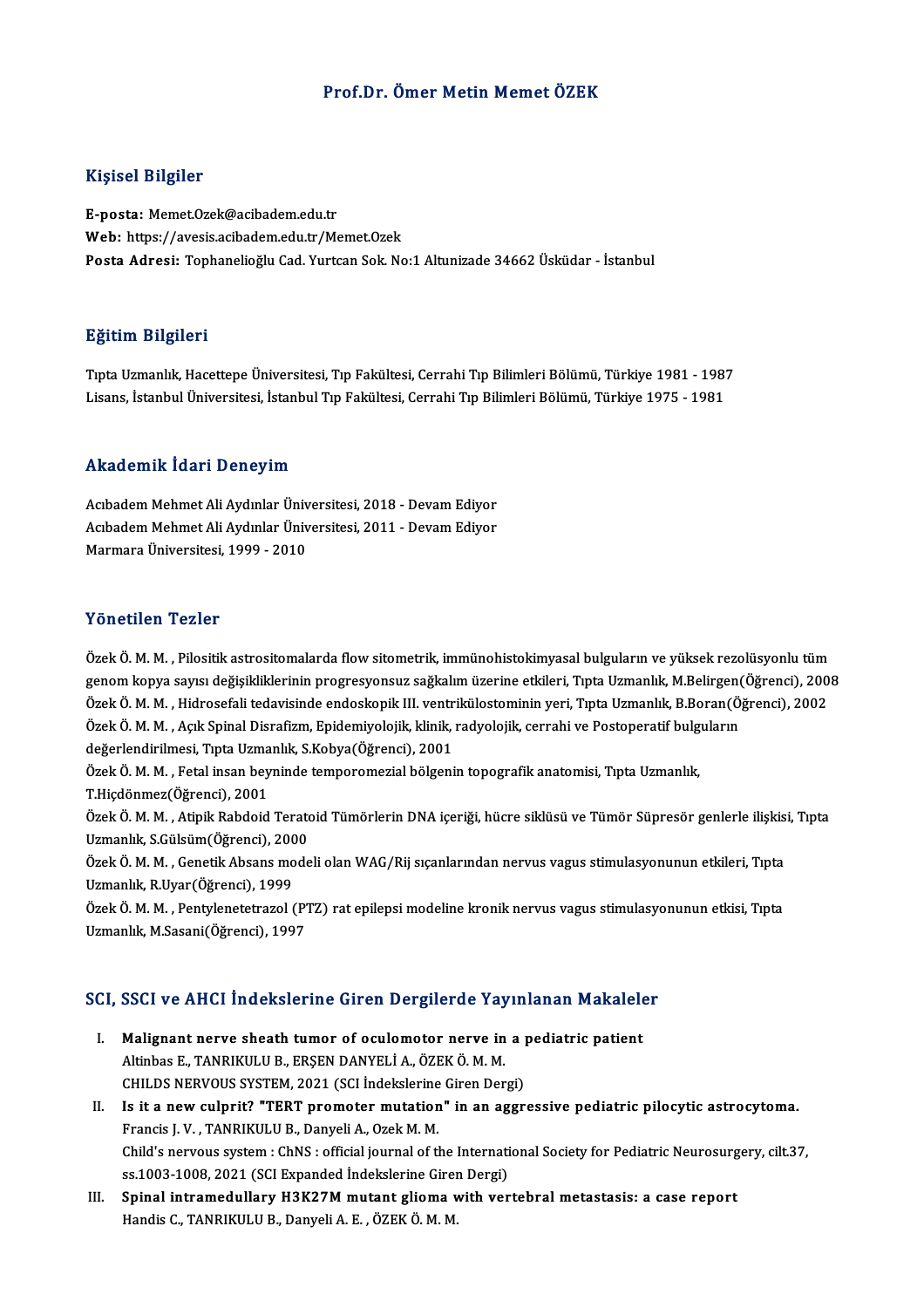CHILDS NERVOUS SYSTEM, 2021 (SCI İndekslerine Giren Dergi)

CHILDS NERVOUS SYSTEM, 2021 (SCI İndekslerine Giren Dergi)<br>IV. Current Clinical Practice About Pediatric Midline Gliomas in the Scope of Molecular Era.<br>Tenrilath P. Ozek M. Tanrikulu B., Ozek M.<br>Turkish neurosurgery, 2020 (SCI İndekslerine Giren Dergi) Current Clinical Practice About Pediatric Midline Glio<br>Tanrikulu B., Ozek M.<br>Turkish neurosurgery, 2020 (SCI İndekslerine Giren Dergi)<br>Is H2K27me2 status really a strans praspestis indiss

- Tanrikulu B., Ozek M.<br>Turkish neurosurgery, 2020 (SCI İndekslerine Giren Dergi)<br>V. Is H3K27me3 status really a strong prognostic indicator for pediatric posterior fossa<br>2000dymomas? A single surgeen, single center experien Turkish neurosurgery, 2020 (SCI İndekslerine Giren Dergi)<br>Is H3K27me3 status really a strong prognostic indicator fo<br>ependymomas? A single surgeon, single center experience.<br>Tanrıkılı B. Danyoli A. Özek M ependymomas? A single surgeon, single center experience.<br>Tanrıkulu B., Danyeli A., Özek M. Child's nervous system: ChNS: official journal of the International Society for Pediatric Neurosurgery, cilt.36, ss.941-949, 2020 (SCI Expanded İndekslerine Giren Dergi) Child's nervous system : ChNS : official journal of the International Society for Pediatric Neurosurgery, cilt.36,<br>ss.941-949, 2020 (SCI Expanded Indekslerine Giren Dergi)<br>VI. Social Experiences of Turkish Parents Raising
- ss.941-949, 2020 (SCI Expanded İndekslerine Giren Dergi)<br>Social Experiences of Turkish Parents Raising a Child W.<br>Saydam S. Z. , Çüçülayef D., Doğan T. N. , Crerand C. E. , Özek M.<br>Cleft Palate Creniafasial Jeurnal 2020 (S Social Experiences of Turkish Parents Raising a Child With A<sub>l</sub><br>Saydam S. Z. , Çüçülayef D., Doğan T. N. , Crerand C. E. , Özek M.<br>Cleft Palate-Craniofacial Journal, 2020 (SCI İndekslerine Giren Dergi)<br>Enilaney surgery in Saydam S. Z. , Çüçülayef D., Doğan T. N. , Crerand C. E. , Özek M.<br>Cleft Palate-Craniofacial Journal, 2020 (SCI İndekslerine Giren Dergi)<br>VII. Epilepsy surgery in pediatric population. Surgical results and predictors o
- Handis C., TANRIKULU B., ÖZEK Ö. M. M. Epilepsy surgery in pediatric population. Surgical results and predict<br>Handis C., TANRIKULU B., ÖZEK Ö. M. M.<br>Neurochirurgie, cilt.31, ss.5-14, 2020 (SCI Expanded İndekslerine Giren Dergi)<br>Changes in Callesal Angle After S
- Handis C., TANRIKULU B., ÖZEK Ö. M. M.<br>Neurochirurgie, cilt.31, ss.5-14, 2020 (SCI Expanded İndekslerine Giren Dergi)<br>VIII. Changes in Callosal Angle After Successful Endoscopic Third Ventriculostomy Procedure in Pedia Neurochi<br>Changes<br>Patients<br>TANPIKU Changes in Callosal Angle<br>Patients<br>TANRIKULU B., ÖZEK Ö. M. M.<br>TURKISH NEUROSURCERY GI Patients<br>TANRIKULU B., ÖZEK Ö. M. M.<br>TURKISH NEUROSURGERY, cilt.30, sa.2, ss.293-298, 2020 (SCI İndekslerine Giren Dergi)<br>Pestenarative patensy assessment of Cystesisternestemy and Cysteventricule

TANRIKULU B., ÖZEK Ö. M. M.<br>TURKISH NEUROSURGERY, cilt.30, sa.2, ss.293-298, 2020 (SCI İndekslerine Giren Dergi)<br>IX. Postoperative patency assessment of Cystocisternostomy and Cystoventriculostomy stomas in cases<br>with Anas TURKISH NEUROSURGER<br>Postoperative patency<br>with Arachnoidal cyst. Postoperative patency assessment<br>with Arachnoidal cyst.<br>Arslan A., Başarır M., Özek M., Dinçer A.<br>Child's nervous system : ChNS : official i

with Arachnoidal cyst.<br>Arslan A., Başarır M., Özek M., Dinçer A.<br>Child's nervous system : ChNS : official journal of the International Society for Pediatric Neurosurgery, 2019 (SCI Arslan A., Başarır M., Özek<br>Child's nervous system : C<br>İndekslerine Giren Dergi)<br>Bahavioral functioning Child's nervous system : ChNS : official journal of the International Society for Pediatric Neurosur<br>Indekslerine Giren Dergi)<br>X. Behavioral functioning of school-aged children with non-syndromic craniosynostosis.<br>Zeytinoğ

Indekslerine Giren Dergi)<br>X. Behavioral functioning of school-aged children with non-syndromic craniosynostosis.

Zeytinoğlu-Saydam S., Özek M., Marcus J., Crerand C.

Child's nervous system: ChNS : official journal of the International Society for Pediatric Neurosurgery, 2019 (SCI Indekslerine Giren Dergi) Child's nervous system : ChNS : official journal of the International Society for Pe<br>Indekslerine Giren Dergi)<br>XI. Management of mature pineal region teratomas in pediatric age group.<br>Tenriculu B. Özek M. İndekslerine Giren De<br>**Management of ma**<br>Tanrıkulu B., Özek M.<br>Child's nowyous syste

Management of mature pineal region teratomas in pediatric age group.<br>Tanrıkulu B., Özek M.<br>Child's nervous system : ChNS : official journal of the International Society for Pediatric Neurosurgery, 2019 (SCI Tanrıkulu B., Özek M.<br>Child's nervous system : C<br>İndekslerine Giren Dergi)<br>A rane elinisel presenta Child's nervous system : ChNS : official journal of the International Society for Pediatric Neurosurgery, 201<br>Indekslerine Giren Dergi)<br>XII. A rare clinical presentation: a pleomorphic xanthoastrocytoma presenting with int

## indekslerine Giren Dergi)<br>A rare clinical presentation: a pleomorphic xanthoastrocytoma presenting with intr<br>haemorrhage and metastasizing vigorouslycase report and review of the literature<br>Othesin C. D., Oral:M.M. **A rare clinical presenta<br>haemorrhage and meta<br>Otluoglu G.D., Ozek M.M.<br>CHILDS NEDVOUS SVSTEN** haemorrhage and metastasizing vigorouslycase report and review of the literature<br>Otluoglu G. D. , Ozek M. M.<br>CHILDS NERVOUS SYSTEM, cilt.35, sa.2, ss.355-362, 2019 (SCI İndekslerine Giren Dergi)

## Otluoglu G. D. , Ozek M. M.<br>CHILDS NERVOUS SYSTEM, cilt.35, sa.2, ss.355-362, 2019 (SCI Indekslerine Giren Dergi)<br>XIII. Intraoperative Neuromonitoring of Motor-Evoked Potentials in Infants Undergoing Surgery of the<br>Spine a Intraoperative Neuromonitoring of Motor-Evoked Poter<br>Spine and Spinal Cord.<br>Aydinlar E., Dikmen P., Kocak M., Baykan N., Seymen N., Ozek M.<br>Journal of clinical neurophysiology : official publication of the A

Spine and Spinal Cord.<br>Aydinlar E., Dikmen P., Kocak M., Baykan N., Seymen N., Ozek M. Journal of clinical neurophysiology : official publication of the American Electroencephalographic Society, cilt.36, Aydinlar E., Dikmen P., Kocak M., Baykan N., Seymer<br>Journal of clinical neurophysiology : official publica<br>sa.1, ss.60-66, 2019 (SCI İndekslerine Giren Dergi)<br>Hunothalamia hamartama presentine with inf

XIV. Hypothalamic hamartoma presenting with infantile spasms sa.1, ss.60-66, 2019 (SCI İndekslerine G.<br>Hypothalamic hamartoma presentii<br>Isik U., Saltik S., Tanrikulu B., Ozek M. M.<br>CHIL DS NEPVOUS SYSTEM, silt 22, sa.17 CHILDS NERVOUS SYSTEM, cilt.33, sa.12, ss.2197-2200, 2017 (SCI İndekslerine Giren Dergi)

XV. The Acute and Delayed Effects of Vagal Nerve Stimulation on an Absence Epilepsy Model in WAG/Rij UyarR.,TurkC.C. , IsikN.,KALELİOĞLUM.,OnatF.,ÖZEKÖ.M.M. The Acute and Delayed Effects of Vagal Nerve Stimulation on an Absence Epile<br>Uyar R., Turk C. C. , Isik N., KALELİOĞLU M., Onat F., ÖZEK Ö. M. M.<br>TURKISH NEUROSURGERY, cilt.26, sa.3, ss.352-356, 2016 (SCI İndekslerine Gire Uyar R., Turk C. C. , Isik N., KALELİOĞLU M., Onat F., ÖZEK Ö. M. M.<br>TURKISH NEUROSURGERY, cilt.26, sa.3, ss.352-356, 2016 (SCI İndekslerine Giren Dergi)<br>XVI. Expression profiles of 151 pediatric low-grade gliomas reve

## TURKISH NEUROSURGERY, cilt.26, sa.3<br>Expression profiles of 151 pediat<br>location and histological subtype<br>Berstheld C. Bandenedbeyev B. Hech Expression profiles of 151 pediatric low-grade gliomas reveal molecular differences associated<br>location and histological subtype<br>Bergthold G., Bandopadhayay P., Hoshida Y., Ramkissoon S., Ramkissoon L., Rich B., Maire C. L

location and histological subtype<br>Bergthold G., Bandopadhayay P., Hoshida Y., Ramkissoon S., Ramkissoon L., Rich B., Maire C. L. , Paolella B. R. ,<br>Schumacher S. E. , Tabak B., et al.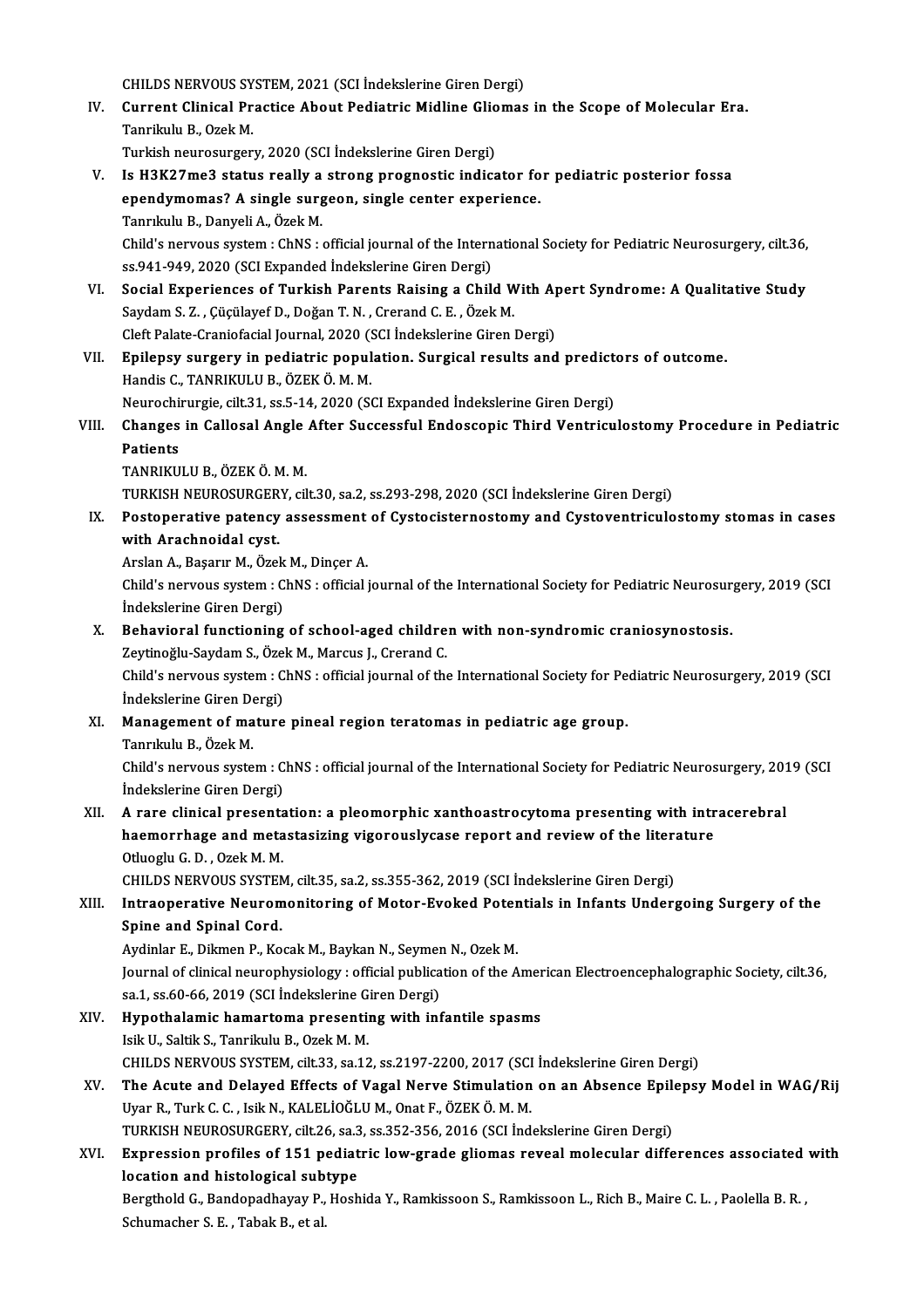NEURO-ONCOLOGY, cilt.17, sa.11, ss.1486-1496, 2015 (SCI İndekslerine Giren Dergi)<br>Neuroendossanis Managamant of Sunnasallar Arashnaid Gysts NEURO-ONCOLOGY, cilt.17, sa.11, ss.1486-1496, 2015 (SCI İndekslerine<br>XVII. Neuroendoscopic Management of Suprasellar Arachnoid Cysts NEURO-ONCOLOGY, c<br>Neuroendoscopic I<br>Ozek M. M. , Urgun K.<br>WOPLD NEUPOSUPC Neuroendoscopic Management of Suprasellar Arachnoid Cysts<br>Ozek M. M. , Urgun K.<br>WORLD NEUROSURGERY, cilt.79, sa.2, 2013 (SCI İndekslerine Giren Dergi) Ozek M. M. , Urgun K.<br>WORLD NEUROSURGERY, cilt.79, sa.2, 2013 (SCI İndekslerine Giren Dergi)<br>XVIII. DNA Fragmentation Simulation Method (FSM) and Fragment Size Matching Improve aCGH<br>Performance of FEBE Tissues WORLD NEUROSURGERY, cilt.79, s<br>DNA Fragmentation Simulatio<br>Performance of FFPE Tissues<br>Crais L.M., Vona N., Bamkissoon S DNA Fragmentation Simulation Method (FSM) and Fragment Size Matching Improve aCGH<br>Performance of FFPE Tissues<br>Craig J. M. , Vena N., Ramkissoon S., Idbaih A., Fouse S. D. , Ozek M., Sav A., Hill D. A. , Margraf L. R. , Ebe Perf<br>Craig<br>et al.<br>PLOS Craig J. M. , Vena N., Ramkissoon S., Idbaih A., Fouse S. D. , (<br>et al.<br>PLOS ONE, cilt.7, sa.6, 2012 (SCI İndekslerine Giren Dergi)<br>Pielogis tumer behavior in pilogytis astrogytemes et al.<br>PLOS ONE, cilt.7, sa.6, 2012 (SCI İndekslerine Giren Dergi)<br>XIX. Biologic tumor behavior in pilocytic astrocytomas PLOS ONE, cilt.7, sa.6, 2012 (SCI İndekslerine Giren Dergi)<br>Biologic tumor behavior in pilocytic astrocytomas<br>Belirgen M., Berrak S. G. , ÖZDAĞ SEVGİLİ H., BOZKURT S., Eksioglu-Demiralp E., ÖZEK Ö. M. M.<br>CHU DS NERVOUS SYS Biologic tumor behavior in pilocytic astrocytomas<br>Belirgen M., Berrak S. G. , ÖZDAĞ SEVGİLİ H., BOZKURT S., Eksioglu-Demiralp E., ÖZEK Ö.<br>CHILDS NERVOUS SYSTEM, cilt.28, sa.3, ss.375-389, 2012 (SCI İndekslerine Giren Dergi Belirgen M., Berrak S. G. , ÖZDAĞ SEVGİLİ H., BOZKURT S., Eksioglu-Demiralp E., ÖZEK Ö. M. M.<br>CHILDS NERVOUS SYSTEM, cilt.28, sa.3, ss.375-389, 2012 (SCI İndekslerine Giren Dergi)<br>XX. Detection of KIAA1549-BRAF Fusion Tran CHILDS NERVOUS SYS<br>Detection of KIAA15<br>Low-Grade Gliomas<br>Tian Y. Bish B. E. Ven Detection of KIAA1549-BRAF Fusion Transcripts in Formalin-Fixed Paraffin-Embedded Pediatric<br>Low-Grade Gliomas<br>Tian Y., Rich B. E. , Vena N., Craig J. M. , MacConaill L. E. , Rajaram V., Goldman S., Taha H., Mahmoud M., Oze Lo<br>Tia<br>IOI Tian Y., Rich B. E. , Vena N., Craig J. M. , MacConaill L. E. , Rajaram V., Goldman S., Taha H., Mahmoud M.,<br>al.<br>JOURNAL OF MOLECULAR DIAGNOSTICS, cilt.13, sa.6, ss.669-677, 2011 (SCI İndekslerine Giren Dergi)<br>Padialagia e al.<br>JOURNAL OF MOLECULAR DIAGNOSTICS, cilt.13, sa.6, ss.<br>XXI. Radiologic evaluation of pediatric hydrocephalus<br>Dinger A. Ozek M. M. **JOURNAL OF MOLECT<br>Radiologic evaluat:<br>Dincer A., Ozek M. M.<br>CHIL DS NEDVOUS SV** Radiologic evaluation of pediatric hydrocephalus<br>Dincer A., Ozek M. M.<br>CHILDS NERVOUS SYSTEM, cilt.27, sa.10, ss.1543-1562, 2011 (SCI İndekslerine Giren Dergi)<br>Hydnosophalus in Batianta with Nounefibrematesis Type 1: MB Im Dincer A., Ozek M. M.<br>CHILDS NERVOUS SYSTEM, cilt.27, sa.10, ss.1543-1562, 2011 (SCI Indekslerine Giren Dergi)<br>XXII. Hydrocephalus in Patients with Neurofibromatosis Type 1: MR Imaging Findings and the Outcome of<br>Endoscopi CHILDS NERVOUS SYSTEM, cilt.27, sa.10<br>Hydrocephalus in Patients with Neu<br>Endoscopic Third Ventriculostomy<br>DiNCEP A Vener IL ÖZEK Ö M M DİNÇERA.,YenerU.,ÖZEKÖ.M.M. Endoscopic Third Ventriculostomy<br>DİNÇER A., Yener U., ÖZEK Ö. M. M.<br>AMERICAN JOURNAL OF NEURORADIOLOGY, cilt.32, sa.4, ss.643-646, 2011 (SCI İndekslerine Giren Dergi)<br>SURCICAL RELEASE OF SECONDARY SPINAL CORD TETUERING IMP DINÇER A., Yener U., ÖZEK Ö. M. M.<br>AMERICAN JOURNAL OF NEURORADIOLOGY, cilt.32, sa.4, ss.643-646, 2011 (SCI İndekslerine Giren Dergi)<br>XXIII. SURGICAL RELEASE OF SECONDARY SPINAL CORD TETHERING IMPROVES THE PROGNOSIS OF AMERICAN JOURNAL OF NEURORADIOLOGY, cilt.32, sa.4, ss.643-646, 2011 (SCI İndekslerine<br>SURGICAL RELEASE OF SECONDARY SPINAL CORD TETHERING IMPROVES THE PI<br>NEUROGENIC BLADDER IN CHILDREN WITH MYELOMENINGOCELE - AN UPDATE<br>Tar SURGICAL RELEASE OF SECONDARY SPINAL CORD TET<br>NEUROGENIC BLADDER IN CHILDREN WITH MYELOMI<br>Tarcan T., Tinay I., Sekerci C.A. , Onol F. F. , Simsek F., Ozek M.<br>JOUPMAL OF UPOLOCY sik 195, se 4, 2011 (SCLIndekalering) NEUROGENIC BLADDER IN CHILDREN WITH MYELOMENINGOCELE - AN UPDATE<br>Tarcan T., Tinay I., Sekerci C. A. , Onol F. F. , Simsek F., Ozek M.<br>JOURNAL OF UROLOGY, cilt.185, sa.4, 2011 (SCI İndekslerine Giren Dergi) Tarcan T., Tinay I., Sekerci C. A., Onol F. F., Simsek F., Ozek M.<br>JOURNAL OF UROLOGY, cilt.185, sa.4, 2011 (SCI Indekslerine Giren Dergi)<br>XXIV. Analysis of endoscopic third ventriculostomy patency by MRI: value of differe JOURNAL OF UROLOGY, cilt.185, sa.4, 2011 (SCI İndekslerine Giren Dergi)<br>Analysis of endoscopic third ventriculostomy patency by MRI: value of different<br>the sequence parameters, and the imaging planes for investigation of f Analysis of endoscopic third ventrich<br>the sequence parameters, and the<br>Dincer A., Yildiz E., Kohan S., Ozek M. M.<br>CHILDS NERVOUS SYSTEM silt 27, 82.1 the sequence parameters, and the imaging planes for investigation of flow voi<br>Dincer A., Yildiz E., Kohan S., Ozek M. M.<br>CHILDS NERVOUS SYSTEM, cilt.27, sa.1, ss.127-135, 2011 (SCI İndekslerine Giren Dergi)<br>Finst intreaper Dincer A., Yildiz E., Kohan S., Ozek M. M.<br>CHILDS NERVOUS SYSTEM, cilt.27, sa.1, ss.127-135, 2011 (SCI İndekslerine Giren Dergi)<br>XXV. First intraoperative, shared-resource, ultrahigh-field 3-Tesla magnetic resonance imagin CHILDS NERVOUS SYSTEM, cilt.27, sa.1, ss.127-135, 2011 (SCI İndekslerir<br>First intraoperative, shared-resource, ultrahigh-field 3-Tesla ma<br>and its application in low-grade glioma resection Clinical article<br>Parin M.N., ÖZDIM First intraoperative, shared-resource, ultrahigh-field 3-Te<br>and its application in low-grade glioma resection Clinical a<br>Pamir M.N., ÖZDUMAN K., Dincer A., Yildiz E., Peker S., Ozek M. M.<br>JOUPMAL OF NEUPOSUPCEPY, silt 112, and its application in low-grade glioma resection Clinical article<br>Pamir M. N. , ÖZDUMAN K., Dincer A., Yildiz E., Peker S., Ozek M. M.<br>JOURNAL OF NEUROSURGERY, cilt.112, sa.1, ss.57-69, 2010 (SCI İndekslerine Giren Dergi) XXVI. Is All "Communicating" Hydrocephalus Really Communicating? Prospective Study on the Value of 3D-JOURNAL OF NEUROSURGERY, cilt.112, sa.1, ss.57-69, 2010 (SCI İn<br>Is All **"Communicating" Hydrocephalus Really Communicat**<br>Constructive Interference in Steady State Sequence at 3T<br>Dincer A. Keban S. Orek M. M **Is All "Communicating" Hyd<br>Constructive Interference i**<br>Dincer A., Kohan S., Ozek M. M.<br>AMERICAN IOURNAL OF NEUR Dincer A., Kohan S., Ozek M. M.<br>AMERICAN JOURNAL OF NEURORADIOLOGY, cilt.30, sa.10, ss.1898-1906, 2009 (SCI İndekslerine Giren Dergi) Dincer A., Kohan S., Ozek M. M.<br>AMERICAN JOURNAL OF NEURORADIOLOGY, cilt.30, sa.10, ss.1898-1906, 2009 (SC.<br>XXVII. Deep brain stimulation for Holmes' tremor related to a thalamic abscess AMERICAN JOURNAL OF NEURORADIOL<br>Deep brain stimulation for Holmes'<br>Peker S., ISIK U., Akgun Y., ÖZEK Ö. M. M.<br>CHU DS NEPVOUS SYSTEM, 611–24, 63 0, 6 Deep brain stimulation for Holmes' tremor related to a thalamic abscess<br>Peker S., ISIK U., Akgun Y., ÖZEK Ö. M. M.<br>CHILDS NERVOUS SYSTEM, cilt.24, sa.9, ss.1057-1062, 2008 (SCI İndekslerine Giren Dergi)<br>Dess surgisel releg Peker S., ISIK U., Akgun Y., ÖZEK Ö. M. M.<br>CHILDS NERVOUS SYSTEM, cilt.24, sa.9, ss.1057-1062, 2008 (SCI İndekslerine Giren Dergi)<br>XXVIII. Does surgical release of tertiary spinal cord tethering improve the prognosis of ne CHILDS NERVOUS SYSTEM, cilt.24, sa.9, ss<br>Does surgical release of tertiary spin<br>in children with spinal dysiraphism?<br>TABCAN T. TiNAY i. Ozzur Q. Simsek E. G Does surgical release of tertiary spinal cor<br>in children with spinal dysiraphism?<br>TARCAN T., TİNAY İ., Ozgur O., Simsek F., Ozek M.<br>FUROPEAN UROLOCY SUPPLEMENTS, silt 7, 22, 2 in children with spinal dysiraphism?<br>TARCAN T., TİNAY İ., Ozgur O., Simsek F., Ozek M.<br>EUROPEAN UROLOGY SUPPLEMENTS, cilt.7, sa.3, ss.213, 2008 (SCI İndekslerine Giren Dergi)<br>Endossenis treatment of in utare disspessed sun TARCAN T., TİNAY İ., Ozgur O., Simsek F., Ozek M.<br>EUROPEAN UROLOGY SUPPLEMENTS, cilt.7, sa.3, ss.213, 2008 (SCI İndekslerine Giren Dergi)<br>XXIX. Endoscopic treatment of in utero diagnosed suprasellar arachnoid cyst and EUROPEA<br>Endosco<br>wasting<br><sup>Ioik U</sup>. Oa Endoscopic trea<br>wasting<br>Isik U., Ozek M. M.<br>MINIMALLY INVA wasting<br>Isik U., Ozek M. M.<br>MINIMALLY INVASIVE NEUROSURGERY, cilt.50, sa.4, ss.243-246, 2007 (SCI İndekslerine Giren Dergi)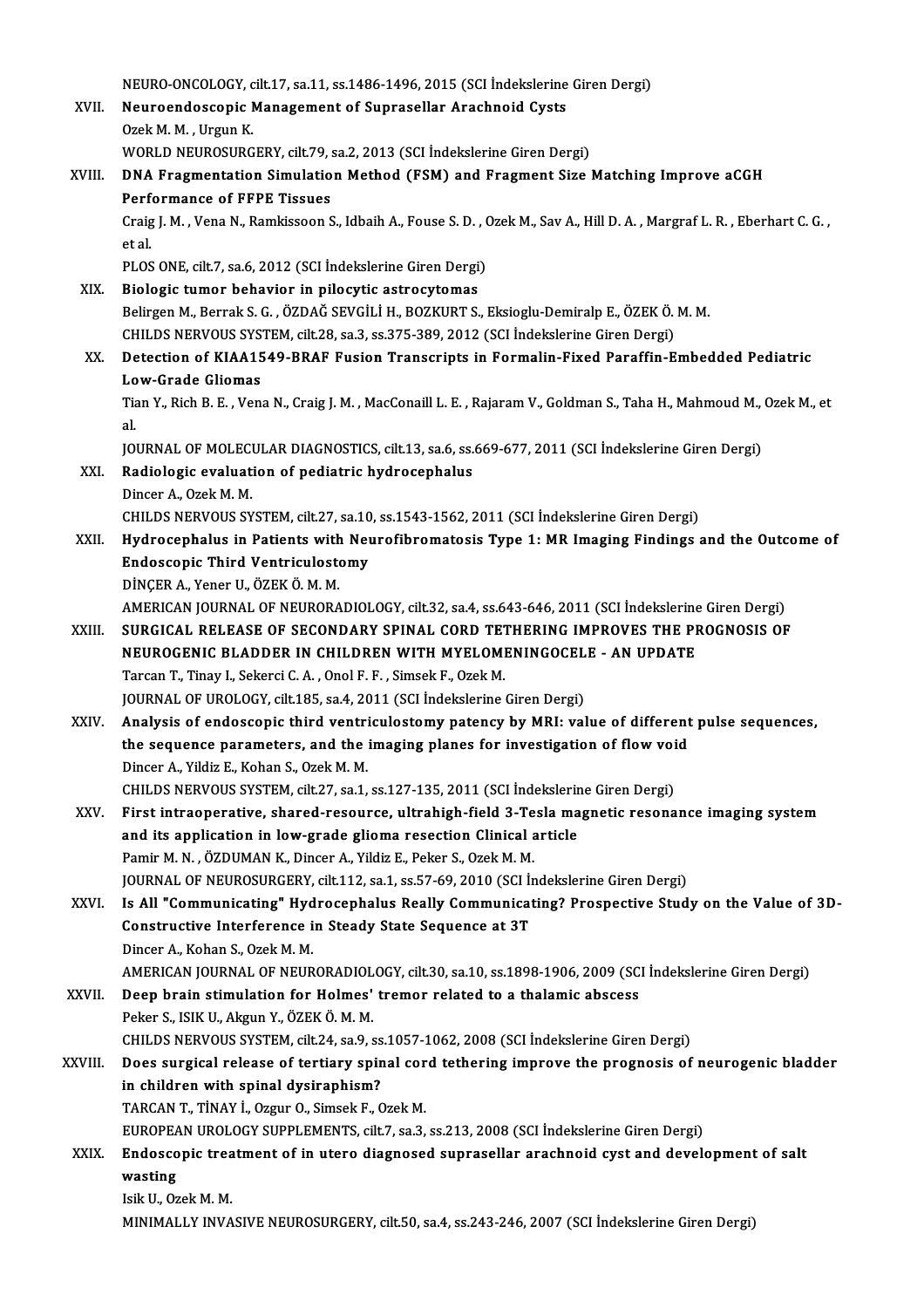| XXX.          | Surgical treatment of polymicrogyria with advanced radiologic and neurophysiologic techniques                                                  |
|---------------|------------------------------------------------------------------------------------------------------------------------------------------------|
|               | Isik U., Dincer A., Ozek M. M.                                                                                                                 |
|               | CHILDS NERVOUS SYSTEM, cilt.23, sa.4, ss.443-448, 2007 (SCI Indekslerine Giren Dergi)                                                          |
| XXXI.         | Congenital glioblastoma multiforme - Case report and review of the literature                                                                  |
|               | Seker A, Ozek M. M.                                                                                                                            |
|               | JOURNAL OF NEUROSURGERY, cilt.105, sa.6, ss.473-479, 2006 (SCI İndekslerine Giren Dergi)                                                       |
| XXXII.        | Moyamoya disease and anesthesia                                                                                                                |
|               | Baykan N., Ozgen S., Ustalar Z., Dagcinar A., Ozek M.                                                                                          |
|               | PEDIATRIC ANESTHESIA, cilt.15, sa.12, ss.1111-1115, 2005 (SCI İndekslerine Giren Dergi)                                                        |
| XXXIII.       | Tumors of the choroids plexus                                                                                                                  |
|               | ÖZEK Ö. M. M. , DAĞÇINAR A., KILIÇ T., Sav A., PAMİR M. N. , Elmacı İ., KARABAĞLI H.                                                           |
|               | Turkish Neurosurgery, 2002 (SCI Expanded İndekslerine Giren Dergi)                                                                             |
| <b>XXXIV</b>  | Atypical teratoid/rhabdoid tumors: DNA content and tumor suppressor genes.                                                                     |
|               | Berrak S., Canpolat C., Ozek M., Dagcinar A., Sav A., Berik P., El-Naggar A., Langford L.                                                      |
|               | JOURNAL OF NEUROPATHOLOGY AND EXPERIMENTAL NEUROLOGY, cilt.59, sa.5, ss.446, 2000 (SCI İndekslerine                                            |
|               | Giren Dergi)                                                                                                                                   |
| XXXV.         | Grading and hemodynamic follow-up study of arteriovenous malformations with transcranial                                                       |
|               | Doppler ultrasonography.                                                                                                                       |
|               | Kilic T., Pamir M. N., Budd S., Ozek M., Erzen C.                                                                                              |
|               | Journal of ultrasound in medicine : official journal of the American Institute of Ultrasound in Medicine, cilt.17,                             |
|               | sa.12, ss.729-38, 1998 (SCI İndekslerine Giren Dergi)                                                                                          |
| XXXVI.        | Cervical spondylotic myelopathy: surgical results and factors affecting prognosis.                                                             |
|               | Naderi S., Ozgen S., Pamir M. N., Ozek M., Erzen C.                                                                                            |
|               | Neurosurgery, cilt.43, sa.1, 1998 (SCI İndekslerine Giren Dergi)                                                                               |
| <b>XXXVII</b> | Intramedullary spinal cord tumors in children under the age of 3 years                                                                         |
|               | Constantini S., Houten J., Miller D., Freed D., Ozek M., Rorke L., Allen J., Epstein F.                                                        |
|               | JOURNAL OF NEUROSURGERY, cilt.85, sa.6, ss.1036-1043, 1996 (SCI İndekslerine Giren Dergi)                                                      |
| XXXVIII.      | A new, more dependable methodology for the use of transcranial Doppler ultrasonography in the                                                  |
|               | management of subarachnoid haemorrhage.                                                                                                        |
|               | Kilic T., Pamir M. N., Ozek M., Zirh T., Erzen C.                                                                                              |
|               | Acta neurochirurgica, cilt.138, sa.9, 1996 (SCI Indekslerine Giren Dergi)                                                                      |
| <b>XXXIX</b>  | A STANDARDISABLE MODEL OF FOCAL CEREBRAL-ISCHEMIA IN NORMOTENSIVE RATS                                                                         |
|               | ZIRH T., PAMIR M., OZEK M., SAV A., ONAT F.<br>JOURNAL OF CLINICAL NEUROSCIENCE, cilt.2, sa.3, ss.245-251, 1995 (SCI Indekslerine Giren Dergi) |
| XL.           | A standardisable model of focal cerebral ischaemia innormotensive rats.                                                                        |
|               | Ali Z., Neemettin P., Memet Ö. M. M., Sav A., Onat F.                                                                                          |
|               | Journal of clinical neuroscience : official journal of the Neurosurgical Society of Australasia, cilt.2, ss.245-51, 1995                       |
|               | (SCI Expanded İndekslerine Giren Dergi)                                                                                                        |
| XLI.          | Multiple pineal cysts associated with an ependymal cyst presenting with infantile spasm                                                        |
|               | ÖZEK Ö. M. M., ÖZEK E., Sav A., Erzen C., ÇALIŞKAN M. M., Apak S.                                                                              |
|               | Childs Nervous System, 1995 (SCI İndekslerine Giren Dergi)                                                                                     |
| XLII.         | INTERMITTENT DIPLOPIA IN CHORDOMA                                                                                                              |
|               | AYDIN P., OZEK M., KANSU T.                                                                                                                    |
|               | ANNALS OF OPHTHALMOLOGY, cilt.26, sa.1, ss.20-22, 1994 (SCI İndekslerine Giren Dergi)                                                          |
| XLIII.        | The effect of defibrotide on reendothelization in microarterial anastomosis                                                                    |
|               | ÖZEK Ö. M. M., PAMİR M. N., Özer A., Erbengi T., Ulutin O.                                                                                     |
|               | Turkish Neurosurgery, 1994 (SCI Expanded İndekslerine Giren Dergi)                                                                             |
| XLIV.         | <b>COMPLICATIONS OF CENTRAL-NERVOUS-SYSTEM HYDATID-DISEASE</b>                                                                                 |
|               | OZEK M.                                                                                                                                        |
|               | PEDIATRIC NEUROSURGERY, cilt.20, sa.1, ss.84-91, 1994 (SCI Indekslerine Giren Dergi)                                                           |
| XLV.          | Intradural rupture of cervical vertebral disc : A case report                                                                                  |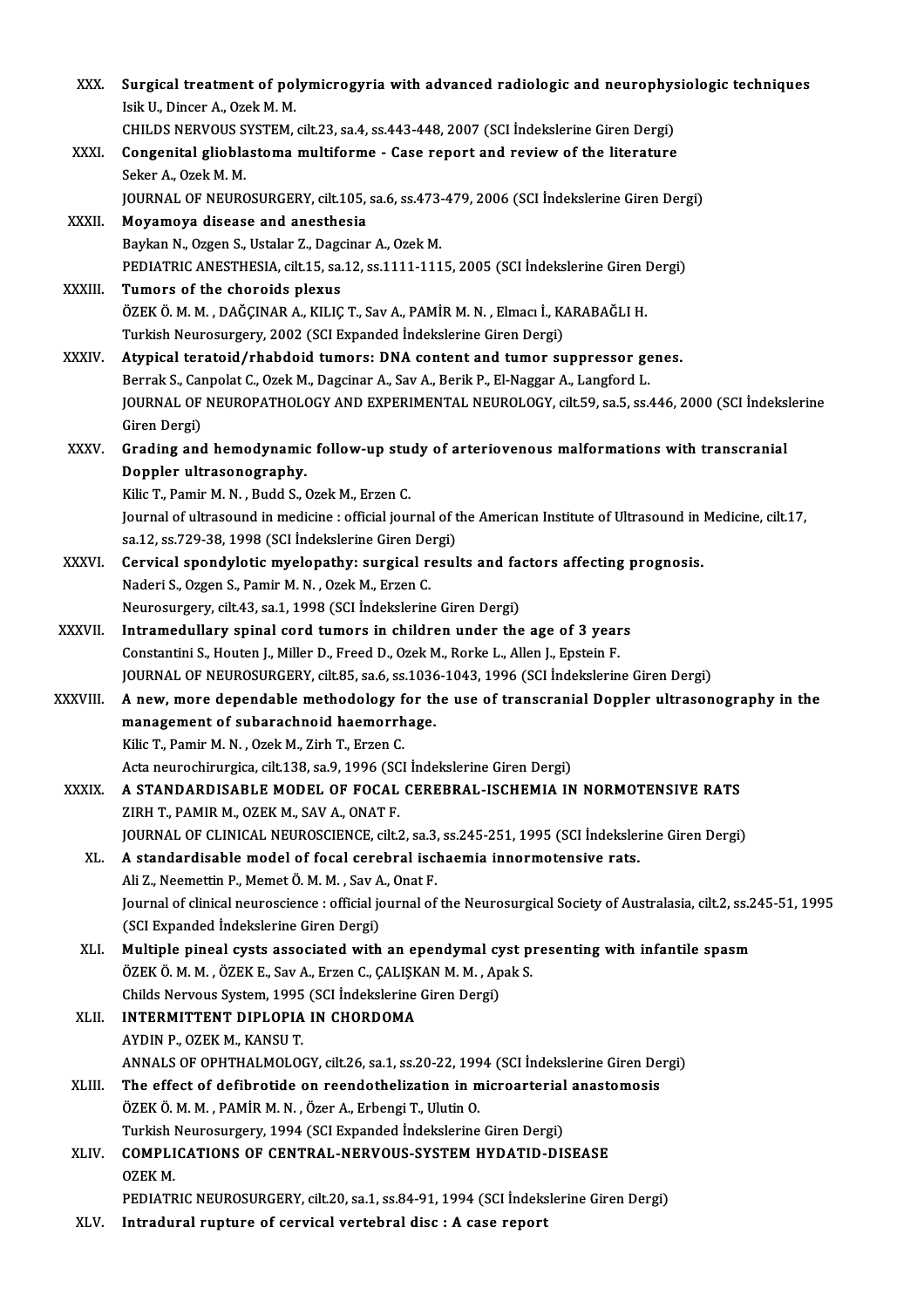ÖZEK Ö. M. M. , Özer A., PAMİR M. N. , Erzen C., Sav A.<br>Snine, 1994 (SSL İndekslarine Ciren Dergi) ÖZEK Ö. M. M. , Özer A., PAMİR M. N. , Erzen<br>Spine, 1994 (SCI İndekslerine Giren Dergi)<br>Spontanoous runture of an introenbite

Spine, 1994 (SCI İndekslerine Giren Dergi)

- XLVI. Spontaneous rupture of an intraorbital hydatid cyst. A rare cause of acute visual loss. Spontaneous rupture of an intraorbital hydatid cyst. A rare cause of acute visual loss.<br>OZEK M., PAMIR M. N. , SAV A.<br>Journal of clinical neuro-ophthalmology, cilt.13, sa.2, ss.135-7, 1993 (SCI İndekslerine Giren Dergi)<br>Ma OZEK M., PAMIR M. N. , SAV A.<br>Journal of clinical neuro-ophthalmology, cilt.13, sa.2, ss.135-7, 1993 (SCI Indekslerine Giren Dergi)<br>XLVII. Magnetic resonance imaging in the diagnosis of spinal hydatid cyst disease. Case re
	-
- Journal of clinical neuro-ophthalmology, c<br>Magnetic resonance imaging in the di<br>OZER A., OZEK M., PAMIR M.N., ERZEN C.<br>Paraplagia cilt 31, ca 5, ca 338, 40, 1993 (S Magnetic resonance imaging in the diagnosis of spinal hydatid<br>OZER A., OZEK M., PAMIR M. N. , ERZEN C.<br>Paraplegia, cilt.31, sa.5, ss.338-40, 1993 (SCI İndekslerine Giren Dergi)<br>Pleamarphic vanthoastrosytama associated with
- OZER A., OZEK M., PAMIR M. N. , ERZEN C.<br>Paraplegia, cilt.31, sa.5, ss.338-40, 1993 (SCI İndekslerine Giren Dergi)<br>XLVIII. Pleomorphic xanthoastrocytoma associated with von Recklinghausen neurofibromatosis.<br>OZEK M. SAV A. Paraplegia, cilt.31, sa.5, ss.338-40, 1993 (SCI İndekslerine (<br>Pleomorphic xanthoastrocytoma associated with vo<br>OZEK M., SAV A., PAMIR M. N. , OZER A., OZEK E., ERZEN C.<br>Child's nervous system : ChNS : official journal of Child's nervous system: ChNS : official journal of the International Society for Pediatric Neurosurgery, cilt.9, sa.1, ss.39-42, 1993 (SCI İndekslerine Giren Dergi) OZEK M., SAV A., PAMIR M. N., OZER A., OZEK E., ERZEN C.
- XLIX. Mutismafter total removal of an exophytic pontine glioma ÖZEKÖ.M.M. ,PAMİRM.N. ,AlptekinB. Mutism after total removal of an exophytic pontine glioma<br>ÖZEK Ö. M. M. , PAMİR M. N. , Alptekin B.<br>Turkish Neurosurgery, 1993 (SCI Expanded İndekslerine Giren Dergi)<br>A nontine tubergulama mimisking an exanhutis hnain atom ÖZEK Ö. M. M., PAMİR M. N., Alptekin B.<br>Turkish Neurosurgery, 1993 (SCI Expanded Indekslerine Giren Dergi)<br>L. A pontine tuberculoma mimicking an exophytic brain stem tumor<br>ÖZEK Ö. M. M. BAMİR M. N. Sov A. Error G. Zub T.
	- Turkish Neurosurgery, 1993 (SCI Expanded İndeksle<br>A pontine tuberculoma mimicking an exophyti<br>ÖZEK Ö. M. M. , PAMİR M. N. , Sav A., Erzen C., Zırh T.<br>Zantralblatt Eur Chirurgia 1992 (SCI İndekslerine G. A pontine tuberculoma mimicking an exophytic brain ste<br>ÖZEK Ö. M. M. , PAMİR M. N. , Sav A., Erzen C., Zırh T.<br>Zentralblatt Fur Chirurgie, 1993 (SCI İndekslerine Giren Dergi)<br>The plated havenat: A new instrument ta fasilit
	- ÖZEK Ö. M. M. , PAMİR M. N. , Sav A., Erzen C., Zırh T.<br>Zentralblatt Fur Chirurgie, 1993 (SCI İndekslerine Giren Dergi)<br>LI. The plated bayonet: A new instrument to facilitate surgery for intra-axial neoplasmms of the spina Zentralblatt Fur Chirur<br>The plated bayonet:<br>cord and brainstem<br>Örek Ö.M.M., Enstein I The plated bayonet: A<br>cord and brainstem<br>Özek Ö.M.M., Epstein F.<br>Journal Of Nourosursoru cord and brainstem<br>Özek Ö. M. M. , Epstein F.<br>Journal Of Neurosurgery, cilt.78, ss.505-507, 1993 (SCI İndekslerine Giren Dergi)
		-

- Özek Ö. M. M. , Epstein F.<br>Journal Of Neurosurgery, cilt.78, ss.505-507, 1993 (SCI İ:<br>LII. Nucleolar organizer regions in meningeal tumors<br>Say A. Saylamazaglu E. Ekisiaglu C. Ozek M Journal Of Neurosurgery, cilt.78, ss.505-507,<br>Nucleolar organizer regions in meninge<br>Sav A., Soylemezoglu F., Ekicioglu G., Ozek M.<br>Turkich Neurosurgery, silt 3, ss.3, ss.63, 67, 1 Sav A., Soylemezoglu F., Ekicioglu G., Ozek M.<br>Turkish Neurosurgery, cilt.3, sa.2, ss.63-67, 1993 (SCI Expanded İndekslerine Giren Dergi) Sav A., Soylemezoglu F., Ekicioglu G., Ozek M.<br>Turkish Neurosurgery, cilt.3, sa.2, ss.63-67, 1993 (SCI Expanded Indekslerine Giren Dergi)<br>LIII. The effect of defibrodite on cerebral vasospasm floowing subarachnoidal hemorr
- Turkish Neurosurgery, cilt.3, sa.2, ss.63-67, 1993 (SCI Expanded İndekslerine Giren Dergi)<br>The effect of defibrodite on cerebral vasospasm floowing subarachnoidal hemorr<br>electronmicroscopic study in a 3 -way subarachnoidal The effect of defibrodite on cerebral vasospasm floowing subarelectronmicroscopic study in a 3 -way subarachnoidal hemorrh<br>Özek Ö.M.M., Pamir M.N., Karabeyoğlu İ., Sav A., Baykan N., Erbengi T.<br>Turkish Neurosurgery, silt 2 electronmicroscopic study in a 3 -way subarachnoidal hemorrhage model in<br>Özek Ö. M. M. , Pamir M. N. , Karabeyoğlu İ., Sav A., Baykan N., Erbengi T.<br>Turkish Neurosurgery, cilt.3, ss.89-94, 1993 (SCI Expanded İndekslerine G
- Özek Ö. M. M. , Pamir M. N. , Karabeyoğlu İ., Sav A., Baykan N., Erbengi T.<br>Turkish Neurosurgery, cilt.3, ss.89-94, 1993 (SCI Expanded İndekslerine Giren Dergi)<br>LIV. MAGNETIC-RESONANCE-IMAGING IN THE DIAGNOSIS OF IDIOPATHI Turkish Neurosurgery, cilt.3, ss.89-94, 1993 (SCI Expanded Indeksle<br>MAGNETIC-RESONANCE-IMAGING IN THE DIAGNOSIS OF IDI<br>HYPOPHYSITIS - A RARE CAUSE OF HYPERPROLACTINEMIA<br>RAMIR M. ZIRH T. OZEK M. SAV A. ERZEN.C. ERRENCLT. PAMIR M., ZIRH T., OZEK M., SAV A., ERZEN C., ERBENGI T. NEUROCHIRURGIA, cilt.36, sa.1, ss.20-25, 1993 (SCI İndekslerine Giren Dergi)
- LV. PRIMARY OSTEOGENIC-SARCOMA OF THE FALX CEREBRI A CASE-REPORT ZIRH T., PAMIR M., OZEK M., ERZEN C., SAV A. EUROPEAN JOURNAL OF RADIOLOGY, cilt.15, sa.3, ss.193-195, 1992 (SCI İndekslerine Giren Dergi) ZIRH T., PAMIR M., OZEK M., ERZEN C., SAV A.<br>EUROPEAN JOURNAL OF RADIOLOGY, cilt.15, sa.3, ss.193-195, 1992 (SCI Indeksl<br>LVI. Surgical considerations in patients with lumbar spinal root anomalies.
- PAMIR M. N., OZEK M., OZER A., KELES G., ERZEN C.<br>Paraplegia, cilt.30, sa.5, ss.370-5, 1992 (SCI İndekslerine Giren Dergi) Surgical considerations in patients with lumbar spinal root an<br>PAMIR M. N. , OZEK M., OZER A., KELES G., ERZEN C.<br>Paraplegia, cilt.30, sa.5, ss.370-5, 1992 (SCI İndekslerine Giren Dergi)<br>A sambinad surgical annraach ta a s
- LVII. A combined surgical approach to a suprasellar arachnoidal cyst with precocious puberty ÖZEKÖ.M.M. ,PAMİRM.N. ,ErzenC. A combined surgical approach to a suprasellar arachnoidal cy:<br>ÖZEK Ö. M. M. , PAMİR M. N. , Erzen C.<br>Turkish Neurosurgery, 1992 (SCI Expanded İndekslerine Giren Dergi)<br>The effect of Lidesain en serebral bioelectric estivit
	-
- ÖZEK Ö. M. M. , PAMİR M. N. , Erzen C.<br>Turkish Neurosurgery, 1992 (SCI Expanded Indekslerine Giren Dergi)<br>LVIII. The effect of Lidocain on cerebral bioelectric activity and ultrastructure in focal ischaemia<br>ÖZEK Ö. M. M. P Turkish Neurosurgery, 1992 (SCI Expanded İndekslerine Giren Der<br>The effect of Lidocain on cerebral bioelectric activity and u<br>ÖZEK Ö. M. M. , PAMİR M. N. , Özer A., Erbengi A., Erbengi T., Önol B.<br>Turkish Neurosurgery, 199 The effect of Lidocain on cerebral bioelectric activity and ultra<br>ÖZEK Ö. M. M. , PAMİR M. N. , Özer A., Erbengi A., Erbengi T., Önol B.<br>Turkish Neurosurgery, 1992 (SCI Expanded İndekslerine Giren Dergi)<br>Correlation betwee ÖZEK Ö. M. M. , PAMİR M. N. , Özer A., Erbengi A., Erbengi T., Önol B.<br>Turkish Neurosurgery, 1992 (SCI Expanded Indekslerine Giren Dergi)<br>LIX. Correlation between computed tomography and magnetic resonance imaging in diast
- Turkish Neurosurgery, 1992 (SCI Expanded Indekslerine Giren Dergi)<br>Correlation between computed tomography and magnetic reso<br>OZEK M., PAMIR M. N. , OZER A., KELES G., ERZEN C. Correlation between computed tomography and magnetic resonance imaging in<br>OZEK M., PAMIR M. N. , OZER A., KELES G., ERZEN C.<br>European journal of radiology, cilt.13, sa.3, ss.209-14, 1991 (SCI İndekslerine Giren Dergi)<br>Pont European journal of radiology, cilt.13, sa.3, ss.209-14, 1991 (SCI İndekslerine Giren Dergi)
- LX. Pontine hematoma Zentralblatt Fur Chirurgie, 1991 (SCI İndekslerine Giren Dergi)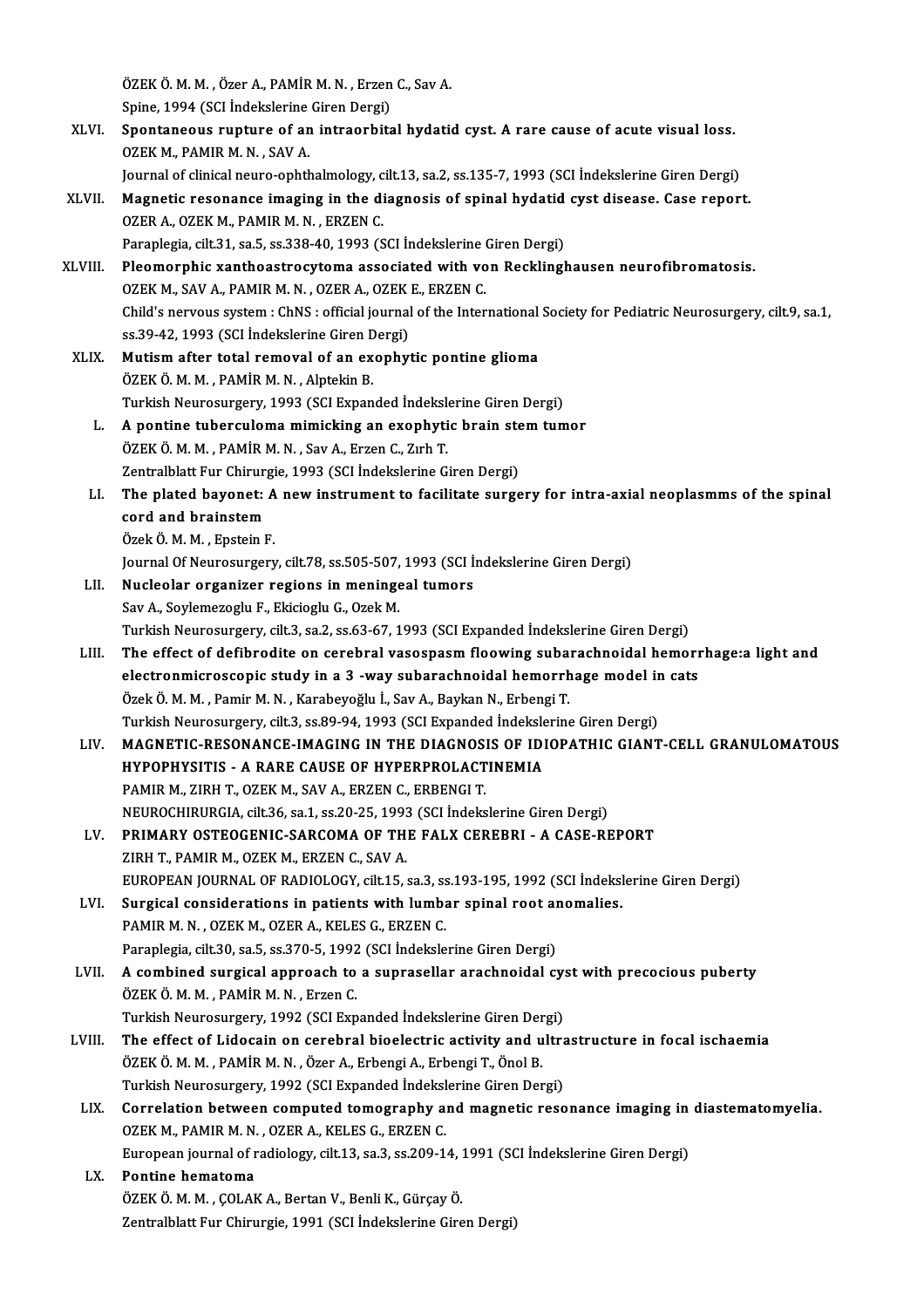| LXI.   | UPSIDE DOWN REVERSAL OF VISION AFTER 3RD VENTRICULOSTOMY                                                |
|--------|---------------------------------------------------------------------------------------------------------|
|        | PAMIR M., OZER A., SIVA A., OZEK M., KANSU T.                                                           |
|        | JOURNAL OF CLINICAL NEURO-OPHTHALMOLOGY, cilt.10, sa.4, ss.271-272, 1990 (SCI Indekslerine Giren Dergi) |
| LXII.  | BILATERAL ARTERIOVENOUS-MALFORMATIONS OF THE CHOROID-PLEXUS AND RETINA                                  |
|        | IPLIKCIOGLU A., OZEK M., OZCAN O., ÇİZMELİ M. O., SAGLAM S.                                             |
|        | NEUROSURGERY, cilt.27, sa.2, ss.302-305, 1990 (SCI Indekslerine Giren Dergi)                            |
| LXIII. | Lhermitte-Duclos syndrome                                                                               |
|        | Özek Ö. M. M., Pamir M. N., Zırh T. A., Sav M. A., Erzen C.                                             |
|        | Turkish Neurosurgery, cilt.3, ss.92-93, 1990 (SCI Expanded İndekslerine Giren Dergi)                    |
| LXIV.  | Factors affecting the prognosis of spinal ependymomas                                                   |
|        | ÖZEK Ö. M. M., Öge K., Benli K., Bertan V., Erbengi A.                                                  |
|        | Turkish Neurosurgery, 1989 (SCI Expanded İndekslerine Giren Dergi)                                      |
| LXV.   | Radiation myelopathy mimicking spinal tumors                                                            |
|        | ÖZEK Ö. M. M., Bertan V., Öge K., Erbengi A.                                                            |
|        | Turkish Neurosurgery, 1989 (SCI Expanded Indekslerine Giren Dergi)                                      |
|        |                                                                                                         |

# 1 urkish Neurosurgery, 1989 (SCI Expanded 1<br>Diğer Dergilerde Yayınlanan Makaleler

| Diğer Dergilerde Yayınlanan Makaleler |                                                                                                              |  |
|---------------------------------------|--------------------------------------------------------------------------------------------------------------|--|
| - I. -                                | Intraoperatif Görüntüleme                                                                                    |  |
|                                       | Tanrıkulu B., Özek Ö. M. M.                                                                                  |  |
|                                       | Türkiye Klinikleri Nörosirürji Dergisi, cilt.11, sa.3, ss.177-184, 2021 (Diğer Kurumların Hakemli Dergileri) |  |
| Н.                                    | Urodynamic Findings in Children with Cerebral Palsy Before Dorsal Rhizotomy Surgery                          |  |
|                                       | <b>TANIDID V. Ozgon M. D. ÖZEV Ö M. M. TADCAN T.</b>                                                         |  |

TANIDIRY.,OzgenM.B. ,ÖZEKÖ.M.M. ,TARCANT. JOURNAL OF UROLOGICAL SURGERY, cilt.8, sa.1, ss.33-39, 2021 (ESCI İndekslerine Giren Dergi) TANIDIR Y., Ozgen M. B., ÖZEK Ö. M. M., TARCAN T<br>JOURNAL OF UROLOGICAL SURGERY, cilt8, sa.1, ss.<br>III. Temporal Lob Epilepsisinin Cerrahi Tedavisi JOURNAL OF UROLOGICAL<br><mark>Temporal Lob Epilepsis</mark><br>Tanrıkulu B., Özek Ö. M. M.<br>Türk Nörosinürii Dorg, silt Temporal Lob Epilepsisinin Cerrahi Tedavisi<br>Tanrıkulu B., Özek Ö. M. M.<br>Türk Nöroşirürji Derg., cilt.31, sa.1, ss.182-188, 2021 (Diğer Kurumların Hakemli Dergileri)<br>Sungical Besulta of Bodiatria Batianta with Hamartama

## Tanrıkulu B., Özek Ö. M. M.<br>Türk Nöroşirürji Derg., cilt.31, sa.1, ss.182-188, 2021 (Diğer K<br>IV. Surgical Results of Pediatric Patients with Hamartoma<br>Tanrıkılı B. Özek Ö. M. M Surgical Results of Pediatric Patients with Hamartoma<br>Tanrıkulu B., Özek Ö. M. M. Surgical Results of Pediatric Patients with Hamartoma<br>Tanrıkulu B., Özek Ö. M. M.<br>EPILEPSI, cilt.26, sa.2, ss.59-65, 2020 (ESCI İndekslerine Giren Dergi)<br>Beyin sanı tümörlerinde güneel tedevi sesenekleri Tanrıkulu B., Özek Ö. M. M.<br>EPILEPSI, cilt.26, sa.2, ss.59-65, 2020 (ESCI İndekslerine (<br>V. Beyin sapı tümörlerinde güncel tedavi seçenekleri<br>Besanır M. ÖZEK Ö. M. M.

EPILEPSI, cilt.26, sa.2, ss.5<br>Beyin sapı tümörlerind<br>Başarır M., ÖZEK Ö. M. M.<br>Turkich Neurosungeru. 20 Beyin sapı tümörlerinde güncel tedavi seç<br>Başarır M., ÖZEK Ö. M. M.<br>Turkish Neurosurgery, 2019 (Hakemsiz Dergi)<br>Enilanev Surgery in Bediatrie Betiante: A S Başarır M., ÖZEK Ö. M. M.<br>Turkish Neurosurgery, 2019 (Hakemsiz Dergi)<br>VI. Epilepsy Surgery in Pediatric Patients: A Single-Center Experience<br>Tenrimly B. Jaik II. Orek M. M.

### Turkish Neurosurgery, 2019 (I<br><mark>Epilepsy Surgery in Pediatr</mark><br>Tanrikulu B., Isik U., Ozek M. M.<br>FPU FPSL cilt 25, co.1, co.27, 24. Epilepsy Surgery in Pediatric Patients: A Single-Center Experi<br>Tanrikulu B., Isik U., Ozek M. M.<br>EPILEPSI, cilt.25, sa.1, ss.27-34, 2019 (ESCI İndekslerine Giren Dergi)<br>Mukanalisakkaridarlu baştalarda faraman masnum dürevi Tanrikulu B., Isik U., Ozek M. M.<br>EPILEPSI, cilt.25, sa.1, ss.27-34, 2019 (ESCI İndekslerine Giren Dergi)<br>VII. Mukopolisakkaridozlu hastalarda foramen magnum düzeyinde kritik kord basısı ÖZEKÖ.M.M., Demirci Otluoğlu G. Mukopolisakkaridozlu hastalarda foramen magnum düzeyir<br>ÖZEK Ö. M. M. , Demirci Otluoğlu G.<br>Childrens Health Care, 2019 (Diğer Kurumların Hakemli Dergileri)<br>Trigonosofoli

## VIII. Trigonosefali<br>ÖZEK Ö. M. M., Başarır M. Childrens Health Care, 2013<br>Trigonosefali<br>ÖZEK Ö. M. M. , Başarır M.<br>Turkish Neurosurgerw. 20

Turkish Neurosurgery, 2019 (Hakemsiz Dergi)

## ÖZEK Ö. M. M. , Başarır M.<br>Turkish Neurosurgery, 2019 (Hakemsiz Dergi)<br>IX. Beyin sapı tümörlerinde güncel tedavi seçenekleri<br>Basarır M. ÖZEK Ö. M. M Turkish Neurosurgery, 20<br>Beyin sapı tümörlerind<br>Başarır M., ÖZEK Ö. M. M.<br>Turkish Neurosurgery, 20 Beyin sapı tümörlerinde güncel tedavi seç<br>Başarır M., ÖZEK Ö. M. M.<br>Turkish Neurosurgery, 2019 (Hakemsiz Dergi)<br>Snine Bifide olayılarında ameliyat öneggi d

Başarır M., ÖZEK Ö. M. M.<br>Turkish Neurosurgery, 2019 (Hakemsiz Dergi)<br>X. Spina Bifida olgularında ameliyat öncesi değerlendirme<br>Arelaneva 7. ÖZEK Ö. M. M. Turkish Neurosurgery, 201<br>Spina Bifida olgularında<br>Arslanova Z., ÖZEK Ö. M. M.<br>Turkish Neurosurgery, 201 Spina Bifida olgularında ameliyat öncesi değerlendirme<br>Arslanova Z., ÖZEK Ö. M. M.<br>Turkish Neurosurgery, 2019 (Diğer Kurumların Hakemli Dergileri)<br>Stürge weber sandnemu

Arslanova Z., ÖZEK Ö. M. M.<br>Turkish Neurosurgery, 201<br>XI. Stürge-weber sendromu<br>Özek Ö. M. M. , Tanrıkulu B. Turkish Neurosurgery, 201<br><mark>Stürge-weber sendrom</mark>u<br>Özek Ö. M. M. , Tanrıkulu B.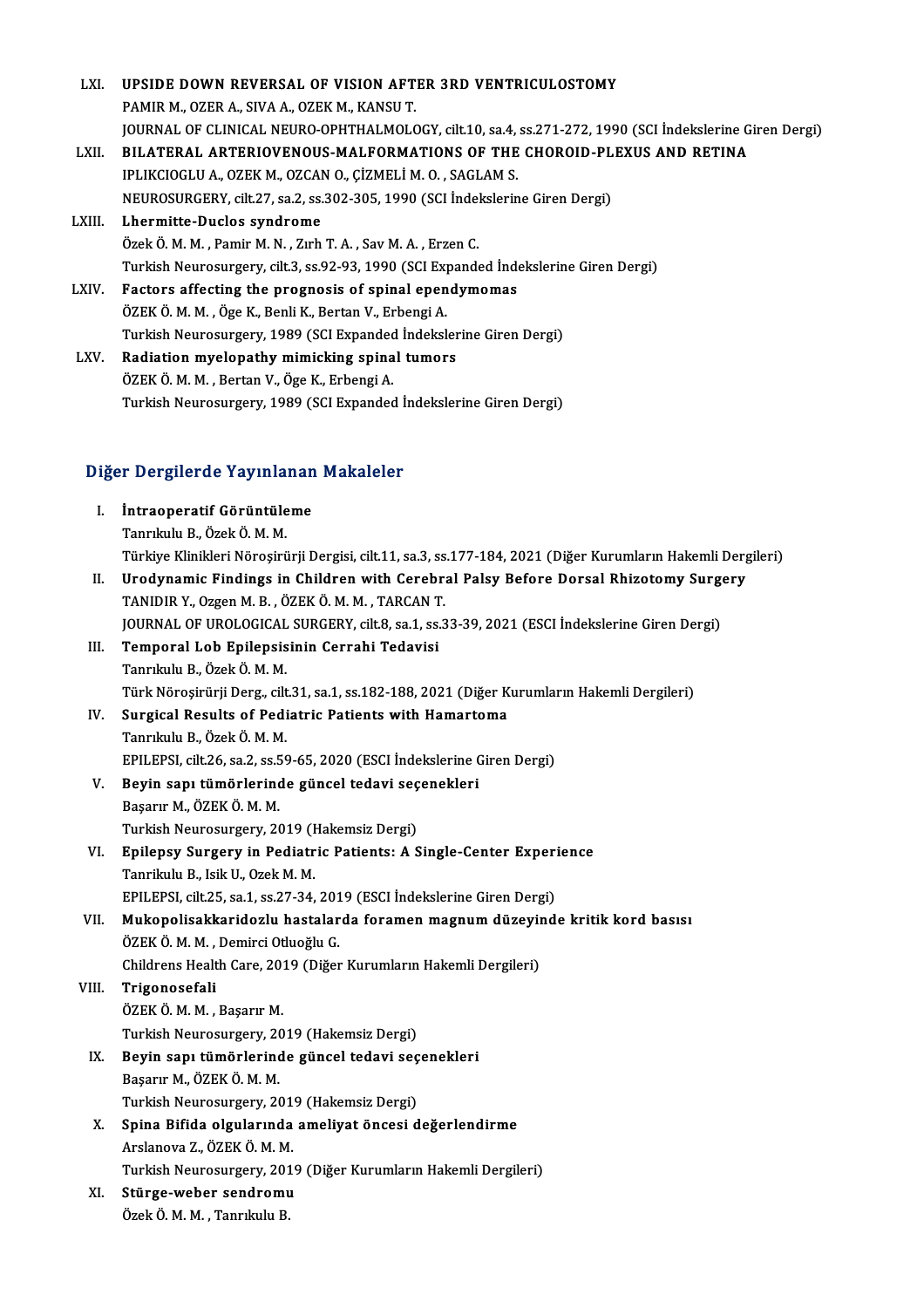|        | Türkiye Klinikleri, sa.3, ss.58-65, 2019 (Hakemli Üniversite Dergisi)                                    |
|--------|----------------------------------------------------------------------------------------------------------|
| XII.   | 42. Stürge-weber sendromu                                                                                |
|        | TANRIKULU B., ÖZEK Ö. M. M.                                                                              |
|        | Türkiye Klinikleri Journal of Case Reports, ss.58-65, 2019 (Diğer Kurumların Hakemli Dergileri)          |
| XIII.  | Epilepsy Surgery in Pediatric Patients : A Single-Center ExperiencePediatrik Hastalarda Epilepsi         |
|        | Cerrahisi Klinik Tecrübesi                                                                               |
|        | ÖZEK Ö. M. M., TANRIKULU B., IŞIK U.                                                                     |
|        | Epilepsy Currents, 2019 (Diğer Kurumların Hakemli Dergileri)                                             |
| XIV.   | Spina Bifida olgularında ameliyat öncesi değerlendirme                                                   |
|        | Arslanova Z, ÖZEK Ö M M.                                                                                 |
|        | Turkish Neurosurgery, 2019 (Diğer Kurumların Hakemli Dergileri)                                          |
| XV.    | Hidrosefalide şantın dinamik komplikasyonları                                                            |
|        | Başarır M., ÖZEK Ö. M. M.                                                                                |
|        | Turkish Neurosurgery, 2019 (Diğer Kurumların Hakemli Dergileri)                                          |
| XVI.   | Late Remission of Seizures After Functional Hemispherotomy in a Child With Congenital Middle             |
|        | <b>Cerebral Artery Infarct</b>                                                                           |
|        | Isik U., Tanrikulu B., Ozek M. M.                                                                        |
|        | EPILEPSI, cilt.23, sa.3, ss.127-130, 2017 (ESCI Indekslerine Giren Dergi)                                |
| XVII.  | Apert sendromu ile yaşamanın bireyler ve aileler üzerindeki psikolojik etkileri                          |
|        | ÖZEK Ö. M. M., Zeytinoğlu S.                                                                             |
|        | Turkish Studies, 2017 (Diğer Kurumların Hakemli Dergileri)                                               |
| XVIII. | late remission of seizures after functional hemispherotomy in a child with cogenital middle cerebral     |
|        | artery infarct                                                                                           |
|        | IŞIK U., TANRIKULU B., ÖZEK Ö. M. M.                                                                     |
|        | Epilepsia, 2016 (Diğer Kurumların Hakemli Dergileri)                                                     |
| XIX.   | Hidrosefalide şantın dinamik komplikasyonları                                                            |
|        | Özek Ö. M. M., Başarır M.                                                                                |
|        | Türkiye Klinikleri J Neurosurg-Special Topics, sa.5, ss.64-69, 2015 (Diğer Kurumların Hakemli Dergileri) |
| XX.    | Pediatrik Gliomalar                                                                                      |
|        | Özek Ö. M. M.                                                                                            |
|        | Kanser Gündemi Dergisi, cilt.2, sa.3, ss.65-69, 2014 (Diğer Kurumların Hakemli Dergileri)                |
| XXI.   | Endoskopik üçüncü ventrikülostomi                                                                        |
|        | Özek Ö. M. M., Başarır M.                                                                                |
|        | Türk Nöroşirurji Dergisi, sa.3, ss.26-32, 2014 (Diğer Kurumların Hakemli Dergileri)                      |
| XXII.  | İlerleyici hidrosefalisi olan yenidoğanlarda ventrikül içi rezervuar uygulanması                         |
|        | Özek Ö. M. M., Özek E., Özdemir H., Akman İ., Bayrı Y.                                                   |
|        | Turk Arch Ped, sa.48, ss.200-203, 2013 (Diğer Kurumların Hakemli Dergileri)                              |
| XXIII. | Spastisite ve Tedavisi                                                                                   |
|        | Özek Ö. M. M., Başarır M.                                                                                |
|        | Türk Nöroşirurji Dergisi, sa.23, ss.1-16, 2013 (Diğer Kurumların Hakemli Dergileri)                      |
| XXIV.  | Pantotenat Kınaz ile ilgili nörodejenerasyona bağlı distonide derin beyin stimülasyonu                   |
|        | Özek ÖMM, Isık U, Peker S, Akgün Y.                                                                      |
|        | Acıbadem Üniversitesi Sağlık Bilimleri Dergisi, sa.3, ss.72-75, 2012 (Hakemli Üniversite Dergisi)        |
| XXV.   | Lipomyelomeningosel                                                                                      |
|        | Özek Ö. M. M., Urgun K.                                                                                  |
|        | Türkiye Klinikleri- Nöroşirurji, sa.4, ss.26-30, 2011 (Diğer Kurumların Hakemli Dergileri)               |
| XXVI.  | Merkezi sinir sistemi şant enfeksiyonları                                                                |
|        | Özek Ö. M. M., Urgun K., Soysal A.                                                                       |
|        | Türkiye Klinikleri J Pediatr Sci, sa.7, ss.28-33, 2010 (Diğer Kurumların Hakemli Dergileri)              |
| XXVII. | Seizures as the sole manifestation of cerebellar lesions in three children                               |
|        | ÖZEK Ö. M. M. , DİNÇER A., IŞIK U., Sav A.                                                               |
|        |                                                                                                          |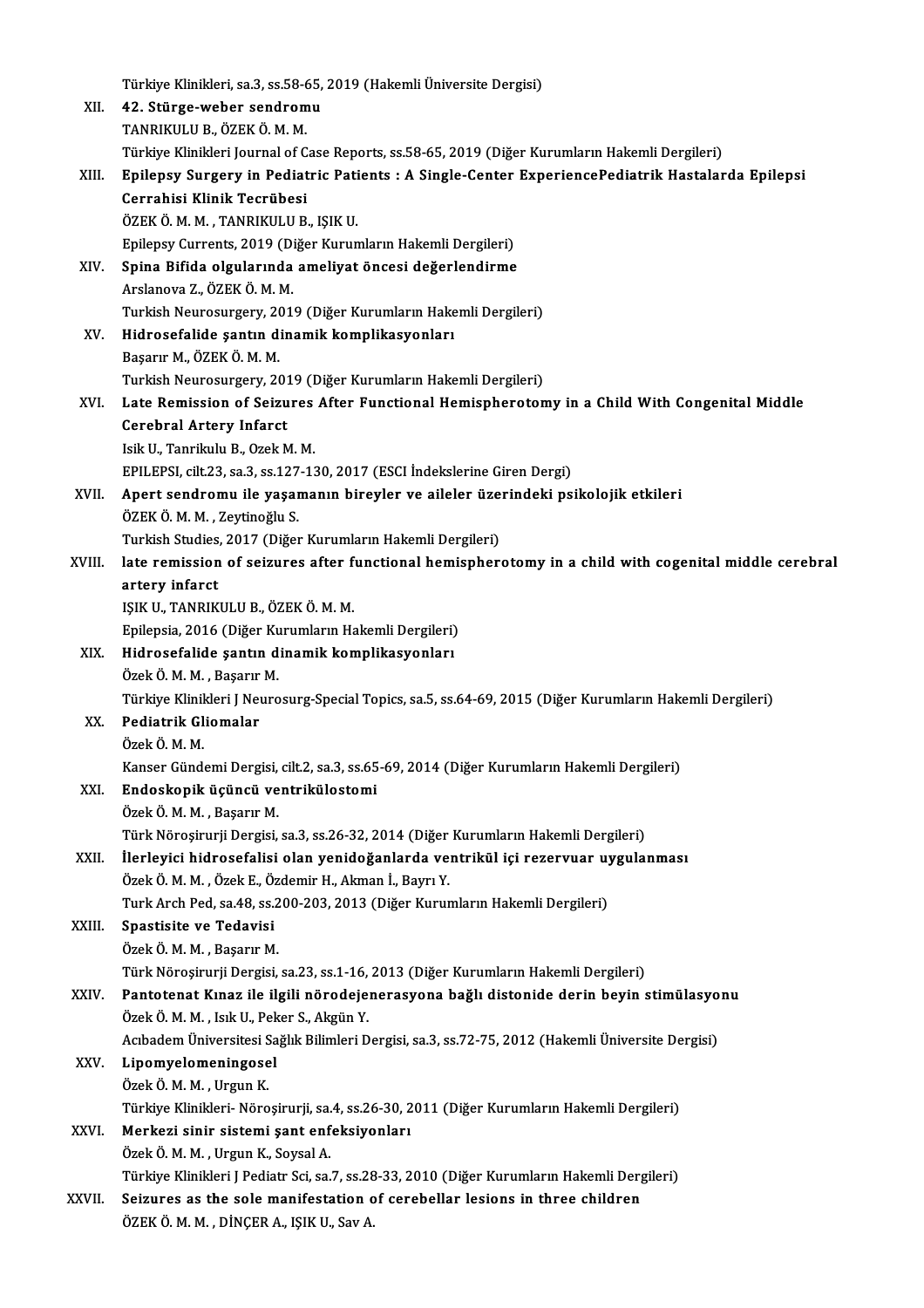|              | Journal of Pediatric Neurology, cilt.7, sa.2, ss.193-198, 2009 (ESCI Indekslerine Giren Dergi)                                                                                            |
|--------------|-------------------------------------------------------------------------------------------------------------------------------------------------------------------------------------------|
| XXVIII.      | Gamma Knife cerrahisi uygulanan çocuk hastalara anestezi yaklaşımı                                                                                                                        |
|              | Özek Ö. M. M., Pamir M. N., Gerçek A., Peker S., Konya D., Kılıç T.                                                                                                                       |
|              | Sinir Sitemi Cerrahisi Dergisi, cilt.1, ss.26-29, 2008 (Diğer Kurumların Hakemli Dergileri)                                                                                               |
| XXIX.        | Extrapontine myelinolysis in a child : a rare case with MRI, DWI and MRS follow-up                                                                                                        |
|              | ÖZEK Ö. M. M., DİNÇER A., IŞIK U., Kosak E.                                                                                                                                               |
|              | Journal Of Neuroradiology, 2008 (Diğer Kurumların Hakemli Dergileri)                                                                                                                      |
| XXX.         | Çocukluk çağında hipotalamik hamartomlu üç olgu dolayısıyla literatüre gözden geçirilmesi                                                                                                 |
|              | Özek Ö M M , Isık U                                                                                                                                                                       |
|              | Epilepsi, sa.14, ss.193-197, 2008 (Diğer Kurumların Hakemli Dergileri)                                                                                                                    |
| XXXI.        | Intraoperative MR imaging: preliminary results with 3 tesla MR system.                                                                                                                    |
|              | Pamir M. N., Peker S., Ozek M., Dinçer A.                                                                                                                                                 |
|              | Acta neurochirurgica. Supplement, cilt.98, ss.97-100, 2006 (Diğer Kurumların Hakemli Dergileri)                                                                                           |
| XXXII.       | Dandy-Walker malformasyonunda endoskopik III.ventrikülostominin yeri                                                                                                                      |
|              | Özek Ö. M. M., Dağçınar A., Boran B.                                                                                                                                                      |
| XXXIII.      | Kartal Eğitim ve Araştırma Hastanesi Tıp Dergisi, cilt.15, ss.11-13, 2004 (Hakemli Üniversite Dergisi)<br>Bir yaş altı hastalarda endoskopik III. ventrikülostominin yeri                 |
|              | Özek Ö. M. M., Dağçınar A., Boran B.                                                                                                                                                      |
|              | Göztepe Tıp Dergisi, cilt.19, ss.83-86, 2004 (Diğer Kurumların Hakemli Dergileri)                                                                                                         |
| XXXIV.       | Endoskopik III.ventrikülostominin tekrarı                                                                                                                                                 |
|              | Özek Ö. M. M. , Dağçınar A., Boran B.                                                                                                                                                     |
|              | Kartal Eğitim ve Araştırma Hastanesi Tıp Dergisi, cilt.15, ss.31-33, 2004 (Hakemli Üniversite Dergisi)                                                                                    |
| XXXV.        | Kanamayla başvuran silviyan araknoid kist olgularında tedavi                                                                                                                              |
|              | Özek Ö. M. M. , Dağçınar A., Karabağlı H., Pamir M. N. , Kılıç T.                                                                                                                         |
|              | Türk Nöroşirurji Dergisi, cilt.13, ss.197-202, 2003 (Diğer Kurumların Hakemli Dergileri)                                                                                                  |
| <b>XXXVI</b> | Serebral palsi ve epilepsi: Klinik -elektrografik-radyolojik prognostik özellikler                                                                                                        |
|              | Özek Ö. M. M. , Dağçınar A., Türkdoğan D., Zaimoğlu S., Yılmaz Z.                                                                                                                         |
|              | Türk Nöroloji Dergisi, cilt.8, ss.59-65, 2002 (Diğer Kurumların Hakemli Dergileri)                                                                                                        |
| XXXVII.      | Intraventriküler meningiomalar                                                                                                                                                            |
|              | Özek Ö. M. M. , Pamir M. N. , Dağçınar A., Bayri Y., Özgen S., Elmacı İ.                                                                                                                  |
|              | Türk Nöroşirurji Dergisi, cilt.10, ss.144-150, 2000 (Diğer Kurumların Hakemli Dergileri)                                                                                                  |
| XXXVIII.     | Moyamoya Hastalığı                                                                                                                                                                        |
|              | Özek Ö. M. M., Dağçınar A., Pamir M. N.                                                                                                                                                   |
|              | Türk Nöroşirurji Dergisi, cilt.10, ss.176-185, 2000 (Diğer Kurumların Hakemli Dergileri)                                                                                                  |
| XXXIX.       | Pediatrik kraniovertebral bileşke anomalileri: Anatomik, embriyolojik ve klinik özellikler                                                                                                |
|              | Özek Ö. M. M., Hiçdönmez T.                                                                                                                                                               |
|              | Lokomotor, cilt.2, ss.3-8, 1999 (Diğer Kurumların Hakemli Dergileri)                                                                                                                      |
| XL.          | Kortikal disgenezis: Klinik, elektrografik, radyolojik ve histopatolojik bulgular<br>Özek Ö. M. M. , Pamir M. N. , Dağçınar A., Zaimoğlu S., Türkdoğan D., Sav A., Yılmaz Z., Kurtkaya Ö. |
|              | Türk Nöroloji Dergisi, cilt.1, ss.20-26, 1999 (Diğer Kurumların Hakemli Dergileri)                                                                                                        |
| XLI.         | Treatment of multiresistant gram negative ventriculitis with intraventricular Ciprofloxacin                                                                                               |
|              | ÖZEK Ö. M. M., BİLGEN H., ÖZEK E., Erkan E., Örs R., İnce Z., Söyletir G.                                                                                                                 |
|              | Turkish Journal Of Medical Sciences, 1998 (Diğer Kurumların Hakemli Dergileri)                                                                                                            |
| XLII.        | Servikal spondilotik miyelopatinnin tedavisinde servikal korpektomi                                                                                                                       |
|              | Özek Ö. M. M., Pamir M. N., Özgen S., Naderi S.                                                                                                                                           |
|              | MÜ Nörolojik Bilimler Enstitüsü Dergisi, cilt.1, ss.34-37, 1998 (Hakemli Üniversite Dergisi)                                                                                              |
| XLIII.       | A study on the Turkish mother'xxs perception of a child with Down syndrome and her social                                                                                                 |
|              | adjustment                                                                                                                                                                                |
|              | ÖZEK Ö. M. M. , TURAN A., Daryal D., Aydinoğlu F., TÜRKDOĞAN D.                                                                                                                           |
|              | Turkish Journal Of Medical Sciences, 1998 (Diğer Kurumların Hakemli Dergileri)                                                                                                            |
| VI IV        | Van dan Vnoan Canduamu                                                                                                                                                                    |

XLIV. Van der Knaap Sendromu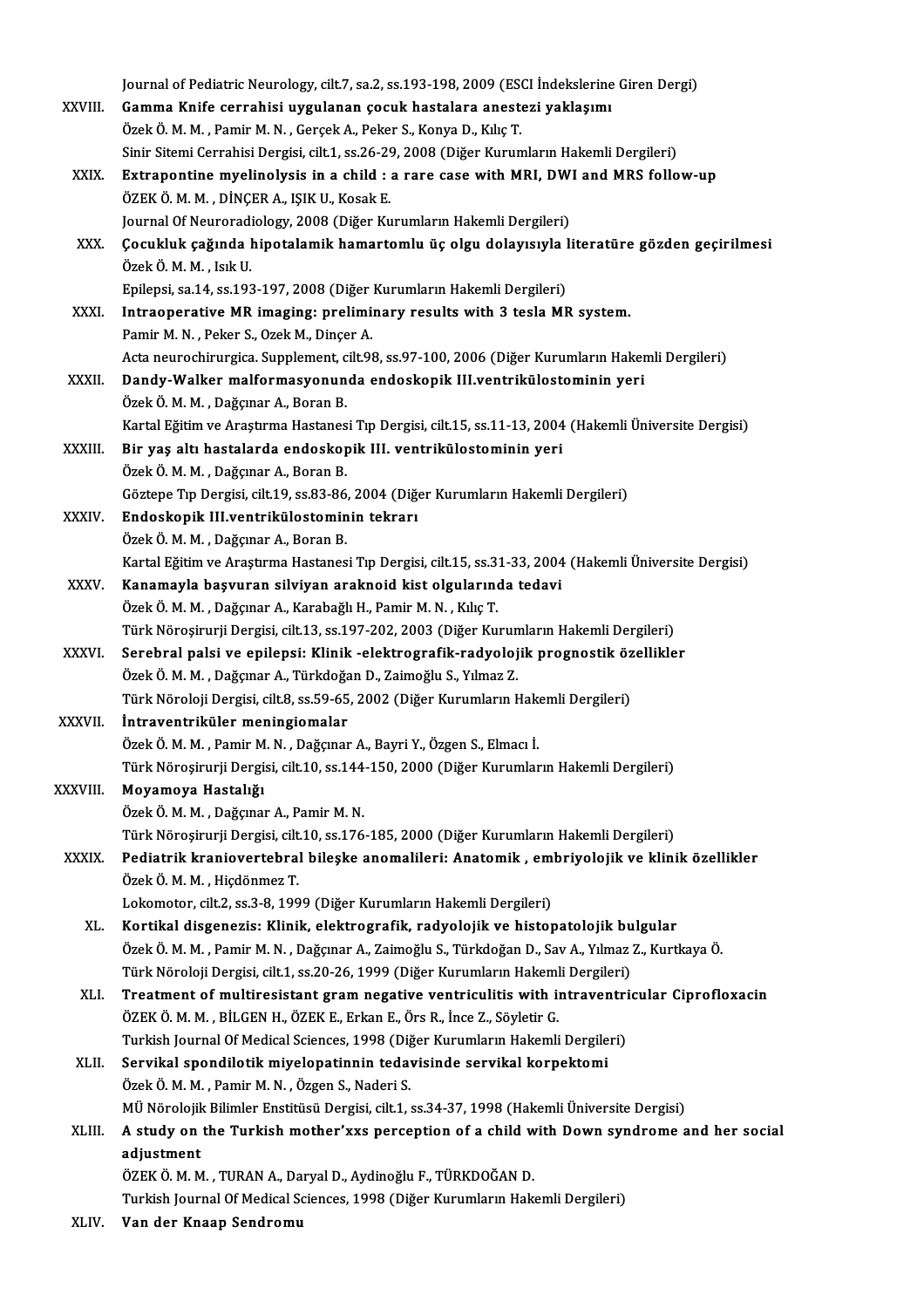ÖzekÖ.M.M. ,DinçerA.,TürkdoğanD. Özek Ö. M. M. , Dinçer A., Türkdoğan D.<br>Türk Pediatri Arşivi, cilt.1, ss.45-47, 1998 (Diğer Kurumların Hakemli Dergileri)<br>Cesukluk sağı epilentik nöhetlerinde medikal tedeviye dinene selicimi i XLV. Çocukluk çağı epileptik nöbetlerindemedikal tedaviye direnç gelişimi için risk faktörleri Türk Pediatri Arşivi, cilt.1, ss.<br>**Çocukluk çağı epileptik n**<br>Özek Ö. M. M. , Türkdoğan D.<br>Türk Pediatri Arsivi, silt.<sup>2.2</sup>, s Çocukluk çağı epileptik nöbetlerinde medikal tedaviye direnç gelişimi için<br>Özek Ö. M. M. , Türkdoğan D.<br>Türk Pediatri Arşivi, cilt.33, ss.99-105, 1998 (Diğer Kurumların Hakemli Dergileri)<br>Conis kaideli meningemiyelerel def Özek Ö. M. M. , Türkdoğan D.<br>Türk Pediatri Arşivi, cilt.33, ss.99-105, 1998 (Diğer Kurumların Hakemli Dergileri)<br>XLVI. Geniş kaideli meningomiyelosel defektlerinin kas deri flepleri ile onarımı<br>Özek Ö. M. M. Özek E. Celebi Türk Pediatri Arşivi, cilt.33, ss.99-105, 1998 (Diğer Kurumların Hakemli Dergileri)<br>Geniş kaideli meningomiyelosel defektlerinin kas deri flepleri ile onarım<br>Özek Ö. M. M. , Özek E., Çelebiler Ö. B. , Tezel E., Gürünlüoğlu Geniş kaideli meningomiyelosel defektlerinin kas deri flepleri ile onarımı<br>Özek Ö. M. M. , Özek E., Çelebiler Ö. B. , Tezel E., Gürünlüoğlu R., Ateş Numanoğlu E.<br>Türk Plastik Cerrahi Dergisi, cilt.2, ss.136-141, 1994 (Diğe Özek Ö. M. M. , Özek E., Çelebiler Ö. B. , Tezel E., Gürünlüoğlu R., Ateş Numanoğlu E.<br>Türk Plastik Cerrahi Dergisi, cilt.2, ss.136-141, 1994 (Diğer Kurumların Hakemli Dergileri)<br>XLVII. İntrakranial dev hücreli tümörlerde Türk Plastik Cerrahi Dergisi, cilt.2, ss.136-141, 1994 (Diğer Kurumların Hakemli Dergileri)<br>İntrakranial dev hücreli tümörlerde biyolojik işaretleyici olarak " Nucleolar orgal<br>Özek Ö. M. M. , Pamir M. N. , Özer A. F. , Sav İntrakranial dev hücreli tümörlerde biyolojik işaretleyici olarak " Nucle<br>Özek Ö. M. M. , Pamir M. N. , Özer A. F. , Sav A., Kurtkaya Koçak Ö., Karabeyoğlu İ., I<br>Türk Patoloji Dergisi, cilt.10, ss.8-10, 1994 (Diğer Kurumla XLVIII. Prematürlerde posthemorajik hidrosefali gelişimi ve tedavisi<br>Özek Ö. M. M. , Özek E. Türk Patoloji Dergisi, cilt.10, ss.8-10, 1994 (Diğer Kurumların Hakemli Dergileri) İstanbul Çocuk Kliniği Dergisi, cilt.28, ss.147-152, 1993 (Diğer Kurumların Hakemli Dergileri) XLIX. Diffüz astrositomların prognostikasyonunda "Nucleolar Organizer Region" (AgNOR)'ın katkısı İstanbul Çocuk Kliniği Dergisi, cilt.28, ss.147-152, 1993 (Diğer Kurumları<br>Diffüz astrositomların prognostikasyonunda "Nucleolar Organiz<br>Özek Ö. M. M. , Özer A. F. , Sav A., Kurtkaya Ö., Karabeyoğlu İ., Ekicioğlu G.<br>Türk N Diffüz astrositomların prognostikasyonunda "Nucleolar Organizer Region"<br>Özek Ö. M. M. , Özer A. F. , Sav A., Kurtkaya Ö., Karabeyoğlu İ., Ekicioğlu G.<br>Türk Nöroşirurji Dergisi, cilt.3, ss.53-55, 1993 (Diğer Kurumların Hake Özek Ö. M. M. , Özer A. F. , Sav A., Kurtkaya Ö., Karabeyoğlu İ., Ekicioğl<br>Türk Nöroşirurji Dergisi, cilt.3, ss.53-55, 1993 (Diğer Kurumların Hal<br>L. Subependymal giant cell astrocytomas in tuberous sclerosis<br>ÖZEK Ö.M. M. Ö Türk Nöroşirurji Dergisi, cilt.3, ss.53-55, 1993 (Diğer Kurumların Hakemli Dergileri)<br>Subependymal giant cell astrocytomas in tuberous sclerosis<br>ÖZEK Ö. M. M. , ÖZEK E., PAMİR M. N. , Özer A., Erzen C. Subependymal giant cell astrocytomas in tuberous sclerosis<br>ÖZEK Ö. M. M. , ÖZEK E., PAMİR M. N. , Özer A., Erzen C.<br>Turkish Journal Of Pediatrics, 1993 (Diğer Kurumların Hakemli Dergileri)<br>Harner sendremu bulsuleru ile sel ÖZEK Ö. M. M. , ÖZEK E., PAMİR M. N. , Özer A., Erzen C.<br>Turkish Journal Of Pediatrics, 1993 (Diğer Kurumların Hakemli Dergileri)<br>LI. Horner sendromu bulguları ile gelen bir segmental nörofibromatozis<br>Özek Ö. M. M. Oğuz E. Turkish Journal Of Pediatrics, 1993 (Diğer Kurumların Hakemli Derg.<br>Horner sendromu bulguları ile gelen bir segmental nörofibro.<br>Özek Ö. M. M. , Oğuz F., Altınel Z., Çalışkan M., Sıdal M., Alper G., Sav A.<br>İstanbul Cosuk K Horner sendromu bulguları ile gelen bir segmental nörofibromatozis<br>Özek Ö. M. M. , Oğuz F., Altınel Z., Çalışkan M., Sıdal M., Alper G., Sav A.<br>İstanbul Çocuk Kliniği Dergisi, cilt.28, ss.60-63, 1993 (Diğer Kurumların Hake Özek Ö. M. M. , Oğuz F., Altınel Z., Çalışkan M., Sıdal M., Alper G., Sav A.<br>İstanbul Çocuk Kliniği Dergisi, cilt.28, ss.60-63, 1993 (Diğer Kurumların Hakemli Dergileri)<br>LII. Lumbosakral radikülopatilerin tanısında der İstanbul Çocuk Kliniği |<br>Lumbosakral radikü<br>(DSEP)'in kullanımı<br>Özek Ö.M.M., Bəmir M Lumbosakral radikülopatilerin tanısında dermatomal s<br>(DSEP)'in kullanımı<br>Özek Ö.M.M., Pamir M.N., Özer A.F., Gürses C., Kılıç T., Us Ö.<br>Nöropsikivatri Arsivi silt 20.ss 276.290.1992 (Dižor Kurumlı (DSEP)'in kullanımı<br>Özek Ö. M. M. , Pamir M. N. , Özer A. F. , Gürses C., Kılıç T., Us Ö.<br>Nöropsikiyatri Arsivi, cilt.30, ss.376-380, 1993 (Diğer Kurumların Hakemli Dergileri) LIII. Sebependymal giant cell astrocytomas in tuberous sclerosis ÖzekÖ.M.M. ,PamirM.N. ,ÖzekE.,ÖzerA.F. ,ErzenC. Sebependymal giant cell astrocytomas in tuberous sclerosis<br>Özek Ö. M. M. , Pamir M. N. , Özek E., Özer A. F. , Erzen C.<br>the turkish journal of pediatrics, cilt.35, ss.145-150, 1993 (Diğer Kurumların Hakemli Dergileri)<br>Clie Özek Ö. M. M. , Pamir M. N. , Özek E., Özer A. F. , Erzen C.<br>the turkish journal of pediatrics, cilt.35, ss.145-150, 1993 (Diğer K<br>LIV. Gliosarcoma with features of malign fibrous histiocytoma<br>ÖZEK Ö. M. M. PAMIP M. N. Say the turkish journal of pediatrics, cilt.35, ss.145-150, 1993 (Diğer Kurumların<br>Gliosarcoma with features of malign fibrous histiocytoma<br>ÖZEK Ö. M. M. , PAMİR M. N. , Sav A., Özer A., KÜLLÜ S., SÖYLEMEZOĞLU A. F.<br>Turkish Jo Gliosarcoma with features of malign fibrous histiocytoma<br>ÖZEK Ö. M. M. , PAMİR M. N. , Sav A., Özer A., KÜLLÜ S., SÖYLEMEZOĞLU A. F.<br>Turkish Journal Of Medical Sciences, 1992 (Diğer Kurumların Hakemli Dergileri)<br>The se sal LV. The so called " Arrested Hydrocephalus"<br>ÖZEK Ö. M. M. Turkish Journal Of Medical Sciences, 1992 (Diğer Kurumların Hakemli Dergileri) The so called " Arrested Hydrocephalus"<br>ÖZEK Ö. M. M.<br>Turkish Journal Of Medical Sciences, 1992 (Diğer Kurumların Hakemli Dergileri)<br>Sentral sinin sisteminin vesküler malformasyonlarının sınıflandırılması: LVI. Santral sinir sisteminin vasküler malformasyonlarının sınıflandırılması: Retrospektif klinikopatolojik Turkish J<br>Santral<br>çalışma<br>Özek Ö. A Santral sinir sisteminin vasküler malformasyonlarının sınıflandırılmas<br>çalışma<br>Özek Ö. M. M. , Söylemezoğlu A. F. , Özer A. F. , Pamir M. N. , Ekicioğlu G., Küllü S.<br>Türk Nörosirurii Dergisi silt 4, ss 249, 251, 1992 (Diğe çalışma<br>Özek Ö. M. M. , Söylemezoğlu A. F. , Özer A. F. , Pamir M. N. , Ekicioğlu G., Küllü S.<br>Türk Nöroşirurji Dergisi, cilt.4, ss.248-251, 1992 (Diğer Kurumların Hakemli Dergileri)<br>Intreeneratif kranjal ultresenegrefi uy Özek Ö. M. M. , Söylemezoğlu A. F. , Özer A. F. , Pamir M. N. , Ekicioğlu (<br>Türk Nöroşirurji Dergisi, cilt.4, ss.248-251, 1992 (Diğer Kurumların I<br>LVII. Intraoperatif kranial ultrasonografi uygulaması ve sonuçları<br>Özek Ö. Türk Nöroşirurji Dergisi, cilt.4, ss.248-251, 1992 (Diğer Ku<br>Intraoperatif kranial ultrasonografi uygulaması ve s<br>Özek Ö. M. M. , Pamir M. N. , Özer A. F. , Kuşçulu N., Erzen C.<br>Türk Nörosirurji Dergisi, silt 2, ss.129, 12 Intraoperatif kranial ultrasonografi uygulaması ve sonuçları<br>Özek Ö. M. M. , Pamir M. N. , Özer A. F. , Kuşçulu N., Erzen C.<br>Türk Nöroşirurji Dergisi, cilt.2, ss.129-134, 1991 (Diğer Kurumların Hakemli Dergileri)<br>Sninal ex Özek Ö. M. M. , Pamir M. N. , Özer A. F. , Kuşçulu N.,<br>Türk Nöroşirurji Dergisi, cilt.2, ss.129-134, 1991 (I<br>LVIII. Spinal extradural cysts. Report of two cases<br>ÖZEK Ö. M. M. BAMİB M. N. Zub T. ÖZEK A. Sov.A Türk Nöroşirurji Dergisi, cilt.2, ss.129-134, 1991 (Diğer Kurumların Ha<br>Spinal extradural cysts. Report of two cases<br>ÖZEK Ö. M. M. , PAMİR M. N. , Zırh T., Özer A., Sav A., KÜLLÜ S., Erzen C.<br>Turkish Journal Of Modisal Ssi Spinal extradural cysts. Report of two cases<br>ÖZEK Ö. M. M. , PAMİR M. N. , Zırh T., Özer A., Sav A., KÜLLÜ S., Erzen C.<br>Turkish Journal Of Medical Sciences, 1990 (Diğer Kurumların Hakemli Dergileri) ÖZEK Ö. M. M. , PAMİR M. N. , Zırh T., Özer A., Sav A., KÜLLI<br>Turkish Journal Of Medical Sciences, 1990 (Diğer Kurumla<br>LIX. Intraventricular meningioma : Report of two cases<br>ÖZEK Ö. M. M. PAMİR M. N. ÖZER A. EFFOR G. KÜLLÜ Turkish Journal Of Medical Sciences, 1990 (Diğer Kurum<br>Intraventricular meningioma : Report of two case<br>ÖZEK Ö. M. M. , PAMİR M. N. , Özer A., Erzen C., KÜLLÜ S.<br>Turkish Journal Of Medical Sciences, 1990 (Dižer Kurur Intraventricular meningioma : Report of two cases<br>ÖZEK Ö. M. M. , PAMİR M. N. , Özer A., Erzen C., KÜLLÜ S.<br>Turkish Journal Of Medical Sciences, 1990 (Diğer Kurumların Hakemli Dergileri)<br>Computed tomography findings and th ÖZEK Ö. M. M. , PAMİR M. N. , Özer A., Erzen C., KÜLLÜ S.<br>Turkish Journal Of Medical Sciences, 1990 (Diğer Kurumların Hakemli Dergileri)<br>LX. Computed tomography findings and therapy in infratentorial tuberculoma<br>Özek Ö Turkish Journal Of Medical Sciences, 1990 (Diğer Kuruml:<br><mark>Computed tomography findings and therapy in infr</mark><br>Özek Ö. M. M. , Özer A. F. , Pamir M. N. , Benli K., Erbengi A.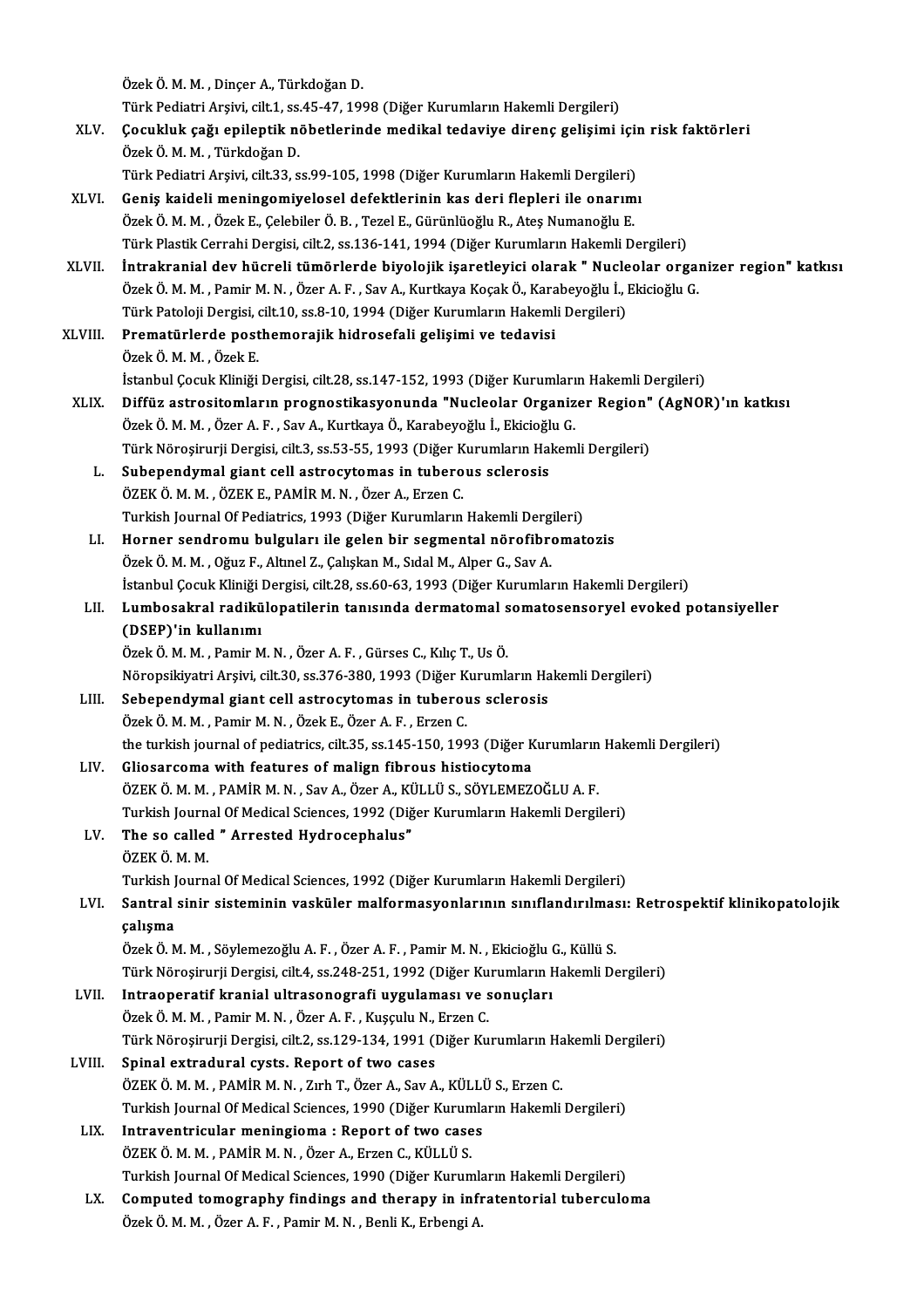Bulletin of Gülhane Military Medical Academy, cilt.32, ss.761-767, 1990 (Diğer Kurumların Hakemli Dergileri)<br>Intradural eninal lineme Bulletin of Gülhane Military<br>LXI. **Intradural spinal lipoma**<br>Özek Ö.M.M. Pemin M.N. d Bulletin of Gülhane Military Medical Academy, cilt.32, s:<br>I**ntradural spinal lipoma**<br>Özek Ö. M. M. , Pamir M. N. , Özer A. F. , Erzen C., Zırh T.<br>Journal of Bediatria Nouroggionees, silt 5, se 277, 282, 1 Intradural spinal lipoma<br>Özek Ö. M. M. , Pamir M. N. , Özer A. F. , Erzen C., Zırh T.<br>Journal of Pediatric Neurosciences, cilt.5, ss.277-282, 1989 (ESCI İndekslerine Giren Dergi)<br>Orbital plasmesitame Özek Ö. M. M. , Pamir M. N. , Özer A. F. , Erzen C., Zırh T.<br>Journal of Pediatric Neurosciences, cilt.5, ss.277-282, 1<br>LXII. **Orbital plasmositoma**<br>Özek Ö. M. M. , Bayhan M., Seber N., Baysefer A. Journal of Pediatric Neurosciences, cilt.5, ss.277<br>Orbital plasmositoma<br>Özek Ö. M. M. , Bayhan M., Seber N., Baysefer A.<br>CATA Pültoni, cilt.30, ss.477, 491, 1999 (Dižor k Orbital plasmositoma<br>Özek Ö. M. M. , Bayhan M., Seber N., Baysefer A.<br>GATA Bülteni, cilt.30, ss.477-481, 1988 (Diğer Kurumların Hakemli Dergileri)<br>Selitery pesterior fossa plasmosyteme with multiple myeleme Özek Ö. M. M. , Bayhan M., Seber N., Baysefer A.<br>GATA Bülteni, cilt.30, ss.477-481, 1988 (Diğer Kurumların Hakemli Der<br>LXIII. Solitary posterior fossa plasmocytome with multiple myeloma<br>Özek Ö. M. M. Bemir M. N. Özer A. E. GATA Bülteni, cilt.30, ss.477-481, 1988 (Diğer Kurumların Hakemli Derg<br>Solitary posterior fossa plasmocytome with multiple myeloma<br>Özek Ö. M. M. , Pamir M. N. , Özer A. F. , Ruacan A. Ş. , Erbengi A., Benli K.<br>Marmara Modi Solitary posterior fossa plasmocytome with multiple myeloma<br>Özek Ö. M. M. , Pamir M. N. , Özer A. F. , Ruacan A. Ş. , Erbengi A., Benli K.<br>Marmara Medical Journal, cilt.1, ss.16-18, 1988 (Hakemli Üniversite Dergisi)<br>Partia Özek Ö. M. M. , Pamir M. N. , Özer A. F. , Ruacan A. Ş. , Erbengi A., Benli K.<br>Marmara Medical Journal, cilt.1, ss.16-18, 1988 (Hakemli Üniversite Dergisi)<br>LXIV. Partial characterization of substrate transport in meningiom Marmara Medical Journal, cilt.1, ss.16-18, 1988<br>**Partial characterization of substrate tran**<br>Özek Ö. M. M. , Özgüç M., Günalp A., Emerk A. K.<br>The Turkish Journal of Cansor, silt 18, ss.5, 9, 19 The Turkish Journal of Cancer, cilt.18, ss.5-9, 1988 (Diğer Kurumların Hakemli Dergileri) LXV. Solitary posterior fossa plasmocytoma with multiple myeloma ÖZEKÖ.M.M. ,PAMİRM.N. ,ÖzerA.,BenliK.,RUACANA.Ş. ,ErbengiA. Solitary posterior fossa plasmocytoma with multiple myeloma<br>ÖZEK Ö. M. M. , PAMİR M. N. , Özer A., Benli K., RUACAN A. Ş. , Erbengi A.<br>Turkish Journal Of Medical Sciences, 1988 (Diğer Kurumların Hakemli Dergileri)<br>Ven Hinn ÖZEK Ö. M. M. , PAMİR M. N. , Özer A., Benli K., RUACAN A. Ş. , Erbengi A.<br>Turkish Journal Of Medical Sciences, 1988 (Diğer Kurumların Hakemli Dergileri)<br>LXVI. Von Hippel-Lindau sendromunda spinal hemngioblasom ve bilg Turkish Journal Of Med<br>**Von Hippel-Lindau s**<br>Özek Ö. M. M. , Özgen T.<br>Hassttana Tın Darsisi Von Hippel-Lindau sendromunda spinal hemngioblasom ve bilgisay<br>Özek Ö. M. M. , Özgen T.<br>Hacettepe Tıp Dergisi, cilt.21, ss.129-134, 1988 (Hakemli Üniversite Dergisi)<br>Partial sharasterisstion of substrate transport in manin Özek Ö. M. M. , Özgen T.<br>Hacettepe Tıp Dergisi, cilt.21, ss.129-134, 1988 (Hakemli Üniversite Dergisi)<br>LXVII. Partial characterization of substrate transport in meningioma cells<br>ÖZEK Ö. M. M. ÖZCÜC M. EMERK A. K. CÜNALR A. Hacettepe Tıp Dergisi, cilt.21, ss.129-134, 1988 (Hal<br>Partial characterization of substrate transpor<br>ÖZEK Ö. M. M. , ÖZGÜÇ M., EMERK A. K. , GÜNALP A.<br>Turkish Journal Of Hamatalagy, 1988 (Diğar Kurum Partial characterization of substrate transport in meningioma cells<br>ÖZEK Ö. M. M. , ÖZGÜÇ M., EMERK A. K. , GÜNALP A.<br>Turkish Journal Of Hematology, 1988 (Diğer Kurumların Hakemli Dergileri)<br>Servikal disk bernileri ÖZEK Ö. M. M. , ÖZGÜÇ M., EMERK A. K. , GÜNALP A.<br>Turkish Journal Of Hematology, 1988 (Diğer Kurumların Hakemli Dergileri)<br>LXVIII. Servikal disk hernileri Turkish Journal Of Hematology, 1988 (Diğer Kurumların Hakemli Der<br>Servikal disk hernileri<br>Özek Ö. M. M. , Pamir M. N. , Özer A. F. , Erbengi A., Bertan V., Caner H.<br>PECV (Eigysterani, Bebabilitasyon, Ortonodi ve Nörosinyri BEGV (Fizyoterapi, Rehabilitasyon, Ortopedi ve Nöroşirurji Dergisi, cilt.1, ss.57-60, 1987 (Diğer Kurumların Hakemli Dergileri) Özek Ö. M. M. , Pam<br>BEGV (Fizyoterapi,<br>Hakemli Dergileri)<br>Oligodendreglieri LXIX. Oligodendrogliomalarda histopatolojik tiplendirme ve prognoz ÖzekÖ.M.M. ,PamirM.N. ,ÖzerA.F. ,CanerH.,BertanV.,ErbengiA.,ÖnolB. Oligodendrogliomalarda histopatolojik tiplendirme ve prognoz<br>Özek Ö. M. M. , Pamir M. N. , Özer A. F. , Caner H., Bertan V., Erbengi A., Önol B.<br>Nöroloji-Nöroşirurji-Psikiyatri Dergisi, cilt.2, ss.140-143, 1987 (Diğer Kuru LXX. Soliter spinal metastatik karsinomalar<br>Özek Ö. M. M. , Özer A. F. , Bertan V., Erbengi A., Anıl M. Nöroloji-Nöroşirurji-Psikiyatri Dergisi, cilt.2, ss.140-14<br>Soliter spinal metastatik karsinomalar<br>Özek Ö. M. M. , Özer A. F. , Bertan V., Erbengi A., Anıl M.<br>PECV (Figyatorani, Bohabilitasyon Ortonodi ve Nörosi) Soliter spinal metastatik karsinomalar<br>Özek Ö. M. M. , Özer A. F. , Bertan V., Erbengi A., Anıl M.<br>BEGV (Fizyoterapi, Rehabilitasyon,Ortopedi ve Nöroşirurji Dergisi), cilt.1, ss.59-63, 1987 (Diğer Kurumların<br>Hakamli Dergil Özek Ö. M. M. , Özer<br>BEGV (Fizyoterapi,<br>Hakemli Dergileri)<br>Sninal anevrisme BEGV (Fizyoterapi, Rehabilitasyon,O:<br>Hakemli Dergileri)<br>LXXI. Spinal anevrizmal kemik kistleri<br>Özel:ÖMM Bomin MN Cateltane Hakemli Dergileri)<br>Spinal anevrizmal kemik kistleri<br>Özek Ö. M. M. , Pamir M. N. , Çataltepe O., Benli K., Bertan V., Erbengi A., Gürçay O.<br>Hasattana Tın Dengisi, silt 20. ss 47,52, 1997 (Haltemli Üniversite Dengisi) Spinal anevrizmal kemik kistleri<br>Özek Ö. M. M. , Pamir M. N. , Çataltepe O., Benli K., Bertan V., Erbengi A., Gün<br>Hacettepe Tıp Dergisi, cilt.20, ss.47-53, 1987 (Hakemli Üniversite Dergisi)<br>Kanyanial gölme kınıkları ve pro Özek Ö. M. M. , Pamir M. N. , Çataltepe O., Benli K., Bertan V., E.<br>Hacettepe Tıp Dergisi, cilt.20, ss.47-53, 1987 (Hakemli Üniver<br>LXXII. Karvarial çökme kırıkları ve prognoza etkin faktörler<br>Özek Ö. M. M. Bamir M. N. Özer Hacettepe Tıp Dergisi, cilt.20, ss.47-53, 1987 (Hakemli Üniversite Dergisi)<br>**Karvarial çökme kırıkları ve prognoza etkin faktörler**<br>Özek Ö. M. M. , Pamir M. N. , Özer A. F. , Caner H., Benli K., Erbengi A., Bertan V.<br>Haset Karvarial çökme kırıkları ve prognoza etkin faktörler<br>Özek Ö. M. M. , Pamir M. N. , Özer A. F. , Caner H., Benli K., Erbengi A., Bertan V.<br>Hacettepe Tıp Dergisi, cilt.20, ss.173-180, 1987 (Hakemli Üniversite Dergisi)<br>Mikro Özek Ö. M. M. , Pamir M. N. , Ö.<br>Hacettepe Tıp Dergisi, cilt.20<br>LXXIII. Mikrolomber Diskektomi Hacettepe Tıp Dergisi, cilt.20, ss.173-180, 1987 (Hakemli Üniversite Dergisi)<br>Mikrolomber Diskektomi<br>Özek Ö. M. M. , Pamir M. N. , Özer A. F. , Özgen T., Erbengi A. Mikrolomber Diskektomi<br>Özek Ö. M. M. , Pamir M. N. , Özer A. F. , Özgen T., Erbengi A.<br>Nöroloji-Nöroşirurji-Psikiyatri Dergisi, cilt.2, ss.185-188, 1987 (Diğer Kurumların Hakemli Dergileri)<br>Intraeranial aneuryems assosited LXXIV. Intracranial aneurysms associated with arteriovenous malformations<br>ÖZEK Ö. M. M., PAMİR M. N., Özer A., Benli K., Erbengi A. Nöroloji-Nöroşirurji-Psikiyatri Dergisi, cilt.2, ss.185-188,<br>Intracranial aneurysms associated with arteriovel<br>ÖZEK Ö. M. M. , PAMİR M. N. , Özer A., Benli K., Erbengi A.<br>Turkish Journal Of Modisel Sciences, 1987 (Dižer Ku Turkish Journal Of Medical Sciences, 1987 (Diğer Kurumların Hakemli Dergileri) LXXV. Subfrontal meningiomalar Özek Ö. M. M., Pamir M. N., Özer A. F., Benli K., Özgen T., Erbengi A. Subfrontal meningiomalar<br>Özek Ö. M. M. , Pamir M. N. , Özer A. F. , Benli K., Özgen T., Erbengi A.<br>Acta Oncologica Turcica, cilt.19, ss.1-8, 1986 (Diğer Kurumların Hakemli Dergileri)<br>Akromogali sandromunda esarabi tedevi v Özek Ö. M. M. , Pamir M. N. , Özer A. F. , Benli K., Özgen T., Erbengi A.<br>Acta Oncologica Turcica, cilt.19, ss.1-8, 1986 (Diğer Kurumların Hakemli I<br>LXXVI. Akromegali sendromunda cerrahi tedavi ve hormonal remisyon<br>Özek Ö. Acta Oncologica Turcica, cilt.19, ss.1-8, 1986 (Diğer Kurum<br><mark>Akromegali sendromunda cerrahi tedavi ve hormo</mark><br>Özek Ö. M. M. , Pamir M. N. , Özgen T., Erbengi A., Bertan V.<br>Näroloji Närosinunji Pojkiyotri Dergisi, silt 2, ss Akromegali sendromunda cerrahi tedavi ve hormonal remisyon<br>Özek Ö. M. M. , Pamir M. N. , Özgen T., Erbengi A., Bertan V.<br>Nöroloji-Nöroşirurji-Psikiyatri Dergisi, cilt.2, ss.48-58, 1986 (Diğer Kurumların Hakemli Dergileri)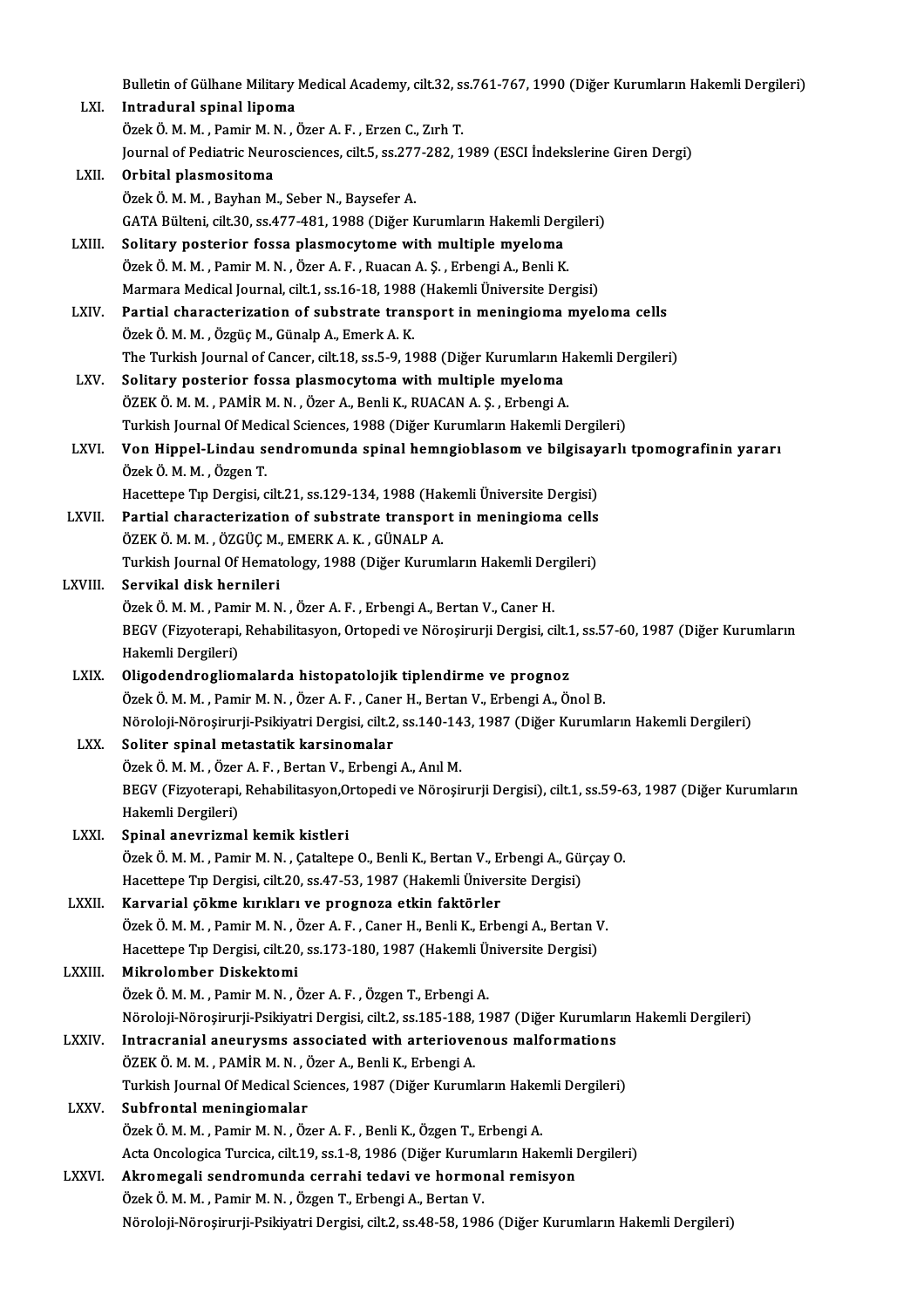LXXVII. Soliter intrakranial metastatik karsinomalarda BBT nin tanı değeri ve yaşam süresine etkin faktörler<br>Özek Ö. M. M. Pemin M.N. Erbengi A. Özgen T. Perten V. Soliter intrakranial metastatik karsinomalarda BBT<br>Özek Ö.M.M., Pamir M.N., Erbengi A., Özgen T., Bertan V.<br>Näroleji Närosinunij Peikivetri Dergisi, sik 1, se 227, 242, 1 Soliter intrakranial metastatik karsinomalarda BBT nin tanı değeri ve yaşam süresine etk<br>Özek Ö. M. M. , Pamir M. N. , Erbengi A., Özgen T., Bertan V.<br>Nöroloji-Nöroşirurji-Psikiyatri Dergisi, cilt.1, ss.237-242, 1986 (Diğe Özek Ö. M. M. , Pamir M. N. , Erbengi A., Özgen T., Bertan V.<br>Nöroloji-Nöroşirurji-Psikiyatri Dergisi, cilt.1, ss.237-242, 1986 (Diğer Kurumların Hakem<br>LXXVIII. The aid of computerized tomography in the diagnosis of multip Nöroloji-Nöroşirurji-Psikiyatri Dergisi, cilt.1, ss.237-242, 1986 (Diğer Kurumların Hakemli Dergileri)<br>The aid of computerized tomography in the diagnosis of multiple meningioma<br>ÖZEK Ö. M. M. , PAMİR M. N. , Özgen T., Erbe The aid of computerized tomography in the diagnosis of multiple menir<br>ÖZEK Ö. M. M. , PAMİR M. N. , Özgen T., Erbengi A.<br>Turkish Journal Of Medical Sciences, 1984 (Diğer Kurumların Hakemli Dergileri)<br>Kranjum defektlerinin ÖZEK Ö. M. M. , PAMİR M. N. , Özgen T., Erbengi A.<br>Turkish Journal Of Medical Sciences, 1984 (Diğer Kuru<br>LXXIX. Kranium defektlerinin çeşitli yöntemlerle tamiri<br>Özgen T. Erbengi A Turkish Journal Of Medical Sciences, 1984 (Diğe<br>Kranium defektlerinin çeşitli yöntemlerle<br>Özek Ö.M.M. , Pamir M.N. , Özgen T., Erbengi A. Kranium defektlerinin çeşitli yöntemlerle tamiri<br>Özek Ö. M. M. , Pamir M. N. , Özgen T., Erbengi A.<br>Cerrahpaşa Tıp Fakültesi Dergisi, cilt.14, ss.97-100, 1983 (Hakemli Üniversite Dergisi)<br>Kalvarium kamiklerinin primer tümö Özek Ö. M. M. , Pamir M. N. , Özgen T., Erbengi A.<br>Cerrahpaşa Tıp Fakültesi Dergisi, cilt.14, ss.97-100, 1983 (<br>LXXX. Kalvarium kemiklerinin primer tümörleri<br>Özek Ö. M. M. , Pamir M. N. , Erbengi A., Bertan V., Özgen T. Cerrahpaşa Tıp Fakültesi Dergisi, cilt.14, ss.97-100, 1983 (<br>**Kalvarium kemiklerinin primer tümörleri**<br>Özek Ö. M. M. , Pamir M. N. , Erbengi A., Bertan V., Özgen T.<br>Hasettana Tın Fakültesi Dergisi, silt 16, ss.251, 260, 19 Hacettepe Tıp Fakültesi Dergisi, cilt.16, ss.251-260, 1983 (Hakemli Üniversite Dergisi)

#### Kitap & Kitap Bölümleri

- Itap & Kitap Bölümleri<br>I. 1. How to manage isolated IV.ventricle syndrome ?<br>Francis L Özek Ö.M.M Francis J., Özek Ö.M.M.<br>1. How to manage iso<br>Francis J., Özek Ö.M.M. Neuroendoscopic procedures and challenges, Duru S, Editör, NOVA Science Publishers Inc. , New York, ss.1-10, 2021 Francis J., Özek Ö. M. M. Neuroendoscopic procedures and challenges, Duru S, Editör, NOVA Science Publishers Inc<br>2021<br>II. Radiological Evaluation of the Stoma Patency in Intraventricular Fenestrations<br>Arclan A. Dincer A. Özek Ö. M. M.
- 2021<br><mark>Radiological Evaluation of the</mark><br>Arslan A., Dinçer A., Özek Ö. M. M.<br>Neuroondossenis prosedures and Radiological Evaluation of the Stoma Patency in Intraventricular Fenestrations<br>Arslan A., Dinçer A., Özek Ö. M. M.<br>Neuroendoscopic procedures and challenges, Duru S, Editör, NOVA Science Publishers Inc. , New York, ss.1-10 Arslar<br>Neuro<br>2021<br>Preez
- 2021<br>III. Preoperative Surgery Planning and Perioperative Imaging 2021<br>Preoperative Surgery Planning and Periop<br>Ekşi M. Ş. , Özek Ö. M. M. , Pamir M. N. , Dinçer A.<br>Atlas of Clinisal Cases on Brain Tumor Imaging Preoperative Surgery Planning and Perioperative Imaging<br>Ekşi M. Ş. , Özek Ö. M. M. , Pamir M. N. , Dinçer A.<br>Atlas of Clinical Cases on Brain Tumor Imaging, Özsunar Y,Şenol U, Editör, Springer-Verlag , Basel, ss.283-300,<br>2 Ekşi M<br>Atlas<br>2020<br>Clinia Atlas of Clinical Cases on Brain Tumor Imaging, Özsunar Y,Şenol U, E<br>2020<br>IV. Clinical presentation and assessment for Brain stem tumors<br>Tenrikulu B, Özek Ö, M, M
- 2020<br>IV. Clinical presentation and assessment for Brain stem tumors<br>Tanrıkulu B., Özek Ö. M. M. Clinical presentation and assessment for Brain stem tumors<br>Tanrıkulu B., Özek Ö. M. M.<br>Brainstem Tumors, Diagnosis and Management , George I. Jallo,Mohammad Hassan A. Noureldine,Nir Shimony,<br>Editën Springer Verleg, Berlin, Tanrıkulu B., Özek Ö. M. M.<br>Brainstem Tumors, Diagnosis and Management ,<br>Editör, Springer-Verlag , Berlin, ss.95-108, 2020<br>Clinical Presentation and Assessment for B
- Brainstem Tumors, Diagnosis and Management , George I. Jallo, Moha<br>Editör, Springer-Verlag , Berlin, ss.95-108, 2020<br>V. Clinical Presentation and Assessment for Brainstem Tumors<br>TANDIVIII U.B. ÖZEV M Editör, Springer-Verlag ,<br>Clinical Presentation<br>TANRIKULU B., ÖZEK M.<br>Preinstom Tumors Diogr Clinical Presentation and Assessment for Brainstem Tumors<br>TANRIKULU B., ÖZEK M.<br>Brainstem Tumors Diagnosis and Management, Georger I. Jallo, Mohammad Hassan A. Noureldine, Nir Shimony,<br>Editën Springer es 95,108,2020. TANRIKULU B., ÖZEK M.<br>Brainstem Tumors Diagnosis and<br>Editör, Springer, ss.95-108, 2020<br>Bodiatris Hydrosonbalus

- Brainstem Tumors Diagnosis<br>Editör, Springer, ss.95-108, 2<br>VI. Pediatric Hydrocephalus<br>Ginalli C. Sainta Boss G. Öza Editör, Springer, ss.95-108, 2020<br>VI. Pediatric Hydrocephalus<br>Cinalli G., Sainte Rose C., Özek Ö. M. M. (Editör) Pediatric Hydrocephalus<br>Cinalli G., Sainte Rose C., Özek (<br>Springer-Verlag , Berlin, 2019<br>Clinisal Eindings of Childre
- VII. Clinical Findings of Children with Hydrocephalus<br>Isık U., Özek Ö. M. M. Springer-Verlag , Be<br>Clinical Findings o<br>Isık U., Özek Ö. M. M.<br>Pediatria Hydrosonb Clinical Findings of Children with Hydrocephalus<br>Isık U., Özek Ö. M. M.<br>Pediatric Hydrocephalus, Cinalli G,OZek MM; Sainte-Rose C, Editör, Springer, London/Berlin , Berlin, ss.493-506,<br>2019 Isik U.<br>Pediat<br>2019<br>Noure

## 2019<br>VIII. Neurofibromatosis and Hydrocephalus

2019<br>Neurofibromatosis and<br>Tanrıkulu B., Özek Ö. M. M.<br>Redistris Hydrosenhelys *C* 

Pediatric Hydrocephalus, Giuseppe Cinalli,M. Memet Özek,Christian Sainte-Rose, Editör, Springer-Verlag , Basel,<br>ss.1107-1118, 2019 Tanrıkulu B., Özek Ö.<br>Pediatric Hydroceph<br>ss.1107-1118, 2019<br>Nauroondossonis Pediatric Hydrocephalus, Giuseppe Cinalli, M. Mem<br>ss.1107-1118, 2019<br>IX. Neuroendoscopic anatomy of the ventricles<br>Ginalli G. ÖZEKÖMM Sainte Bees G

- ss.1107-1118, 2019<br>Neuroendoscopic anatomy of the v<br>Cinalli G., ÖZEK Ö.M.M. , Sainte Rose C.<br>Redistria Hydrosephelye Cinalli G. Özel. Cinalli G., ÖZEK Ö. M. M. , Sainte Rose C.<br>Pediatric Hydrocephalus, Cinalli G, Özek MM, Sainte-Rose C, Editör, Springer Verlag, ss.1377-1399, 2019
- X. Mechanical Shunt complications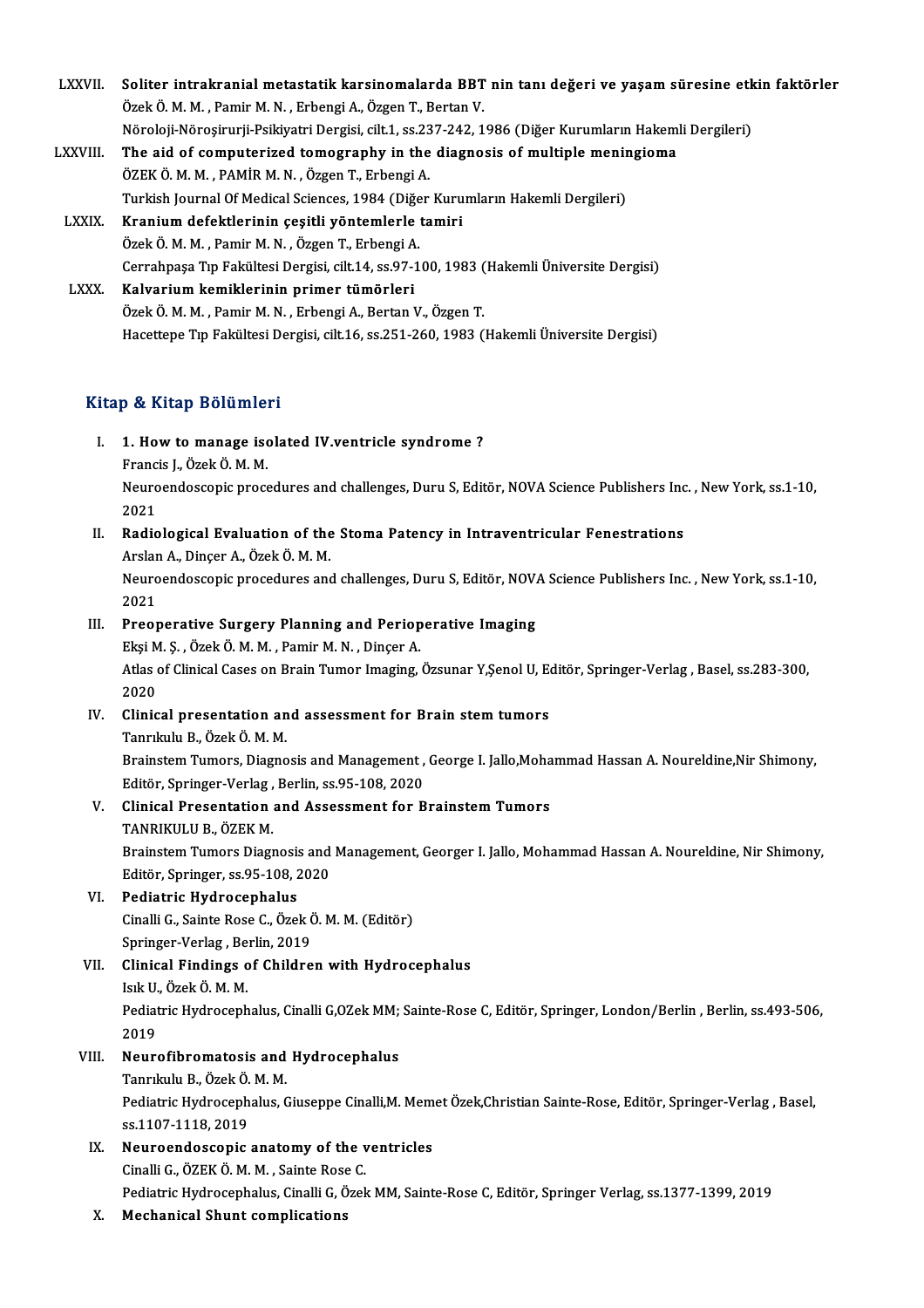Cinalli G., ÖZEKÖ.M.M., Sainte Rose C. Cinalli G., ÖZEK Ö. M. M. , Sainte Rose C.<br>Pediatric Hydrocephalus, Cinalli G, Özek MM, Sainte-Rose C, Editör, Springer Verlag, ss.1289-1309, 2019<br>Clinisal findings of shildnen with bydnosanhalus XI. Clinical findings of children with hydrocephalus<br>Isık U. Özek Ö. M. M. Pediatric Hydroceph<br>Clinical findings o<br>Isık U., Özek Ö. M. M.<br>Pediatria Hydroseph Clinical findings of children with hydrocephalus<br>Isık U., Özek Ö. M. M.<br>Pediatric Hydrocephalus, Cinalli G,Özek MM,Sainte-Rose C, Editör, Springer-Verlag , Berlin, ss.493-507, 2019<br>Hydrocephalus in postorior fossa tumors XII. Hydrocephalus in posterior fossa tumors<br>Zivkovic B., Özek Ö. M. M. Pediatric Hydrocephalus,<br><mark>Hydrocephalus in pos</mark>t<br>Zivkovic B., Özek Ö. M. M.<br>Pediatric Hydrocephalus Pediatric Hydrocephalus, Cinalli G,Özel MM,Sainte-Rose C, Editör, Springer-Verlag , Berlin, ss.761-773, 2019 XIII. Epilepsi Cerrahisi TANRIKULUB.,ÖZEKM. Epilepsi Cerrahisi<br>TANRIKULU B., ÖZEK M.<br>Pediatrik Epileptoloji, Apak Selçuk, Tatlı Burak, Editör, Nobel Tıp Kitabevi, İstanbul, ss.221-238, 2019<br>Naureandessenis anatamu of the ventrisles XIV. Neuroendoscopic anatomy of the ventricles Pediatrik Epileptoloji, Apak Selçuk,<br>Neuroendoscopic anatomy of<br>Zivkovic B., Özek Ö. M. M. (Editör)<br>Redistris Hydrosenhalus Cinalli C. Neuroendoscopic anatomy of the ventricles<br>Zivkovic B., Özek Ö. M. M. (Editör)<br>Pediatric Hydrocephalus, Cinalli G,Özek MM,Sainte-Rose C, Editör, Springer-Verlag , Berlin, ss.1377-1399, 2019<br>Neurofibrematesis and bydrosephal Zivkovic B., Özek Ö. M. M. (Editör)<br>Pediatric Hydrocephalus, Cinalli G,Özek MM,S<br>XV. Neurofibromatosis and hydrocephalus<br>Cinalli C. ÖZEK Ö. M. M. Sainta Bose C. Pediatric Hydrocephalus, Cinalli G,Özek<br>Neurofibromatosis and hydroceph<br>Cinalli G., ÖZEK Ö. M. M. , Sainte Rose C.<br>Rediatric Hydrosephalus Cinalli G, Özel. Neurofibromatosis and hydrocephalus<br>Cinalli G., ÖZEK Ö. M. M. , Sainte Rose C.<br>Pediatric Hydrocephalus, Cinalli G, Özek MM, Sainte-Rose C, Editör, Springer Verlag, ss.1107-1119, 2019<br>Meshanisel Shunt Complications Cinalli G., ÖZEK Ö. M. M. , Sainte Rose C.<br>Pediatric Hydrocephalus, Cinalli G, Özek<br>XVI. Mechanical Shunt Complications<br>Tanrıkulu B., Özek Ö. M. M. Pediatric Hydrocephalus, C<br>Mechanical Shunt Comp<br>Tanrıkulu B., Özek Ö. M. M.<br>Pediatric Hydrosephalus *C* Mechanical Shunt Complications<br>Tanrıkulu B., Özek Ö. M. M.<br>Pediatric Hydrocephalus, Cinalli G,Özek MM,Sainte-Rose C, Editör, Springer-Verlag , Berlin, ss.1289-1309, 2019 XVII. Diastematomielia<br>Demirci Otluoğlu G., Özek Ö. M. M. Pediatric Hydrocephalus, Cinalli G<br>Diastematomielia<br>Demirci Otluoğlu G., Özek Ö. M. M.<br>Naurosinursia Bediatrica, Coelho ( Diastematomielia<br>Demirci Otluoğlu G., Özek Ö. M. M.<br>Neurocirurgia Pediatrica, Coelho G,Zanon N, Editör, Elsevier Science, Oxford/Amsterdam , Rio-De-Mouro, ss.27-32, Demir<br>Neuro<br>2019<br>Multi Neurocirurgia Pediatrica, Coelho (2019)<br>XVIII. **Multiloculated hydrocephalus**<br>Örek Ö.M.M. Besseur M. Ziukovie 2019<br>XVIII. **Multiloculated hydrocephalus**<br>Özek Ö. M. M. , Başarır M., Zivkovic B., Kato Y. (Editör), Dechambenoit G. (Editör), Kalangu K. K. (Editör) Essential Practice of Neurosurgey, Kato Y, Editör, Access Publishing Co. Ltd, Nagano, ss.1441-1455, 2018 XIX. Tumors of the optic pathways Özek Ö. M. M., Kato Y. (Editör), Dechambenoit G. (Editör), Kalangu K. K. (Editör) Essential Practice of Neurosurgery, Kato Y, Editör, Access Publishing Co.Ltd., Nagoya, ss.348-362, 2018 Özek Ö. M. M. , Kato Y. (Editör), Dechambenoit G. (Editör), Kalangu K. K. (Editör)<br>Essential Practice of Neurosurgery, Kato Y, Editör, Access Publishing Co.Ltd., Nagoya, ss<br>XX. Nöroşirurjide araştırma ve yayınDeneysel Mode Essential Practice of Neurosurgery, Kat<br>Nöroşirurjide araştırma ve yayınD<br>ÖZEK Ö. M. M. , DEMİRCİ OTLUOĞLU G.<br>Türk Nörosinurii Akademisi Yayınları Nöroşirurjide araştırma ve yayınDeneysel Mo<br>ÖZEK Ö. M. M. , DEMİRCİ OTLUOĞLU G.<br>Türk Nöroşirurji Akademisi Yayınları, Ankara, 2016<br>Postarior Fossa tumors in abildran ÖZEK Ö. M. M. , DEMIRCI OTLUOĞLU G.<br>Türk Nöroşirurji Akademisi Yayınları, An<br>XXI. Posterior Fossa tumors in children<br>Cinalli C. Maiynar W. M. Sainta Basa C Türk Nöroşirurji Akademisi Yayınları, Ankara, 2016<br>Posterior Fossa tumors in children<br>Cinalli G., Maixner W. M. , Sainte-Rose C., Özek Ö. M. M. (Editör)<br>Saringer Verlag, Berlin, 2015 Posterior Fossa tumors in<br>Cinalli G., Maixner W. M. , Saint<br>Springer-Verlag , Berlin, 2015<br>Malasular bialagu and gana Cinalli G., Maixner W. M. , Sainte-Rose C., Özek Ö. M. N<br>Springer-Verlag , Berlin, 2015<br>XXII. Molecular biology and genetics of chordomas<br>Cuduk M. Özek Ö. M. M Springer-Verlag , Berlin, 2015<br>Molecular biology and genetics of chordomas<br>Guduk M., Özek Ö. M. M. Molecular biology and genetics of chordomas<br>Guduk M., Özek Ö. M. M.<br>Posterior fossa tumors in children, M. Memet Özek,Giuseppe Cinalli,Wirginia Meixner,Christian Sainte-Rose, Editör, Guduk M., Özek Ö. M. M.<br>Posterior fossa tumors in children, M. Memet Özek,Giuseppe<br>Springer International Publishing Ag, Zug, ss.675-682, 2015<br>Hydrosephelus in podiatris patients with posterior fo Posterior fossa tumors in children, M. Memet Özek, Giuseppe Cinalli, Wirgin<br>Springer International Publishing Ag, Zug, ss.675-682, 2015<br>XXIII. Hydrocephalus in pediatric patients with posterior fossa tumors<br>Cuduk M. Özek Ö Springer International F<br>Hydrocephalus in peo<br>Guduk M., Özek Ö. M. M.<br>Posterior fossa tumers Hydrocephalus in pediatric patients with posterior fossa tumors<br>Guduk M., Özek Ö. M. M.<br>Posterior fossa tumors in children, M. Memet Özek,Giuseppe Cinalli,Wirginia Maixner,Christian Sainte-Rose, Editör, Guduk M., Özek Ö. M. M.<br>Posterior fossa tumors in children, M. Memet Özek,Giuseppe<br>Springer International Publishing Ag, Zug, ss.229-238, 2015<br>Posteperative Vertebral Column Complisations Posterior fossa tumors in children, M. Memet Özek, Giu<br>Springer International Publishing Ag, Zug, ss.229-238,<br>XXIV. Postoperative Vertebral Column Complications<br>TANBIKULU B KONNA D, ÖZEK M Springer International Publishing Ag, Zug, ss.229-238, 2015<br>Postoperative Vertebral Column Complications<br>TANRIKULU B., KONYA D., ÖZEK M. Postoperative Vertebral Column Complications<br>TANRIKULU B., KONYA D., ÖZEK M.<br>Posterior Fossa Tumors in Children, Özek, M.M., Cinalli, G, Maixner, W, Sainte-Rose, C., Editör, Springer, ss.885-896, TANR<br>Poster<br>2015<br>Monis Posterior Foss<br>2015<br>XXV. **Meningioma**<br><sup>Örok</sup> <sup>Ö.</sup> M. M. ( 2015<br>**Meningioma**<br>Özek Ö. M. M. (Editör), Cinalli G. (Editör), Maixner W. J. (Editör), Sainte-Rose C. (Editör) Posterior Fossa tumors in children, Özek MM,Cinalli G,Maixner WJ,Sainte-Rose C, Editör, Springer-Verlag , Berlin,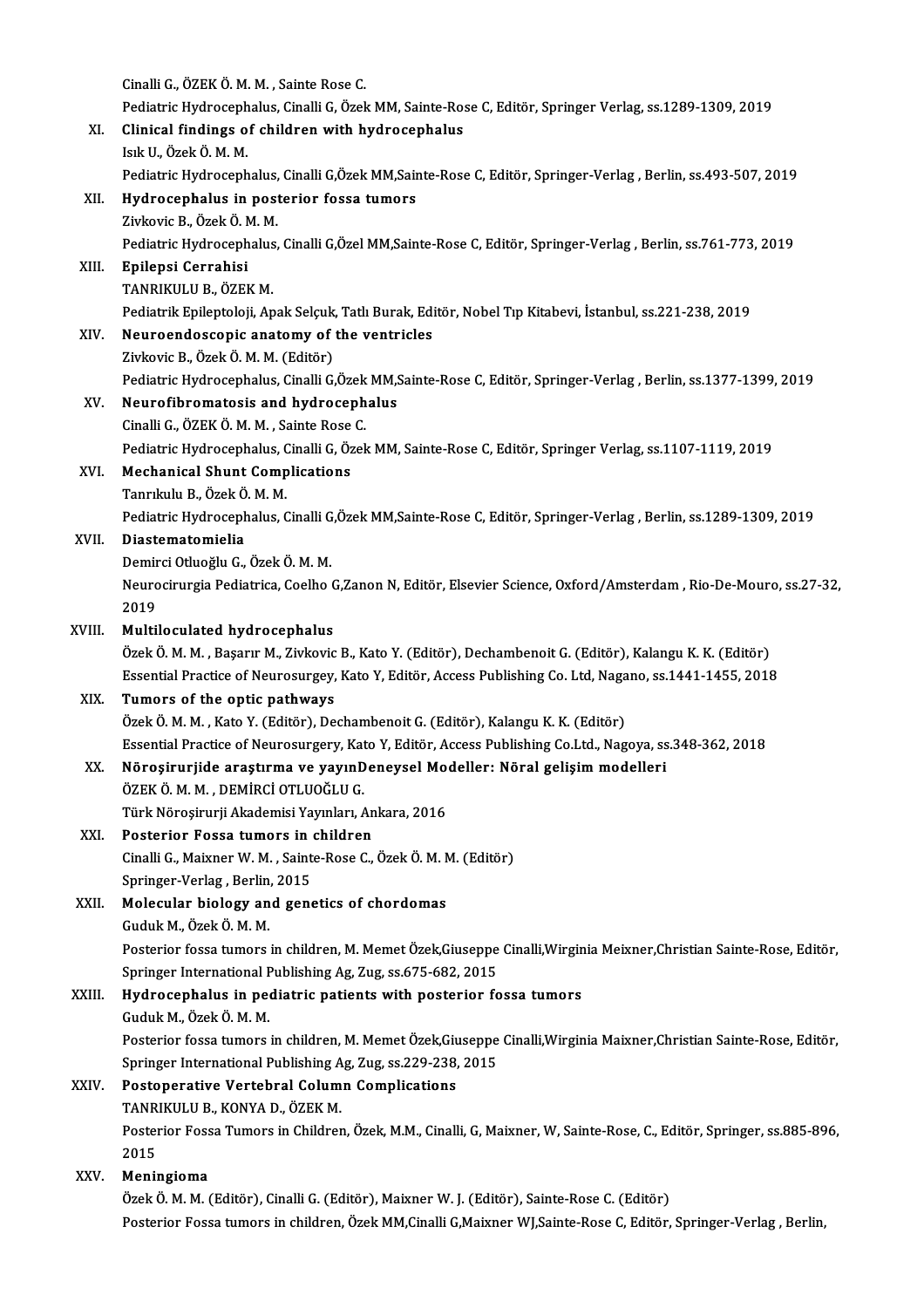ss.813-825,2015

### SS.813-825, 2015<br>XXVI. Molecular Biology and Genetics of Chordomas<br>CUDUV M. ÖZEV Ö M M. ss.813-825, 2015<br>Molecular Biology and<br>GÜDÜK M., ÖZEK Ö. M. M.<br>Pesterior fosse tymors in Molecular Biology and Genetics of Chordomas<br>GÜDÜK M., ÖZEK Ö. M. M.<br>Posterior fossa tumors in children, M. MEMET ÖZEK, GIUSEPPE CINALLI, WIRGINIA MAIXNER, CHRISTIAN SAINTE-<br>POSE, Editär, Springer, CHAM, 88,675,682, 2015 GÜDÜK M., ÖZEK Ö. M. M.<br>Posterior fossa tumors in children, M. MEMET ÖZ<br>ROSE, Editör, Springer, CHAM, ss.675-682, 2015<br>Hydrosenbalus in Bodiatris Batiants with B XXVII. Hydrocephalus in Pediatric Patients with Posterior Fossa Tumors<br>GÜDÜK M., ÖZEK Ö. M. M. ROSE, Editör, Springer, CHAM, ss.675-682, 2015 Posterior Fossa Tumors in Children, M. MEMET ÖZEK, GIUSEPPE CINALLI, WIRGINIA MAIXNER, CHRISTIAN SAINTE-ROSE, Editör, Springer, CHAM, ss.229-237, 2015 XXVIII. Dermoid tumors SAINTE-ROSE, Editör, Springer, CHAM, ss.229-237, 2015<br><mark>Dermoid tumors</mark><br>Özek Ö. M. M. (Editör), Cinalli G. (Editör), Maixner W. J. (Editör), Sainte-Rose C. (Editör)<br>Pesterior Fesse tumors in sbildren, Özek MM Cinalli C Maiy Posterior Fossa tumors in children, Özek MM,Cinalli G,Maixner WJ,Sainte-Rose C, Editör, Springer-Verlag , Berlin,<br>ss.783-795, 2015 Özek Ö. M. M. (Edi<br>Posterior Fossa tu<br>ss.783-795, 2015<br>Surgery of modi XXIX. Surgery of medulla oblongata ss.783-795, 2015<br><mark>Surgery of medulla oblongata</mark><br>Özek Ö. M. M. (Editör), Cinalli G. (Editör), Wirginia J M. (Editör), Sainte-Rose C. (Editör)<br>Pesteriar Fesse tumers in shildren, Özek MM Cinalli C Maiyner WI Sainte Pess C. E Posterior Fossa tumors in children, Özek MM,Cinalli G,Maixner WJ,Sainte-Rose C, Editör, Springer-Verlag , Berlin,<br>ss.571-585, 2015 Özek Ö. M. M. (Edi<br>Posterior Fossa tu<br>ss.571-585, 2015<br>Sungical Annuae Posterior Fossa tumors in children, Özek MM,Cinall<br>ss.571-585, 2015<br>XXX. Surgical Approach to Mesencephalic Tumors<br>TANDIVIII U.B. SINGH G. ÖZEK M ss.571-585, 2015<br>Surgical Approach to Mesence<br>TANRIKULU B., SINGH G., ÖZEK M.<br>Pesterior Fosse Tumers in Childre Surgical Approach to Mesencephalic Tumors<br>TANRIKULU B., SINGH G., ÖZEK M.<br>Posterior Fossa Tumors in Children, Özek, M.M., Cinalli, G., Maixner, W., Sainte-Rose, C., Editör, Springer, ss.545-556,<br>2015 TANR<br>Poster<br>2015<br>Clinic Posterior Fossa Tumors in Children, Özek, M.M., Cinalli, G., Maixner, W., Sainte-Rose, C., Editör, Spr<br>2015<br>XXXI. Clinical presentation and neurologic evaluation in posterior fossa tumors in children. 2015<br>Clinical presentation and neurologic evaluation in posterior fossa tumors in children.<br>Isık U., Özek Ö. M. M. Clinical presentation and neurologic evaluation in posterior fossa tumors in children.<br>Isık U., Özek Ö. M. M.<br>Posterior fossa tumors in children, Ozek MM; Cinalli WJ,Sainte-Rose C, Editör, Springer, London/Berlin , Berlin, Isık U., Özek Ö. M. |<br>Posterior fossa tu<br>ss.119-127, 2015<br>Enidermeid tum Posterior fossa tumors<br>ss.119-127, 2015<br>XXXII. Epidermoid tumors ss.119-127, 2015<br><mark>Epidermoid tumors</mark><br>Özek Ö. M. M. (Editör), Cinalli G. (Editör), Maixner W. J. (Editör), Sainte-Rose C. (Editör)<br>Restarior Fesse tumors in shildren, Özek MM Cinalli C Maiyner WI Sainte Pess C. Editör Epidermoid tumors<br>Özek Ö. M. M. (Editör), Cinalli G. (Editör), Maixner W. J. (Editör), Sainte-Rose C. (Editör)<br>Posterior Fossa tumors in children, Özek MM,Cinalli G,Maixner WJ,Sainte-Rose C, Editör, Springer-Verlag , Berli Özek Ö. M. M. (Edi<br>Posterior Fossa tu<br>ss.795-805, 2015<br>Melesular bilosı XXXIII. Molecular bilogy and genetics of chordomas Özek Ö. M. M. (Editör), Cinalli G. (Editör), Maixner W. J. (Editör), Sainte-Rose C. (Editör) Molecular bilogy and genetics of chordomas<br>Özek Ö. M. M. (Editör), Cinalli G. (Editör), Maixner W. J. (Editör), Sainte-Rose C. (Editör)<br>Posterior Fossa tumors in children, Özek MM,Cinalli G,Maixner WJ,Sainte-Rose C, Editör Özek Ö. M. M. (Edi<br>Posterior Fossa tu<br>ss.675-683, 2015<br>Hydnosenhelus i Posterior Fossa tumors in children, Özek MM,Cinalli G,Maixner WJ,Sainte-F<br>ss.675-683, 2015<br>XXXIV. Hydrocephalus in pediatric patients with posterior fossa tumors<br> $\frac{\partial}{\partial x}$ lak  $\frac{\partial}{\partial x}$  M, M, (Editar), Ginalli C, (Edita ss.675-683, 2015<br>Hydrocephalus in pediatric patients with posterior fossa tumors<br>Özek Ö. M. M. (Editör), Cinalli G. (Editör), Maixner W. J. (Editör), Sainte-Rose C. (Editör)<br>Pesterior Fossa tumora in ebildren, Özek MM Cina Hydrocephalus in pediatric patients with posterior fossa tumors<br>Özek Ö. M. M. (Editör), Cinalli G. (Editör), Maixner W. J. (Editör), Sainte-Rose C. (Editör)<br>Posterior Fossa tumors in children, Özek MM,Cinalli G,Maixner WJ, Özek Ö. M. M. (Edi<br>Posterior Fossa tu<br>ss.229-239, 2015<br>Surgical annrea XXXV. Surgical approach to mesencephalic tumors ss.229-239, 2015<br><mark>Surgical approach to mesencephalic tumors</mark><br>Özek Ö. M. M. (Editör), Cinalli G. (Editör), Maixner W. J. (Editör), Sainte-Rose C. (Editör)<br>Pesterior Fosse tumors in shildren, Özek MM Cinalli C Maixner WI Sai Posterior Fossa tumors in children, Özek MM,Cinalli G,Maixner WJ,Sainte-Rose C, Editör, Springer-Verlag , Berlin,<br>ss.545-557, 2015 Özek Ö. M. M. (Edi<br>Posterior Fossa tu<br>ss.545-557, 2015<br>Clinical procents Posterior Fossa tumors in children, Özek MM,Cinalli G,Maixner WJ,Sainte-Rose C, Editör, Springer-Ve<br>ss.545-557, 2015<br>XXXVI. Clinical presentation and neurological evaluation in posterior fossa tumors in children<br>Özek Ö, M, ss.545-557, 2015<br>Clinical presentation and neurological evaluation in posterior fossa tumors in<br>Özek Ö. M. M. (Editör), Cinalli G. (Editör), Maixner W. J. (Editör), Sainte-Rose C. (Editör)<br>Posterior Fosse tumors in ebildre Posterior Fossa tumors in children, Özek MM,Cinalli G,Maixner WJ,Sainte-Rose C, Editör, Springer-Verlag , Berlin,<br>ss.119-129. 2015 Özek Ö. M. M. (Editör), Cinalli G. (Editör), Maixner W. J. (Editör), Sainte-Rose C. (Editör) XXXVII. Optik ve Hipotalamik glimalar ÖZEKÖ.M.M. ,HİÇDÖNMEZ T. Optik ve Hipotalamik glimalar<br>ÖZEK Ö. M. M. , HİÇDÖNMEZ T.<br>Türk Nöroşirurji Derneği Yayınları, Ankara, 2014<br>Spestisite servebisinde adayın değerlendiril: XXXVIII. Spastisite cerrahisinde adayın değerlendirilmesi<br>ÖZEK Ö. M. M. Türk Nöroşiru<br>Spastisite ce<br>ÖZEK Ö. M. M.<br>Türk Nörosiru Türk Nöroşirurji Derneği Yayınları, Ankara, 2014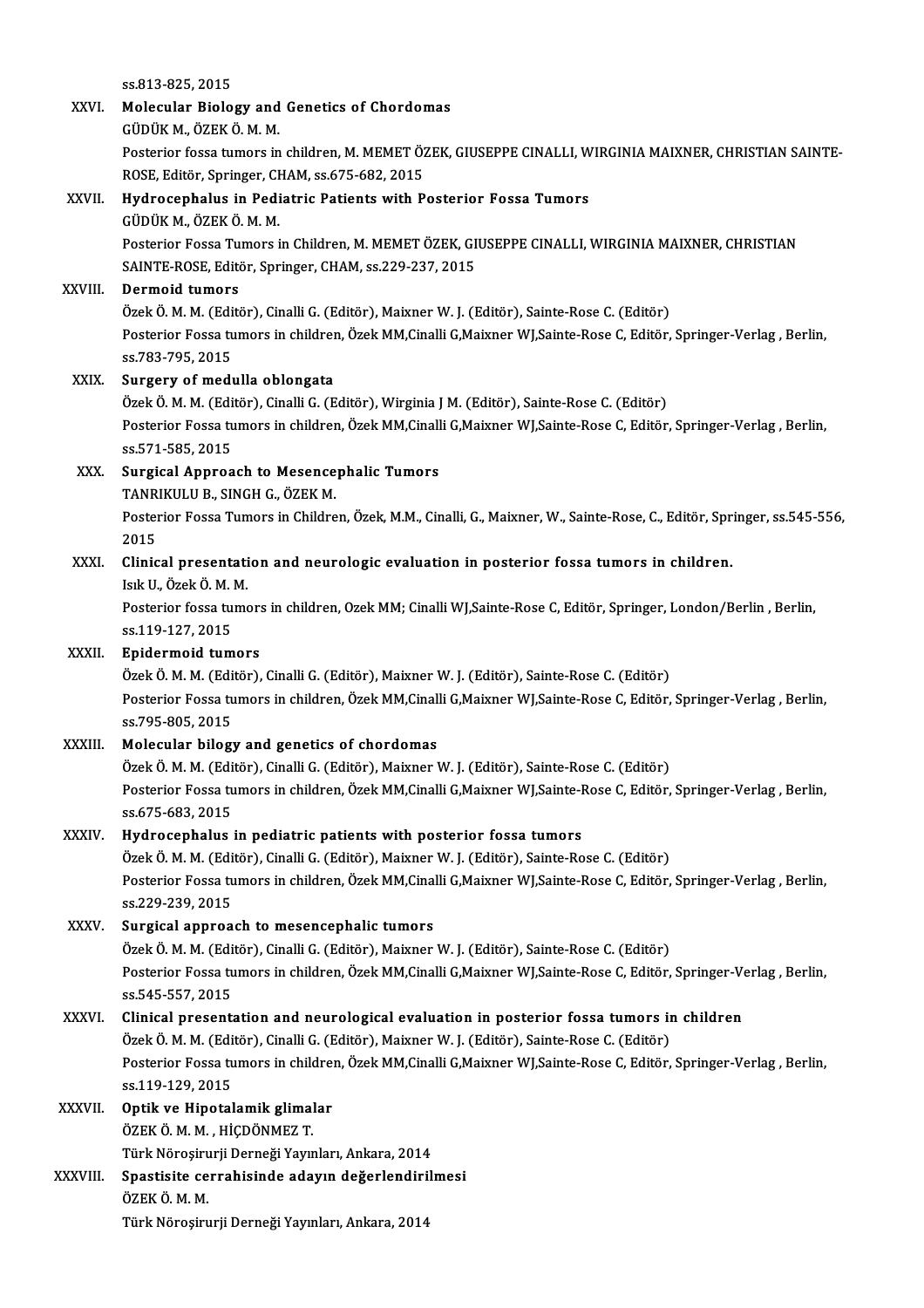| <b>XXXIX</b> | Hidrosefalide endoskopik III. ventrikülostomi                                                                        |
|--------------|----------------------------------------------------------------------------------------------------------------------|
|              | ÖZEK Ö M M                                                                                                           |
|              | Türk Nöroşirurji Derneği Yayınları, Ankara, 2014                                                                     |
| XL.          | Pediatrik Nöroşirurji                                                                                                |
|              | Özek Ö. M. M. (Editör), Mutluer S. (Editör), Erşahin Y. (Editör), Balkaner K. (Editör)                               |
|              | Türk Nöroşirurji Derneği Yayınları, Ankara, 2014                                                                     |
| XLI.         | İntraventriküler kanama ve posthemorajik hidrosefali                                                                 |
|              | ÖZEK Ö. M. M.                                                                                                        |
|              | Türk Nöroşirurji Derneği Yayınları, 2014                                                                             |
| XLII.        | Şant Enfeksiyonları                                                                                                  |
|              | ÖZEK ÖMM, Urgun K                                                                                                    |
|              | Türk Nöroşirurji Derneği Yayınları, 2014                                                                             |
| XLIII.       | Ensefaloseller                                                                                                       |
|              | ÖZEK Ö M M , HİÇDÖNMEZ T                                                                                             |
|              | Türk Nöroşirurji Derneği Yayınları, Ankara, 2014                                                                     |
| XLIV.        | Selektif Dorsal Rizotomi ve selektif nörotomi                                                                        |
|              | ÖZEKÖMM.                                                                                                             |
|              | Türk Nöroşirurji Derneği Yayınları, 2014                                                                             |
| XLV.         | Pediatrik yaş grubunda hareket bozuklukları                                                                          |
|              | ÖZEK Ö. M. M.                                                                                                        |
| XLVI.        | Türk Nöroşirurji Derneği Yayınları, Ankara, 2014                                                                     |
|              | Epilepsi Cerrahisi-Diskonneksiyon Cerrahisi<br>ÖZEK Ö. M. M., DAĞÇINAR A.                                            |
|              | Türk Nöroşirurji Derneği Yayınları, Ankara, 2014                                                                     |
| XLVII.       | Beyin Sapı tümörleri                                                                                                 |
|              | ÖZEK Ö M M                                                                                                           |
|              | Türk Nöroşirurji Derneği Yayınları, Ankara, 2014                                                                     |
| XLVIII.      | Nöroşirurjide intraoperatif yardımcı yöntemler                                                                       |
|              | ÖZEK Ö. M. M.                                                                                                        |
|              | Türk Nöroşirurji Derneği Yayınları, Ankara, 2014                                                                     |
| XLIX.        | Hidrosefalide endoskopik III.ventrikülostomi                                                                         |
|              | Özek Ö. M. M.                                                                                                        |
|              | Hidrosefalide endoskopik III.ventrikülostomi, Özek MM, Editör, Türk Nöroşirurji Derneği Yayınları, Ankara, ss.1-10,  |
|              | 2014                                                                                                                 |
| L.           | Şant Enfeksiyonları                                                                                                  |
|              | Özek Ö. M. M., Urgun K.                                                                                              |
|              | Şant Enfeksiyonları, Özek MM, Urgun K, Editör, Türk Nöroşirurji Derneği Yayınları, Ankara, ss.1-10, 2014             |
| LI.          | Intraventriküler kanama ve posthemorajik hidrosefali                                                                 |
|              | Özek Ö. M. M.                                                                                                        |
|              | Intraventriküler kanama ve posthemorajik hidrosefali, Özek MM, Editör, Türk Nöroşirurji Derneği Yayınları,           |
|              | Ankara, ss 1-10, 2014                                                                                                |
| LII.         | Ensefaloseller                                                                                                       |
|              | Özek Ö. M. M., Hiçdönmez T.                                                                                          |
|              | Ensefaloseller, Özek MM, Hiçdönmez T, Editör, Türk Nöroşirurji Derneği Yayınları, Ankara, ss. 1-10, 2014             |
| LIII.        | Ependymomas                                                                                                          |
|              | Özek Ö. M. M., Jallo G. (Editör), Kothbauer K. (Editör), Pradilla G. (Editör)                                        |
|              | Controversies in Pediatric Neurosurgery, GI Jallo, KF Kothbauer, G Pradilla, Editör, Georg Thieme Verlag, Stuttgart, |
|              | ss 1-3, 2010                                                                                                         |
| LIV.         | Tumors of the optic pathway and hypothalamus<br>Özek Ö. M. M., Kalangu K., Kato Y., Dechambenoit G., Tanrıkulu B.    |
|              | Essential Practice of Neurosurgery, Kalangu KKN, Kato Y, Dechambenoit G, Editör, Access Publishing Co. Ltd.,         |
|              |                                                                                                                      |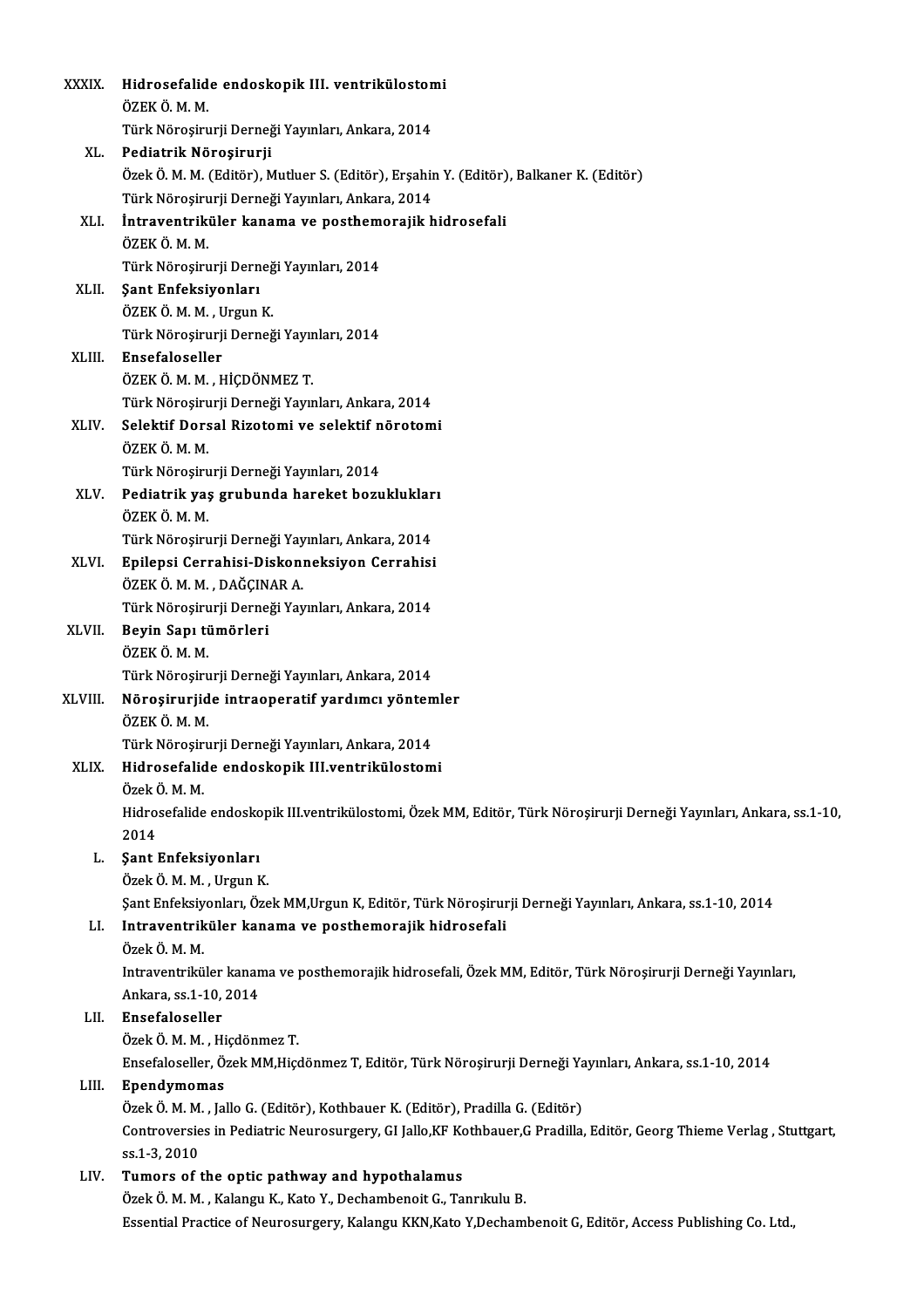Nagoya, ss.1-7,2010

- LV. Pediatrik OnkolojiEpendimom ÖZEKÖ.M.M. ,BerrakS. Pediatrik OnkolojiEpendimom<br>ÖZEK Ö. M. M. , Berrak S.<br>Nobel Tıp Kitapevleri, İstanbul, 2009<br>Atinik Tenateid Behdeid Tümör
- LVI. Atipik Teratoid Rabdoid Tümör Nobel Tıp Kitapevleri, İst<br><mark>Atipik Teratoid Rabdo</mark><br>ÖZEK Ö. M. M. , Berrak S.<br>Türk Nörosirurii Derneğ Atipik Teratoid Rabdoid Tümör<br>ÖZEK Ö. M. M. , Berrak S.<br>Türk Nöroşirurji Derneği Yayınları, Ankara, 2009<br>Enendimem
- LVII. Ependimom<br>Özek Ö, M, M, , Özkan M, A, (Editör) Türk Nöroşirurji Derneği Yayınları,<br><mark>Ependimom</mark><br>Özek Ö. M. M. , Özkan M. A. (Editör)<br>Pediatrik Onkoloji, Alp Özkan, Editör **Ependimom**<br>Özek Ö. M. M. , Özkan M. A. (Editör)<br>Pediatrik Onkoloji, Alp Özkan, Editör, Nobel Yayın Dağıtım, İstanbul, ss.1-10, 2009<br>Atinik Terateid, Rahdoid Tümör
- LVIII. Atipik Teratoid Rabdoid Tümör<br>Özek Ö. M. M. , Özkan M. A. (Editör) Pediatrik Onkoloji, Alp Özkan, Editör<br>**Atipik Teratoid Rabdoid Tümör**<br>Özek Ö. M. M. , Özkan M. A. (Editör)<br>Pediatrik Onkoloji, Alp Özkan, Editör Pediatrik Onkoloji, Alp Özkan, Editör, Nobel Yayın Dağıtım, İstanbul, ss.1-10, 2009 Özek Ö. M. M. , Özkan M. A. (Editör)<br>Pediatrik Onkoloji, Alp Özkan, Editör, Nobel Ya<br>LIX. Spina Bifida - Management and Outcome<br>Cinelli C. Meiyner W. L. Özek Ö. M. M. (Editör)
	- Cinalli G., Maixner W. J. , Özek Ö. M. M. (Editör)<br>Springer-Verlag , Berlin, 2008 Spina Bifida - Management<br>Cinalli G., Maixner W. J. , Özek Ö<br>Springer-Verlag , Berlin, 2008<br>Vertehrel anomalies and an

## Cinalli G., Maixner W. J. , Özek Ö. M. M. (Editör)<br>Springer-Verlag , Berlin, 2008<br>LX. Vertebral anomalies and spinal malformations in meningomyelocele<br>Özek Ö. M. M. (Editör), Cinalli C. (Editör), Maiyner W. L. (Editör) Springer-Verlag , Berlin, 2008<br>Vertebral anomalies and spinal malformations in mening<br>Özek Ö. M. M. (Editör), Cinalli G. (Editör), Maixner W. J. (Editör)<br>Spina Bifida, Manasamant and Qutaama, Özek MM Ginalli G.Maix Vertebral anomalies and spinal malformations in meningomyelocele<br>Özek Ö. M. M. (Editör), Cinalli G. (Editör), Maixner W. J. (Editör)<br>Spina Bifida- Management and Outcome, Özek MM,Cinalli G,Maixner WJ, Editör, Springer-Verl

Özek (<br>Spina<br>2008<br>Mana Spina Bifida- Management and Outcome, Özek MM, Cinalli G,<br>2008<br>LXI. Management of vertebral problems and deformities<br>Özek Ö. M. M. (Editör), Cinalli C. (Editör), Maiyner W. L. (Edi

2008<br>Management of vertebral problems and deformities<br>Özek Ö. M. M. (Editör), Cinalli G. (Editör), Maixner W. J. (Editör)<br>Snina Bifida, Management and Qutsome, Özek MM Ginalli G Maix Management of vertebral problems and deformities<br>Özek Ö. M. M. (Editör), Cinalli G. (Editör), Maixner W. J. (Editör)<br>Spina Bifida- Management and Outcome, Özek MM,Cinalli G,Maixner WJ, Editör, Springer-Verlag , Berlin, ss. Özek (<br>Spina<br>2008<br>Preer Spina Bifida-Management and Outcome, Özek MM,Cinalli G,Maixner<br>2008<br>LXII. Preoperative care of the newborn with myelomeningocele<br> $\ddot{O}$ rek Ö,M,M (Editär), Cinalli C, (Editär), Maiyner W, (Editär)

## 2008<br>Preoperative care of the newborn with myelomeningoor<br>Özek Ö. M. M. (Editör), Cinalli G. (Editör), Maixner W. (Editör)<br>Snina Bifida, Managament and Qutsome, Özek MM Cinalli C. Ma Özek Ö. M. M. (Editör), Cinalli G. (Editör), Maixner W. (Editör)

Spina Bifida-Management and Outcome, Özek MM,Cinalli G,Maixner WJ, Editör, Springer-Verlag , Berlin, ss.105-111,<br>2008

### LXIII. Early surgical complications of Spina Bifida

2008<br><mark>Early surgical complications of Spina Bifida</mark><br>Özek Ö. M. M. (Editör), Cinalli G. (Editör), Maixner W. J. (Editör)<br>Snina Bifida, Manasoment and Qutsome, Özek MM Ginalli G.Maiv. Spina Bifida- Management and Outcome, Özek MM,Cinalli G,Maixner WJ, Editör, Springer-Verlag , Berlin, ss.177-185,<br>2008 Özek (<br>Spina<br>2008<br>Spaat Spina Bifida- Management and Outcome,<br>2008<br>LXIV. Spastisitenin nöroşirürjikal tedavisi

# 2008<br>Spastisitenii<br>Özek Ö. M. M.<br>Garebrel Pela

Spastisitenin nöroşirürjikal tedavisi<br>Özek Ö. M. M.<br>Cerebral Palsy, Özek MM, Editör, Boyut Yayın Grubu, İstanbul, ss.113-121, 2005<br>Cerebral Palsy, Özek MM, Editör, Boyut Yayın Grubu, İstanbul, ss.113-121, 2005

## Özek Ö. M. M.<br>Cerebral Palsy, Özek MM, Editör, Boyut Yayın Grubu, İstanbul, s<br>LXV. Cerebral Palsy nedeni olarak cranial doğum travmaları<br>Özek Ö. M. M. Cerebral Pals<br>Cerebral Pa<br>Özek Ö. M. M.<br>Spastik Cogul

Cerebral Palsy nedeni olarak cranial doğum travmaları<br>Özek Ö. M. M.<br>Spastik Çocuklar Günler Kongre Kitabı, Özek MM, Editör, Spastik Çocuklar Günler Kongre Kitabı, İstanbul, ss.1-10, Özek (<br>Spasti<br>2001<br>Chiar Spastik Çocuklar Günler Kongre Kitabı, Özek<br>2001<br>LXVI. Chiari malformasyonu ve siringomyeli<br>Özek Ö.M.M

# 2001<br>Chiari malfo<br>Özek Ö. M. M.<br>Omurilik ve O

Özek Ö. M. M.<br>Omurilik ve Omurga Cerrahisi, Özek MM, Editör, Saray Medikal Yayıncılık, İstanbul, ss.239-248, 1998

### Hakemli Kongre / Sempozyum Bildiri Kitaplarında Yer Alan Yayınlar

- akemli Kongre / Sempozyum Bildiri Kitaplarında Yer Alan Yayınlar<br>I. Pediatrik Diffüz Leptomeningeal Glionöronal Tümörler: Tanı, Takip ve Tedavi Seçenekleri<br>Özen A. Tanrılıllı B. Ersen Danyeli A. Özek Ö.M.M Özen A., Tanrıkulu B., Erşen Danyeli A., Özek Ö. M. M.<br>Özen A., Tanrıkulu B., Erşen Danyeli A., Özek Ö. M. M.<br>17. Sinin eistemi Canrabisi Konsussi, İstanbul, Türkiye Pediatrik Diffüz Leptomeningeal Glionöronal Tümörler: Tanı, Takip ve<br>Özen A., Tanrıkulu B., Erşen Danyeli A., Özek Ö. M. M.<br>17. Sinir sistemi Cerrahisi Kongresi, İstanbul, Türkiye, 11 - 12 Aralık 2021, ss.40<br>Stan Surgery a Özen A., Tanrıkulu B., Erşen Danyeli A., Özek Ö. M. M.<br>17. Sinir sistemi Cerrahisi Kongresi, İstanbul, Türkiye, 11 - 12 Aralık 201<br>II. Step Surgery and Anesthesia Management in Pygopagus Twins<br>USTALAR ÖZEEN Z.S., TANRIKILL
- II. Step Surgery and Anesthesia Management in Pygopagus Twins<br>USTALAR ÖZGEN Z. S. , TANRIKULU B., ÖZEK Ö. M. M. , ŞENTÜRK ÇATALOĞLU B., SAHİLLİOĞLU E., ŞEKER M.,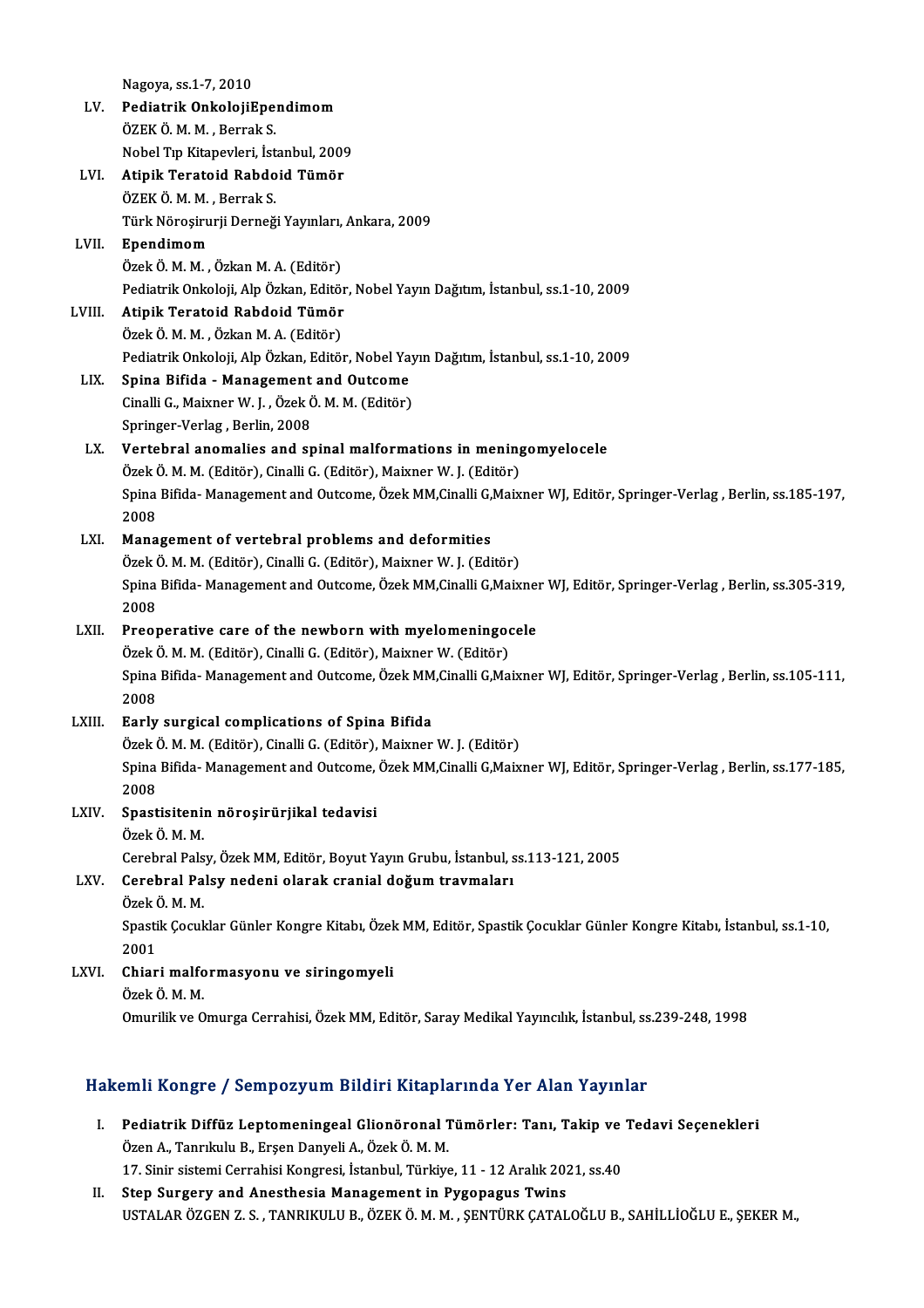KAHRAMAN E. S. , KOSDAK Y., GEZGİN S., KAHRAMAN D., et al.<br>2021 ASRA Singanone, Türkiye, 13 Kasım 2021 KAHRAMAN E. S. , KOSDAK Y., GEZGİN S., KAHR<br>2021 ASPA Singapore, Türkiye, 13 Kasım 2021<br>Nassasity Fan A Custaminad NGS Banel fal 2021 ASPA Singapore, Türkiye, 13 Kasım 2021

III. Necessity For A Customized NGS Panel for Accurate Diagnosis and Targeted Therapies in Pediatric<br>Glial Tumors

Erşen Danyeli A., Yakıcıer M. C., Tanrıkulu B., Canpolat C., Özek Ö. M. M.

12.EurasianHematologyOncologyCongress, İstanbul,Türkiye,10 -13Kasım2021, ss.29

- Erşen Danyeli A., Yakıcıer M. C. , Tanrıkulu B., Canpolat C., Özek Ö. M. M.<br>12. Eurasian Hematology Oncology Congress, İstanbul, Türkiye, 10 13 Kasım 2021, ss.29<br>IV. Constitutional Missmatch Defect Repair Disorder(CMMRD) 12. Eurasian Hematology Oncology Congress, İstanbul, T<br>Constitutional Missmatch Defect Repair Disorder<br>Tanrıkulu B., Erşen Danyeli A., Canpolat C., Özek Ö. M. M.<br>12. Eurasian Hematology and Oncology Congress, İstanb Constitutional Missmatch Defect Repair Disorder (CMMRD) in Pediatric High Grade Gli<br>Tanrıkulu B., Erşen Danyeli A., Canpolat C., Özek Ö. M. M.<br>12. Eurasian Hematology and Oncology Congress, İstanbul, Türkiye, 10 - 13 Kasım Tanrıkulu B., Erşen Danyeli A., Canpolat C., Özek Ö. M. M.<br>12. Eurasian Hematology and Oncology Congress, İstanbul, Türkiye, 10<br>V. ONC 201 practice in Diffuse Midline Glioma (H3K27M mutant)<br>Tanrıkulu B. Canpolat C. Yasar A
- 12. Eurasian Hematology and Oncology Congress, İstanbul, Türkiye, 2000.<br>Tanrıkulu B., Canpolat C., Yaşar A. H. , Erşen Danyeli A., Özek Ö. M. M.<br>Tanrıkulu B., Canpolat C., Yaşar A. H. , Erşen Danyeli A., Özek Ö. M. M. ONC 201 practice in Diffuse Midline Glioma (H3K27M mutant)<br>Tanrıkulu B., Canpolat C., Yaşar A. H. , Erşen Danyeli A., Özek Ö. M. M.<br>12. Eurasian Hematology and Oncology Congress, İstanbul, Türkiye, 10 - 13 Kasım 2021, ss.6 Tanrıkulu B., Canpolat C., Yaşar A. H. , Erşen Danyeli A., Özek Ö. M. M.<br>12. Eurasian Hematology and Oncology Congress, İstanbul, Türkiye, 1<br>VI. Pygopagus İkizlerde Basamak Cerrahisi ve Anestezi Yönetimi<br>USTALAR ÖZCEN Z.S.
- 12. Eurasian Hematology and Oncology Congress, İstanbul, Türkiye, 10 13 Kasım 2021, ss.64<br>**Pygopagus İkizlerde Basamak Cerrahisi ve Anestezi Yönetimi**<br>USTALAR ÖZGEN Z. S. , ŞENTÜRK ÇATALOĞLU B., SALİHLİOĞLU E., ŞEKER M., Pygopagus İkizlerde Basamak Cerrahisi ve Ane<br>USTALAR ÖZGEN Z. S. , ŞENTÜRK ÇATALOĞLU B., SAI<br>GEZGİN S., KAHRAMAN D., TANDER B., AĞIR H., et al.<br>EE TARK Türkiye 20 Ekim 2021 USTALAR ÖZGEN Z. S. , ŞENTÜRK<br>GEZGİN S., KAHRAMAN D., TANDI<br>55. TARK, Türkiye, 29 Ekim 2021<br>PEDİATRİK DİFFÜZ I FPTOME GEZGİN S., KAHRAMAN D., TANDER B., AĞIR H., et al.<br>55. TARK, Türkiye, 29 Ekim 2021<br>VII. PEDİATRİK DİFFÜZ LEPTOMENİNGEAL GLİANÖRONAL TÜMÖRLER: TANI, TAKİP VE TEDAVİ<br>SECENEKLERİ
- 55. TARK, Türkiy<br>PEDİATRİK Dİ<br>SEÇENEKLERİ SEÇENEKLERİ<br>Özen A., Tanrıkulu B., Erşen Danyeli A., Özek Ö. M. M. SEÇENEKLERİ<br>Özen A., Tanrıkulu B., Erşen Danyeli A., Özek Ö. M. M.<br>Turk Norosirurji Dernegi 34. Ulusal Kongresi, Antalya, Türkiye, 30 Eylül - 03 Ekim 2021, ss.150<br>Diffür Onta Het Cliemlanınde (H3K3ZM mutant), Hedefe Yöneli

- Özen A., Tanrıkulu B., Erşen Danyeli A., Özek Ö. M. M.<br>Turk Norosirurji Dernegi 34. Ulusal Kongresi, Antalya, Türkiye, 30 Eylül 03 Ekim 2021, ss.1!<br>VIII. Diffüz Orta Hat Gliomlarında (H3K27M mutant) Hedefe Yönelik Tedavi Turk Norosirurji Dernegi 34. Ulusal Kongresi, Antalya, Türkiye, 30 Ey<br>Diffüz Orta Hat Gliomlarında (H3K27M mutant) Hedefe Yöne<br>Türk Nörosirurji Derneği 34. Bilimsel Kongresi, Antalya Türkiye, 30<br>Türk Nörosirurji Derneği 34 Diffüz Orta Hat Gliomlarında (H3K27M mutant) Hedefe Yönelik Tedavi (ONC201)<br>Tanrıkulu B., Canpolat C., Yaşar A. H. , Erşen Danyeli A., Özek Ö. M. M.<br>Türk Nöroşirurji Derneği 34. Bilimsel Kongresi , Antalya, Türkiye, 30 Eyl
- Tanrıkulu B., Canpolat C., Yaşar A. H. , Erşen Danyeli A., Özek Ö. M. M.<br>Türk Nöroşirurji Derneği 34. Bilimsel Kongresi , Antalya, Türkiye, 30 Eylül 03 Ekim 2021, ss.1<br>IX. Çocukluk Çağı Yüksek Dereceli Gliomlarında Y Türk Nöroşirurji Derneği 34. Bilimsel Kongr<br>Çocukluk Çağı Yüksek Dereceli Gliomla<br>Tanrıkulu B., Erşen Danyeli A., Özek Ö. M. M.<br>Türk Nörosinurii Derneği 34. Bilimsel Kongr Çocukluk Çağı Yüksek Dereceli Gliomlarında Yapısal Yanlış Eşleşme Onarım Bozuklu<br>Tanrıkulu B., Erşen Danyeli A., Özek Ö. M. M.<br>Türk Nöroşirurji Derneği 34. Bilimsel Kongresi, Antalya, Türkiye, 30 Eylül - 01 Ekim 2021, ss.1

Türk Nöroşirurji Derneği 34. Bilimsel Kongresi, Antalya, Türkiye, 30 Eylül - 01 Ekim 2021, ss.1

Tanrıkulu B., Erşen Danyeli A., Özek Ö. M. M.<br>Türk Nöroşirurji Derneği 34. Bilimsel Kongresi, Antalya, Türkiye, 30 Eylül - 01 Ekim 2021, ss.1<br>X. Çocukluk Çağı Santral Sinir Sistemi Tümörlerinin Morfomoleküler Entegre Ta Çocukluk Çağı Santral Sinir Sistemi Tümörlerinin Morfomoleküler Entegre Tanısı İçin Özelleştirilmiş<br>NGS Panelinin Gerekliliği<br>Erşen Danyeli A., Yakıcıer C., İnce Ü., Erdamar A. S. , Tokat F., Barut S. P. , Şensen A., Olcay

NGS Pa<br>Erşen D<br>B., et al.<br>20. Uhra Erşen Danyeli A., Yakıcıer C., İnce Ü., Erdamar A. S. , Tokat F., Barut S. P. , Şense<br>B., et al.<br>30. Ulusal Patoloji Kongresi, İstanbul, Türkiye, 20 - 23 Mayıs 2021, cilt.5, ss.59<br>H2K27M Mutant Difür Gliomları Klinik, Anat

- B., et al.<br>30. Ulusal Patoloji Kongresi, İstanbul, Türkiye, 20 23 Mayıs 2021, cilt.5, ss.59<br>XI. H3K27M Mutant Difüz Gliomlar: Klinik, Anatomik ve Moleküler Varyasyonlar<br>Freep Danyeli A. Költ V. B., İnge Ü. Yalpater G. Er 30. Ulusal Patoloji Kongresi, İstanbul, Türkiye, 20 - 23 Mayıs 2021, cilt.5, ss.59<br>H3K27M Mutant Difüz Gliomlar: Klinik, Anatomik ve Moleküler Varyasyonlar<br>Erşen Danyeli A., Kök Y. B. , İnce Ü., Yakıcıer C., Erdamar A. S. H3K27M Mutant<br>Erşen Danyeli A., l<br>Özduman K., et al.<br>20. Ulugal Patalaii Erşen Danyeli A., Kök Y. B. , İnce Ü., Yakıcıer C., Erdamar A. S. , To<br>Özduman K., et al.<br>30. Ulusal Patoloji Kongresi, 20 - 23 Mayıs 2021, cilt.5, ss.57-58<br>Is methylation nuofilo subsysuning neally a strong nuogu Özduman K., et al.<br>30. Ulusal Patoloji Kongresi, 20 - 23 Mayıs 2021, cilt.5, ss.57-58<br>XII. Is methylation profile subgrouping really a strong prognostic indica- tor for pediatric posterior<br>fogge apandumamaa? A single s
- 30. Ulusal Patoloji Kongresi, 20 23 Mayıs 2021, cilt.5, ss.57-58<br>Is methylation profile subgrouping really a strong prognostic inc<br>fossa ependymomas? A single surgeon, single center experience<br>Tanrıkılı B. Ersen Danyeli fossa ependymomas? A single surgeon, single center experience<br>Tanrıkulu B., Erşen Danyeli A., Özek Ö. M. M.

European Society for Pediatric Neurosurgery, Athens, Yunanistan, 25 - 28 Nisan 2021, ss.25

XIII. Unilateral Hemisferik Patolojilerde Bilateral İnvazif EEG Monitorizasyonu: Prognoza Etkisi IşıkU.,TanrıkuluB.,ÖzekÖ.M.M. Unilateral Hemisferik Patolojilerde Bilateral İnvazif EEG Monitorizasyonu: Pr<br>Işık U., Tanrıkulu B., Özek Ö. M. M.<br>22. Ulusal Çocuk Nörolojisi Kongresi, İstanbul, Türkiye, 28 Ekim - 01 Kasım 2020, ss.45<br>Treatment Besulta o

- XIV. Treatment Results of Pediatric Posterior Fossa Ependymomas according to Molecular Subtypes 22. Ulusal Çocuk Nörolojisi Kongresi, İstanbul, Türkiye, 28 Ekim - 01 Kasım 2020, s.<br>Treatment Results of Pediatric Posterior Fossa Ependymomas according<br>Abacioglu U., TANRIKULU B., Danyeli A. E. , CANPOLAT C., Sengoz M., 62nd Annual Meeting of the American-Society-for-Radiation-Oncology (ASTRO), ELECTR NETWORK, 25 - 28 Ekim 2020, cilt.108 Abacioglu U., TANRIKULU B., Danyeli A. E., CANPOLAT C., Sengoz M., ÖZEK Ö. M. M. 62nd Annual Meeting of the American-Society-for-Radiation-Oncology (ASTRO), ELECTR NETV<br>2020, cilt.108<br>XV. Pediatrik glial tümörlerde hedefe yönelik tedavi adayı mutasyonların araştırılması<br>TANPIKULU P. ÖZEK Ö.M.M
- 2020, cilt.108<br>Pediatrik glial tümörlerde<br>TANRIKULU B., ÖZEK Ö. M. M.<br>15. Sinir Sistemi Cerrebisi Der Pediatrik glial tümörlerde hedefe yönelik tedavi adayı mutasyonl<br>TANRIKULU B., ÖZEK Ö. M. M.<br>15. Sinir Sistemi Cerrahisi Derneği kongresi, Türkiye, 21 - 24 Kasım 2019<br>Pediatrik Clial Tümörlerde Hedefe Yönelik Tedavi Adayı

TANRIKULU B., ÖZEK Ö. M. M.<br>15. Sinir Sistemi Cerrahisi Derneği kongresi, Türkiye, 21 - 24 Kasım 2019<br>XVI. Pediatrik Glial Tümörlerde Hedefe Yönelik Tedavi Adayı Mutasyonların Araştırlıması<br>TANRIKULU B. ÖZEK M 15. Sinir Sistemi Cerrahi<br><mark>Pediatrik Glial Tümör</mark><br>TANRIKULU B., ÖZEK M.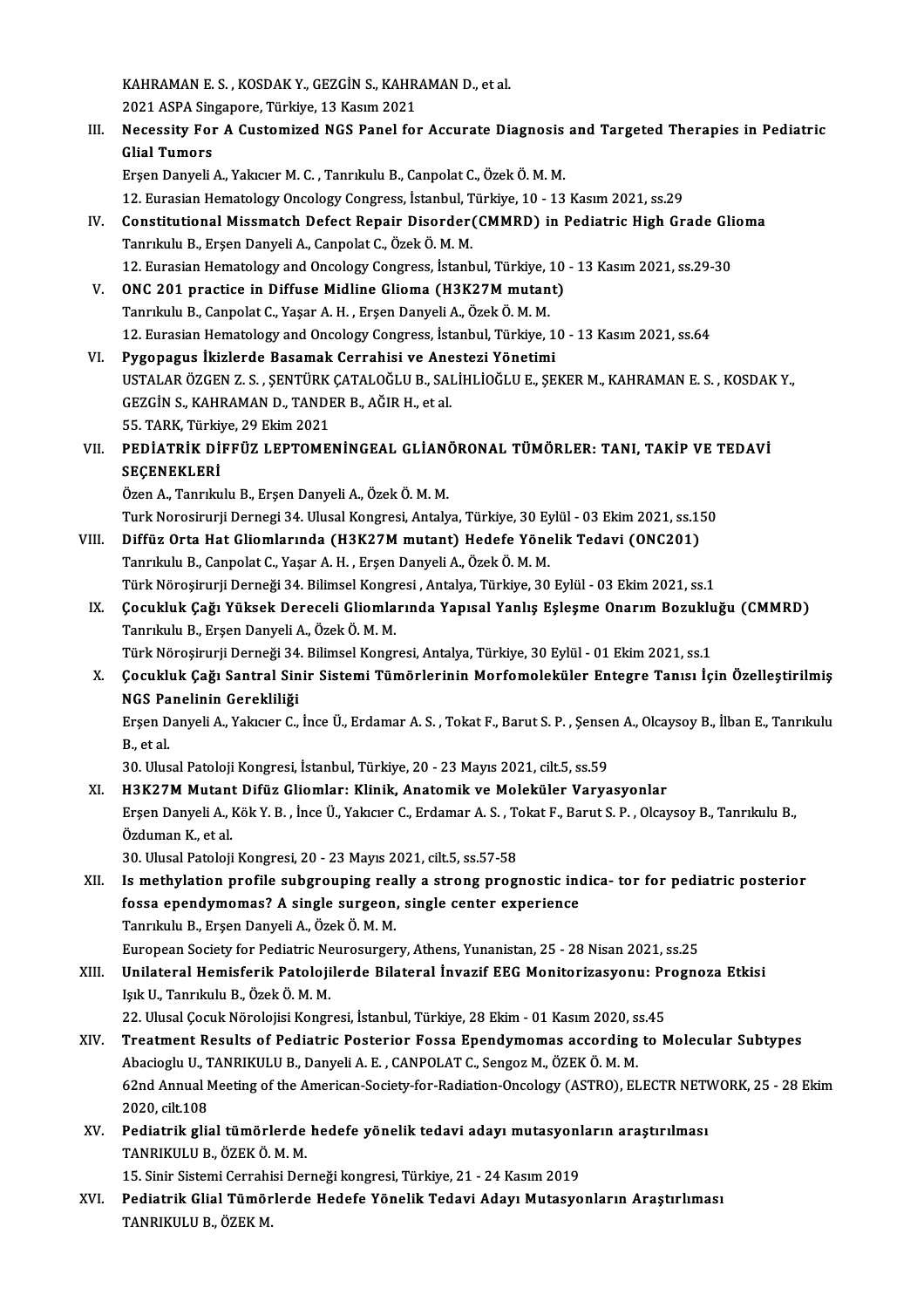15. Sinir Sistemi Cerrahisi Kongresi, Türkiye, 21 - 24 Kasım 2019<br>Pedistrik mukanelisekkarider, elsularında kranisesrrikalı

- 15. Sinir Sistemi Cerrahisi Kongresi, Türkiye, 21 24 Kasım 2019<br>XVII. Pediatrik mukopolisakkaridoz olgularında kranioservikal bileşke stenozu<br>TANPIKULU B. ÖZEKÖ M. M 15. Sinir Sistemi Cerrahisi Kor<br>Pediatrik mukopolisakkari<br>TANRIKULU B., ÖZEK Ö. M. M.<br>22 Türk Nänesinünü Derneği E Pediatrik mukopolisakkaridoz olgularında kranioservikal bileşke st<br>TANRIKULU B., ÖZEK Ö. M. M.<br>33.Türk Nöroşirürji Derneği Bilimsel kongresi, Türkiye, 11 - 14 Nisan 2019<br>Pediatrik Hidrosefeli, olanlarında endeekenik ögüngü
- TANRIKULU B., ÖZEK Ö. M. M.<br>33.Türk Nöroşirürji Derneği Bilimsel kongresi, Türkiye, 11 14 Nisan 2019<br>XVIII. Pediatrik Hidrosefali olgularında endoskopik üçüncü ventrikülostomi sonrası kallozal açı, Evans<br>indeksi ve y 33.Türk Nöroşirürji Derneği Bilimsel kongresi, Türkiye, 11 - 14 Nisan 2019<br>Pediatrik Hidrosefali olgularında endoskopik üçüncü ventriküloste<br>indeksi ve ventrikül horn boyutlarındaki değişim<br>TANRIKULU B., ÖZEK Ö. M. M. Pediatrik Hidrosefali olgul<br>indeksi ve ventrikül horn |<br>TANRIKULU B., ÖZEK Ö. M. M.<br>22 Türk Nörosirürü Derneği E 33.TürkNöroşirürjiDerneğiBilimselKongresi,Türkiye,11 -14Nisan2019
- TANRIKULU B., ÖZEK Ö. M. M.<br>33.Türk Nöroşirürji Derneği Bilimsel Kongresi, Türkiye, 11 14 Nisan 2019<br>XIX. Pediatrik yaş grubu plantar fleksiyon spastisitesinde selektif soleus fasikülotomi uygulaması<br> 33.Türk Nöroşirürji Derneği Bilimsel Kongresi, Tür<br>Pediatrik yaş grubu plantar fleksiyon spastis<br>Başarır M., Şaban E., TANRIKULU B., ÖZEK Ö. M. M.<br>22 Türk Nörosinürli Derneği Bilimsel kongresi, Tür Pediatrik yaş grubu plantar fleksiyon spastisitesinde selektif soleu<br>Başarır M., Şaban E., TANRIKULU B., ÖZEK Ö. M. M.<br>33.Türk Nöroşirürji Derneği Bilimsel kongresi, Türkiye, 11 - 14 Nisan 2019<br>Kuadrigeminal sistem aralmej 33. Türk Nöroşirürji Derneği Bilimsel kongresi, Türkiye, 11 - 14 Nisan 2019
- Başarır M., Şaban E., TANRIKULU B., ÖZEK Ö. M. M.<br>33.Türk Nöroşirürji Derneği Bilimsel kongresi, Türkiye, 11 14 Nisan 2019<br>XX. Kuadrigeminal sistern araknoid kistlerinin endoskopik yolla tedavisi ve sonuçları<br>TANRIKULU B Kuadrigeminal sistern araknoid kistlerinin endoskopik yolla tedavi<br>TANRIKULU B., ÖZEK Ö. M. M.<br>33.Türk Nöroşirürji Derneği Bilimsel Kongresi, Türkiye, 11 - 14 Nisan 2019<br>Endossonia Forominonlasti For Unilateral Hydrosonhal
- TANRIKULU B., ÖZEK Ö. M. M.<br>33.Türk Nöroşirürji Derneği Bilimsel Kongresi, Türkiye, 11 14 Ni<br>XXI. Endoscopic Foraminoplasti For Unilateral Hydrocephalus<br>TANPIKULU B. Petrik M. ÖZEK Ö. M. M. 33.Türk Nöroşirürji Derneği Bilimsel Ko<br><mark>Endoscopic Foraminoplasti For Un</mark>i<br>TANRIKULU B., Petrik M., ÖZEK Ö. M. M.<br>WENS International Meeting, 21 – 24 Me Endoscopic Foraminoplasti For Unilateral<br>TANRIKULU B., Petrik M., ÖZEK Ö. M. M.<br>WFNS International Meeting, 21 - 24 Mart 2019<br>Sungigal annroach to thelamis tumors
- TANRIKULU B., Petrik M., ÖZEK Ö. M. M.<br>WFNS International Meeting, 21 24 Mart 2<br>XXII. Surgical approach to thalamic tumors<br>ÖZEK Ö. M. M WFNS Interna<br><mark>Surgical app</mark><br>ÖZEK Ö. M. M.<br>WENS Interna Surgical approach to thalamic tumors<br>ÖZEK Ö. M. M.<br>WFNS International Meeting, 21 - 24 Mart 2019<br>Cosukluk sağı postarior fosse apardimema

ÖZEK Ö. M. M.<br>WFNS International Meeting, 21 - 24 Mart 2019<br>XXIII. Çocukluk çağı posterior fossa ependimomalarında metilasyon profil tiplendirmesi ve prognoza etki<br>eden faktörler WFNS Internatio<br>Çocukluk çağı <sub>l</sub><br>eden faktörler<br>TANPIKII U P. F <mark>eden faktörler</mark><br>TANRIKULU B., Danyeli A., ÖZEK Ö. M. M.<br>23.Ulusal Kanser kongresi, Türkiye, 17 - 21 Nisan 2019<br>Hinetalamik hamartamlarda klinik bulgular ve *9*0

TANRIKULUB.,DanyeliA.,ÖZEKÖ.M.M.

- XXIV. Hipotalamik hamartomlarda klinik bulgular ve cerrahi tedavi 23.Ulusal Kanser kongresi, Türkiye, 1<br>Hipotalamik hamartomlarda klini<br>TANRIKULU B., IŞIK U., ÖZEK Ö. M. M.<br>21. Uluslararesı katılmlı Cosuk Nörol Hipotalamik hamartomlarda klinik bulgular ve cerrahi tedavi<br>TANRIKULU B., IŞIK U., ÖZEK Ö. M. M.<br>21. Uluslararası katılımlı Çocuk Nörolojisi Kongresi, Türkiye, 1 - 05 Mayıs 2019<br>Cosukluk Cağı Postaniar Fossa Epandimemların
- TANRIKULU B., IŞIK U., ÖZEK Ö. M. M.<br>21. Uluslararası katılımlı Çocuk Nörolojisi Kongresi, Türkiye, 1 05 Mayıs 2019<br>XXV. Çocukluk Çağı Posterior Fossa Ependimomlarının Metilasyon Profil Tiplendirilmesi ve Prognoza Et 21. Uluslararası k<br>Çocukluk Çağı P<br>Eden Faktörler<br>TANDIVII U P-FI Çocukluk Çağı Posterior Fossa Ependim<br>Eden Faktörler<br>TANRIKULU B., ERŞEN DANYELİ A., ÖZEK M.<br>22. Ulusel Kansen Konsresi Türkiye 17., 21. Eden Faktörler<br>TANRIKULU B., ERŞEN DANYELİ A., ÖZEK M.<br>23. Ulusal Kanser Kongresi, Türkiye, 17 - 21 Nisan 2019

TANRIKULU B., ERŞEN DANYELİ A., ÖZEK M.<br>23. Ulusal Kanser Kongresi, Türkiye, 17 - 21 Nisan 2019<br>XXVI. Pediatrik Mukopolisakkaridoz Olgularında Kranioservikal Bileşke Stenozu<br>TANRIKULU B. ÖZEK M 23. Ulusal Kanser Kongr<br><mark>Pediatrik Mukopolisal</mark><br>TANRIKULU B., ÖZEK M.<br>Türk Nönesirürii Derneğ Pediatrik Mukopolisakkaridoz Olgularında Kranioservikal Bileşke St<br>TANRIKULU B., ÖZEK M.<br>Türk Nöroşirürji Derneği 33. Bilimsel Kongresi, Türkiye, 11 - 14 Nisan 2019<br>Pediatrik Yas Grubu Plantar Eleksiyan Spestisitesinde Sel

TANRIKULU B., ÖZEK M.<br>Türk Nöroşirürji Derneği 33. Bilimsel Kongresi, Türkiye, 11 - 14 Nisan 2019<br>XXVII. Pediatrik Yaş Grubu Plantar Fleksiyon Spastisitesinde Selektif Soleus Fasikülotomi Uygulaması<br>RASARIR M. SARAN Türk Nöroşirürji Derneği 33. Bilimsel Kongresi,<br>Pediatrik Yaş Grubu Plantar Fleksiyon Spa<br>BAŞARIR M., ŞABAN E., TANRIKULU B., ÖZEK M.<br>Türk Nörosirürü Derneği 33. Bilimsel Kongresi Pediatrik Yaş Grubu Plantar Fleksiyon Spastisitesinde Selektif Soleu<br>BAŞARIR M., ŞABAN E., TANRIKULU B., ÖZEK M.<br>Türk Nöroşirürji Derneği 33. Bilimsel Kongresi, Türkiye, 11 - 14 Nisan 2019<br>Kuadrigominal Sistern Araknoid Ki

BAŞARIR M., ŞABAN E., TANRIKULU B., ÖZEK M.<br>Türk Nöroşirürji Derneği 33. Bilimsel Kongresi, Türkiye, 11 - 14 Nisan 2019<br>XXVIII. Kuadrigeminal Sistern Araknoid Kistlerinin Endoskopik Yolla Tedavisi ve Sonuçları<br>TANPIKII Türk Nöroşirürji Derneğ<br><mark>Kuadrigeminal Sisterr</mark><br>TANRIKULU B., ÖZEK M.<br>Türk Nörosirürü Derneğ Kuadrigeminal Sistern Araknoid Kistlerinin Endoskopik Yolla Tedav<br>TANRIKULU B., ÖZEK M.<br>Türk Nöroşirürji Derneği 33. Bilimsel Kongresi, Türkiye, 11 - 14 Nisan 2019<br>Pediatrik Hidrosofali Olaylarında Endoskopik Üçüneü Ventri

- TANRIKULU B., ÖZEK M.<br>Türk Nöroşirürji Derneği 33. Bilimsel Kongresi, Türkiye, 11 14 Nisan 2019<br>XXIX. Pediatrik Hidrosefali Olgularında Endoskopik Üçüncü Ventrikülostomi Sonrası Kallozal Açı, Evans<br>Radeksi ve Ventrik Türk Nöroşirürji Derneği 33. Bilimsel Kongresi, Türkiye, 11 - 14 Nis<br>Pediatrik Hidrosefali Olgularında Endoskopik Üçüncü Ventr<br>Endeksi ve Ventrikül Frontal Horn Boyutlarındaki Değişim<br>TANPIKULU B. ÖZEK M Pediatrik Hidrosefali<br>Endeksi ve Ventrikül<br>TANRIKULU B., ÖZEK M.<br>Türk Nänesirürü Derneğ Endeksi ve Ventrikül Frontal Horn Boyutlarındaki Değişim<br>TANRIKULU B., ÖZEK M.<br>Türk Nöroşirürji Derneği 33. Bilimsel Kongresi, Türkiye, 11 - 14 Nisan 2019<br>Sungisel Treatment for Pediatris Gaudate Nugleus Tumars.
- TANRIKULU B., ÖZEK M.<br>Türk Nöroşirürji Derneği 33. Bilimsel Kongresi, Türkiye, 11 14 N.<br>XXX. Surgical Treatment for Pediatric Caudate Nucleus Tumors<br>TANRIKULU B., ÖZEK M. Türk Nöroşirürji Derneğ<br><mark>Surgical Treatment fo</mark><br>TANRIKULU B., ÖZEK M.<br>WENS 2010 Internation WFNS 2019 Internationl Meeting, Belgrade, Sırbistan Ve Karadağ, 21 - 24 Mart 2019 TANRIKULU B., ÖZEK M.<br>WFNS 2019 Internationl Meeting, Belgrade, Sırbistan Ve Karadağ, 21<br>XXXI. Surgery For Pediatric Ponto-Mesencephalic Junction Tumors<br>TANPIKULU P. ÖZEKÖ M.M.
- WFNS 2019 Internationl Meet<br>Surgery For Pediatric Pon<br>TANRIKULU B., ÖZEK Ö. M. M.<br>WENS International Meeting Surgery For Pediatric Ponto-Mesencephali<br>TANRIKULU B., ÖZEK Ö. M. M.<br>WFNS International Meeting, 21 - 24 Mart 2019<br>Bunning For Surgery Without Obtaining Br TANRIKULU B., ÖZEK Ö. M. M.<br>WFNS International Meeting, 21 - 24 Mart 2019<br>XXXII. Running For Surgery Without Obtaining Pre-surgical CSF Samples In Radiologically Confirmed Pineal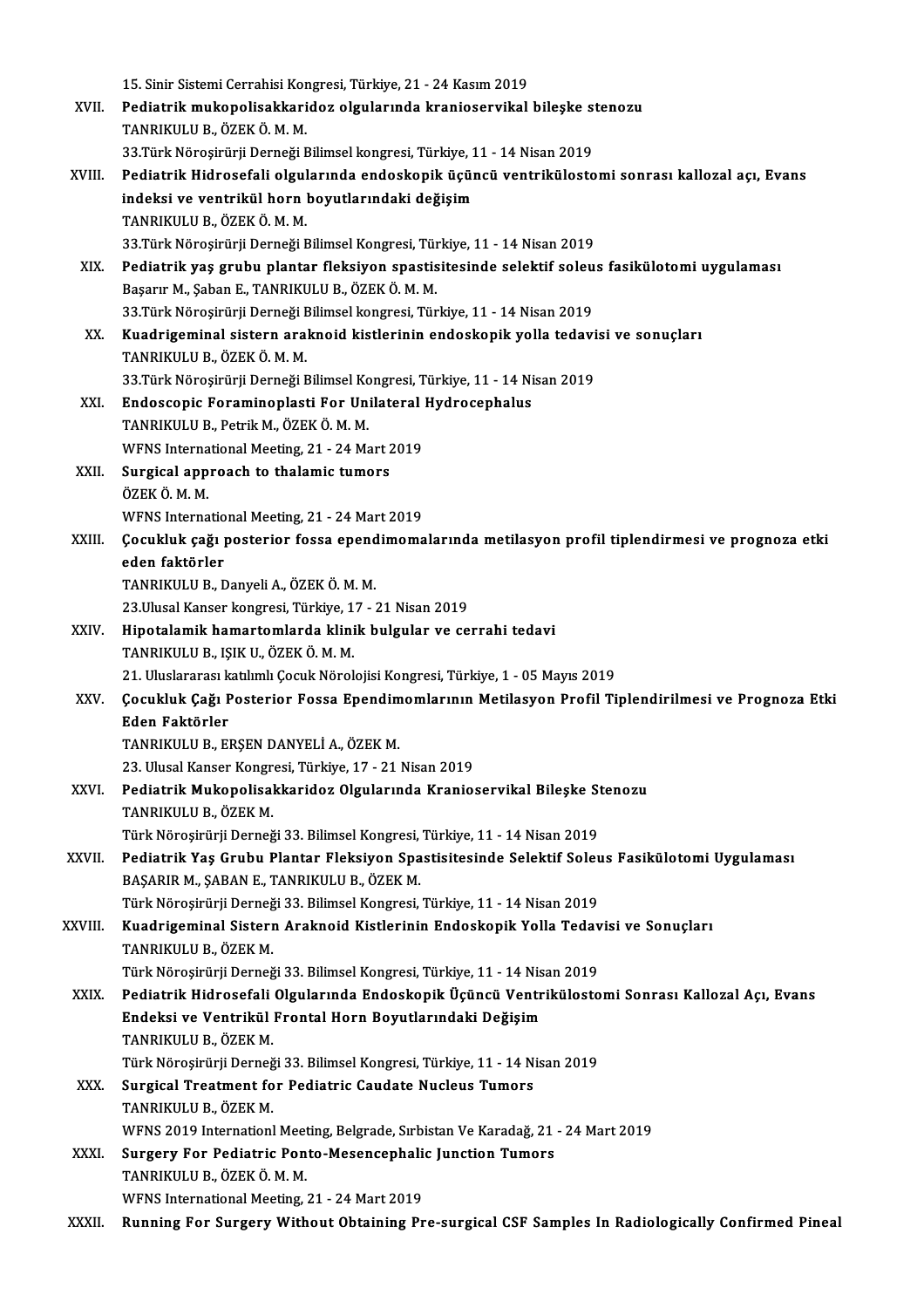Region Mature Teratomas

TANRIKULUB.,ÖZEKÖ.M.M.

WFNS International Meeting, 21 Mart 2019

TANRIKULU B., ÖZEK Ö. M. M.<br>WFNS International Meeting, 21 Mart 2019<br>XXXIII. Our Experience in the Anesthetic Management of Craniosynostosis and Peroperative Bleeding<br>SEVYAH I. SAHILLIQCLUE HSTALAR ÖZCEN Z.S. CİETCİ S. VÜK SEYYAH İ., SAHİLLİOGLU E., USTALAR ÖZGEN Z. S. , ÇİFTÇİ S., YÜKSEL B., SENTURK CATALOGLU B., Baykan N.,<br>ÖZEK Ö. M. M. **Our Experier<br>SEYYAH İ., SAI<br>ÖZEK Ö. M. M.**<br>The 15th Cent SEYYAH İ., SAHİLLİOGLU E., USTALAR ÖZGEN Z. S. , ÇİFTÇİ S., YÜKSEL B., SENTURK CATALOGLU B., Baykan N.,<br>ÖZEK Ö. M. M.<br>The 15th Conference of Asian Society of Paediatric Anaesthesiology (ASPA). 17-19 August, Bangkok, Thaila

ÖZEK Ö. M. M.<br>The 15th Conference of Asian Society of Paediatr<br>2018., BANGKOK, Tayland, 17 - 19 Ağustos 2018<br>Safety and Efficacy of Congurrent Spinal De The 15th Conference of Asian Society of Paediatric Anaesthesiology (ASPA). 17-19 August, Bangkok,<br>2018., BANGKOK, Tayland, 17 - 19 Ağustos 2018<br>XXXIV. Safety and Efficacy of Concurrent Spinal Deformity and Intra-Dural Surg

- 2018., BANGKOK, Tayland, 17 19 Ağustos 2018<br>Safety and Efficacy of Concurrent Spinal Deformity and Intra-Dural Surgery: Tagging Safety and Efficacy of Concurrent Spinal Deformity and Intra-Dural Surgery: T<br>YILGÖR İ. Ç. , Safety and Efficacy of Concurrent Spinal Deformity and<br>YILGÖR İ. Ç. , Söğünmez N., Dalla M., Demirci Otluoğlu G., Başarı<br>12th International Turkish Spine Congress, 19 - 22 Nisan 2017<br>Pineal Bölge Verlesimli Teratomlara Ted YILGÖR İ. Ç. , Söğünmez N., Dalla M., Demirci Otluoğlu G., Başarır M., Özek M., ALANAY A.<br>12th International Turkish Spine Congress, 19 - 22 Nisan 2017<br>XXXV. Pineal Bölge Yerleşimli Teratomlara Tedavi Yaklaşımı<br>TANRIKU 12th International Turkish Spine Congress, 19 - 22 Nisan 2017
- Türk Nöroşirürji Derneği Kongresi 31. Bilimsel Kongresi, Türkiye, 29 Mart 02 Nisan 2017 TANRIKULU B., ÖZEK M.<br>Türk Nöroşirürji Derneği Kongresi 31. Bilimsel Kongresi, Türkiye,<br>XXXVI. Pontomezensefalik Bileşke Tümörlerine Cerrahi Yaklaşım<br>TANRIKIJI JI R. ÖZEK M.
- Türk Nöroşirürji Derneğ<br><mark>Pontomezensefalik Bi</mark><br>TANRIKULU B., ÖZEK M.<br>Türk Nörosirürii Derneğ Pontomezensefalik Bileşke Tümörlerine Cerrahi Yaklaşım<br>TANRIKULU B., ÖZEK M.<br>Türk Nöroşirürji Derneği 31. Bilimsel Kongeresi, Antalya, Türkiye, 29 Mart - 02 Nisan 2017<br>Unilatenal Hidrosefalide Endeskenik Fereminenlesti TANRIKULU B., ÖZEK M.<br>Türk Nöroşirürji Derneği 31. Bilimsel Kongeresi, Antalya, Ti<br>XXXVII. Unilateral Hidrosefalide Endoskopik Foraminoplasti<br>TANRIKULU B., ÖZEK M.
- Türk Nöroşirürji Derneğ<br><mark>Unilateral Hidrosefali</mark><br>TANRIKULU B., ÖZEK M.<br>Türk Nörosirürii Derneğ Unilateral Hidrosefalide Endoskopik Foraminoplasti<br>TANRIKULU B., ÖZEK M.<br>Türk Nöroşirürji Derneği 31. Bilimsel Kongresi, Antalya, Türkiye, 29 Mart - 02 Nisan 2017<br>İlerleyisi Hidrosefalisi Olan Yenideğenlerde İntraventrikül
- TANRIKULU B., ÖZEK M.<br>Türk Nöroşirürji Derneği 31. Bilimsel Kongresi, Antalya, Türkiye, 29 Mart 02 Nisan 2017<br>XXXVIII. İlerleyici Hidrosefalisi Olan Yenidoğanlarda İntraventriküler Rezervuar Uygulaması<br>ÖZDEMİR H. RAY Türk Nöroşirürji Derneği 31. Bilimsel Kongresi, Antalya, Türkiye, 29 Ma<br>İlerleyici Hidrosefalisi Olan Yenidoğanlarda İntraventriküler R<br>ÖZDEMİR H., BAYRİ Y., BİLGEN H. S. , AKMAN İ., ÖZEK E., ÖZEK Ö. M. M.<br>19. Ulucal Neona İlerleyici Hidrosefalisi Olan Yenidoğanlarda İntraventriküler Rezervuar Uygulaması<br>ÖZDEMİR H., BAYRİ Y., BİLGEN H. S. , AKMAN İ., ÖZEK E., ÖZEK Ö. M. M.<br>18. Ulusal Neonatoloji Kongresi, MUĞLA/BODRUM, Türkiye, 21 - 24 Nisan
- ÖZDEMİR H., BAYRİ Y., BİLGEN H. S. , AKMAN İ., ÖZEK E., ÖZEK Ö. M. M.<br>18. Ulusal Neonatoloji Kongresi, MUĞLA/BODRUM, Türkiye, 21 24 Nisan 2010<br>XXXIX. Analysis of Endoscopic Third Ventriculostomy Patency by MRI: Value 18. Ulusal Neonatoloji Kongresi, MUĞLA/BODRUM, Türkiye, 21 - 24 Nisan 2010<br>Analysis of Endoscopic Third Ventriculostomy Patency by MRI: Value of Differen<br>the Sequence Parameters and the Imaging Planes for Investigation of Analysis of Endoscopic Third Ventriche Sequence Parameters and the Infinited Dincer A., Yıldız E., Özek M., Çizmeli M. O.<br>22rd Scientific Assembly and Annual Me the Sequence Parameters and the Imaging Planes for Investigation of Flow Void.<br>Dincer A., Yıldız E., Özek M., Çizmeli M. O.<br>93rd Scientific Assembly and Annual Meeting of Radiological Society of North America (RSNA), Illin Dincer A., Yıldız E., Özek M., Çizmeli M. O.<br>93rd Scientific Assembly and Annual Meeting<br>Birleşik Devletleri, 25 - 30 Kasım 2007, ss.50<br>Endeskenik üsüngü yentrikülestemi sen 93rd Scientific Assembly and Annual Meeting of Radiological Society of North America<br>Birleşik Devletleri, 25 - 30 Kasım 2007, ss.50<br>XL. Endoskopik üçüncü ventrikülostomi sonrası fonksiyonun değerlendirilmesi<br>Dincer A. Girm
	- Birleşik Devletleri, 25 30 Kasım 2007,<br>**Endoskopik üçüncü ventriküloston**<br>Dinçer A., Çizmeli M. O. , Işık U., Özek M.<br>6 *Cosuk Nörolojisi Cünleri, İstanbul Tü* Endoskopik üçüncü ventrikülostomi sonrası fonksiyonun değer<br>Dinçer A., Çizmeli M. O. , Işık U., Özek M.<br>6. Çocuk Nörolojisi Günleri, İstanbul, Türkiye, 24 - 26 Mayıs 2007, ss.74<br><sup>2T.</sup> İntreeperetif MP. Dinçer A., Çizmeli M. O. , Işık U., Özek M.<br>6. Çocuk Nörolojisi Günleri, İstanbul, Türkiye, 24 - 26 Mayıs 2007, ss.74<br>XLI. 3T İntraoperatif MR.
	- Dinçer A., Yıldız E., Çizmeli M. O., Özek Ö. M. M., Pamir M. N. 26. Ulusal Radyoloji Kongresi, Antalya, Türkiye, 26 - 30 Ekim 2005, ss.82 Dinçer A., Yıldız E., Çizmeli M. O. , Özek Ö. M. M. , Pamir M. N.<br>26. Ulusal Radyoloji Kongresi, Antalya, Türkiye, 26 - 30 Ekim 2005, ss.82<br>XLII. 6eniş Tabanlı Parietal Ansefalosel Onarımında İki Oturumlu Kraniyoplasti(Olg
- 26. Ulusal Radyoloji Kongresi, Antalya,<br>Geniş Tabanlı Parietal Ansefalosel<br>Çelebiler Ö., Özek Ö. M. M. , Yılmaz K. B.<br>17. Ulusal Türk Plastik Bekanstrültif ve Geniş Tabanlı Parietal Ansefalosel Onarımında İki Oturumlu Kraniyoplasti(Olgu Sunumu)<br>Çelebiler Ö., Özek Ö. M. M. , Yılmaz K. B.<br>17. Ulusal Türk Plastik Rekonstrüktif ve Estetik Cerrahi Kongresi, Girne, Kıbrıs (Kktc), 20 -Celebiler Ö., Özek Ö. M. M. , Yılmaz K. B.<br>17. Ulusal Türk Plastik Rekonstrüktif ve Estetik Cerrahi Kongresi, Girne, Kıbrıs (I<br>XLIII. Unilateral Koronal Sinostozda Bifrontal Yaklaşım(Üç Olgunun Analizi)
- 17. Ulusal Türk Plastik Rekonstrüktif ve Estetik Cerrahi Kongresi, Girne<br>Unilateral Koronal Sinostozda Bifrontal Yaklaşım(Üç Olgunun<br>Gürünlüoğlu R., Çelebiler Ö., Özek Ö. M. M. , Yılmaz K. B. , Numanoğlu A.<br>17. Ulusal Türk Gürünlüoğlu R., Çelebiler Ö., Özek Ö. M. M. , Yılmaz K. B. , Numanoğlu A.<br>17. Ulusal Türk Plastik Rekonstrüktif ve Estetik Cerrahi Kongresi, Girne, Kıbrıs (Kktc), 20 - 25 Eylül 1995

### Atıflar

Atıflar<br>Toplam Atıf Sayısı (WOS):956<br>b indeksi (WOS):18 rrerrer<br>Toplam Atıf Sayısı (V<br>h-indeksi (WOS):18 h-indeksi (WOS):18<br>Ödüller

Özek Ö. M. M., Marmara Üniversitesi Bilimsel Yayın Başarı Ödülü, Marmara Üniversitesi, Ocak 2004